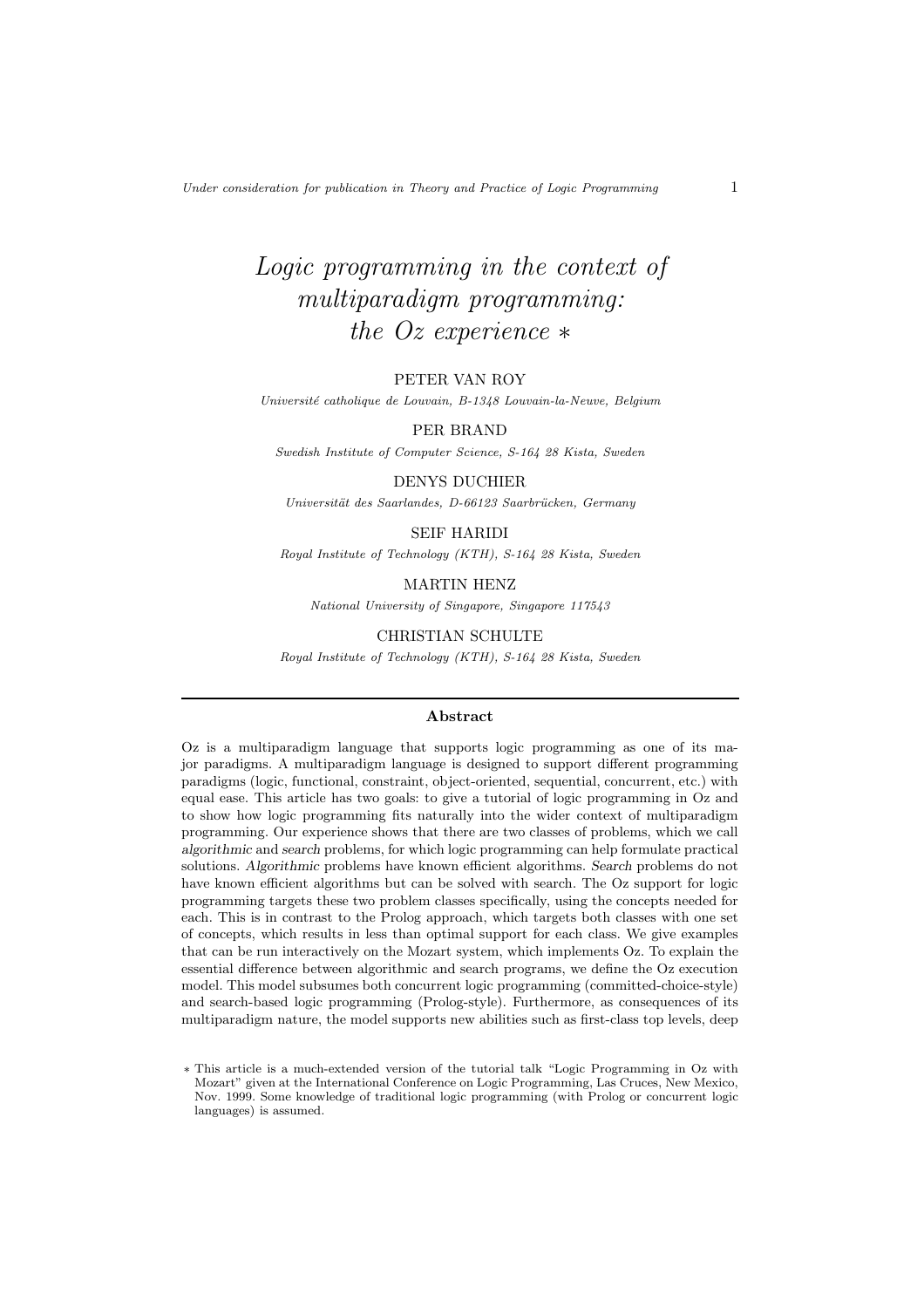guards, active objects, and sophisticated control of the search process. Instead of Horn clause syntax, Oz has a simple, fully compositional, higher-order syntax that accommodates the abilities of the language. We give a brief history of Oz that traces the development of its main ideas and we summarize the lessons learned from this work. Finally, we give many entry points into the Oz literature.

# 1 Introduction

In our experience, logic programming can help give practical solutions to many different problems. We have found that all these problems can be divided into two classes, each of which uses a totally different approach:

- Algorithmic problems. These are problems for which efficient algorithms are known. This includes parsing, rule-based expert systems, and transformations of complex symbolic data structures. For such problems, a logical specification of the algorithm is sometimes simpler than an imperative specification. In that case, deterministic logic programming or concurrent logic programming may be natural ways to express it. Logical specifications are not always simpler. Sometimes an imperative specification is better, e.g., for problems in which state updating is frequent. Many graph algorithms are of the latter type.
- Search problems. These are problems for which efficient algorithms are not known. This may be either because such algorithms are not possible in principle or because such algorithms have not been made explicit. We cite, e.g., NP-complete problems (Garey and Johnson 1979) or problems with complex specifications whose algorithms are difficult for this reason. Some examples of search problems are optimization problems (planning, scheduling, configuration), natural language parsing, and theorem proving. These kinds of problems can be solved by doing search, i.e., with nondeterministic logic programming. But search is a dangerous tool. If used naively, it does not scale up to real applications. This is because the size of the search space grows exponentially with the problem size. For a real application, all possible effort must be made to reduce the need for search: use strong (global) constraints, concurrency for cooperative constraints, heuristics for the search tree, etc. (Schulte and Smolka 1999). For problems with complex specifications, using sufficiently strong constraints sometimes results in a polynomial-time algorithm (Koller and Niehren 2000).

For this paper, we consider logic programming as programming with executable specifications written in a simple logic such as first-order predicate calculus. The Oz support for logic programming is targeted specifically towards the two classes of algorithmic problems and search problems. The first part of this article (Sections 2– 6) shows how to write logic programs in Oz for these problems. Section 2 introduces deterministic logic programming, which targets algorithmic problems. It is the most simple and direct way of doing logic programming in Oz. Section 3 shows how to do nondeterministic logic programming in the Prolog style. This targets neither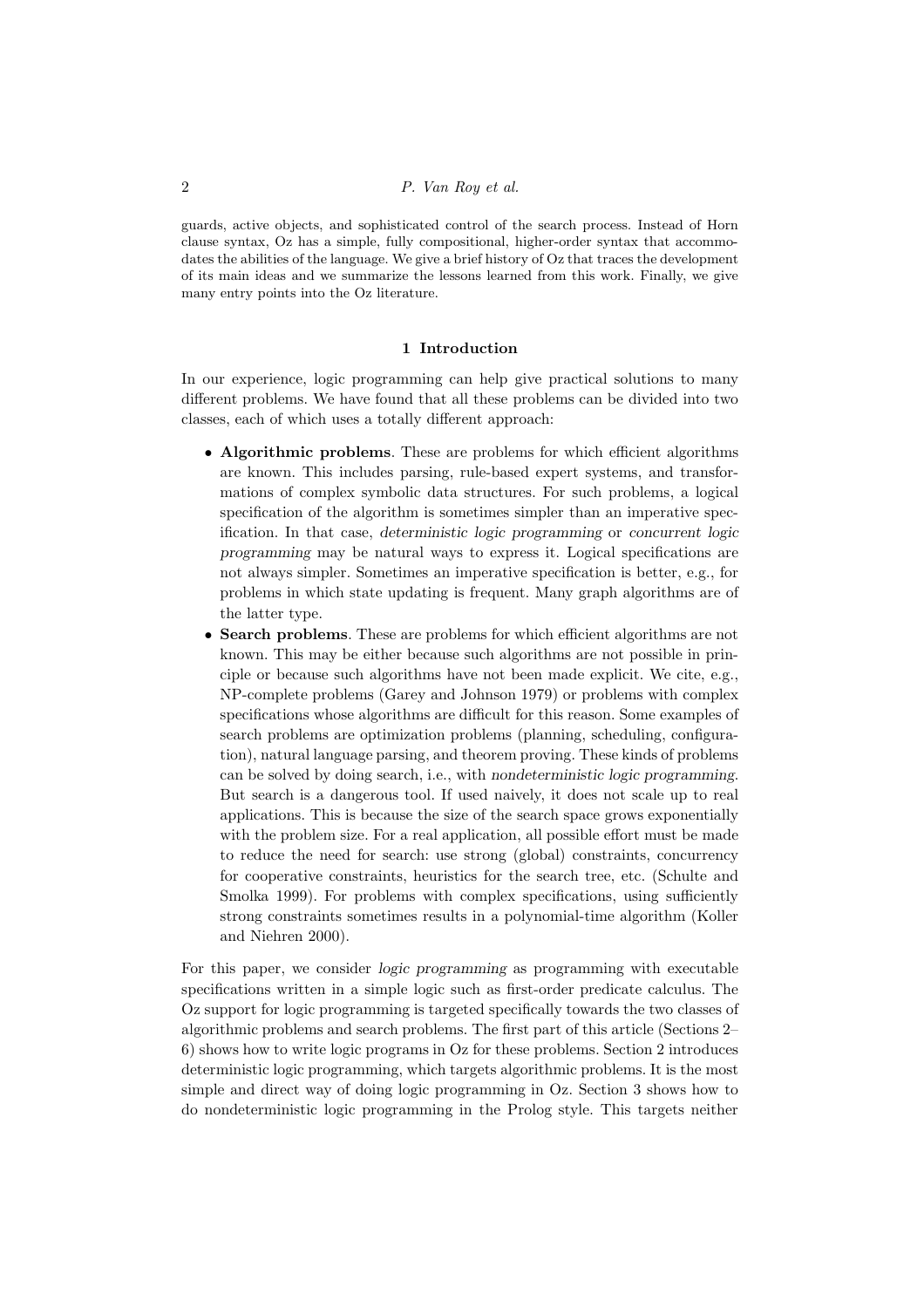algorithmic nor search problems, and is therefore only of pedagogical interest. Section 4 shows how to do concurrent logic programming in the classical tradition. This targets more algorithmic problems. Section 5 extends Section 4 with state. In our experience, state is essential for practical concurrent logic programming. Section 6 expands on Section 3 to show how search can be made practical.

The second part of this article (Sections 7–9) focuses on the essential difference between the techniques used to solve algorithmic and search problems. This leads to the wider context of multiparadigm programming. Section 7 introduces the Oz execution model, which has a strict functional core and extensions for concurrency, lazy evaluation, exception handling, security, state, and search. The section explains how these extensions can be used in different combinations to provide different programming paradigms. In particular, Section 7.4 explains the abstraction of computation spaces, which is the main tool for doing search in Oz. Spaces make possible a deep synthesis of concurrent and constraint logic programming. Section 8 gives an overview of other research in multiparadigm programming and a short history of Oz. Finally, Section 9 summarizes the lessons we have learned in the Oz project on how to do practical logic programming and multiparadigm programming.

This article gives an informal (yet precise) introduction targeted towards Prolog programmers. A more complete presentation of logic programming in Oz and its relationship to other programming concepts is given in the textbook (Van Roy and Haridi 2002).

### 2 Deterministic logic programming

We call deterministic logic programming the case when the algorithm's control flow is completely known and specified by the programmer. No search is needed. This is perfectly adapted to sequential algorithmic problems. For example, a deterministic naive reverse can be written as follows in Oz:

```
declare
proc {Append Xs Ys Zs}
   case Xs
   of nil then Zs=Ys
   [] X|Xr then Zr in
      Zs=X|Zr {Append Xr Ys Zr}
   end
end
proc {NRev Xs Ys}
   case Xs
   of nil then Ys=nil
   [] X|Xr then R in
      {NRev Xr R}
      {Append R [X] Ys}
   end
end
```
This syntax should be vaguely familiar to people with some knowledge of Prolog and functional programming (Sterling and Shapiro 1986; Maier and Warren 1988;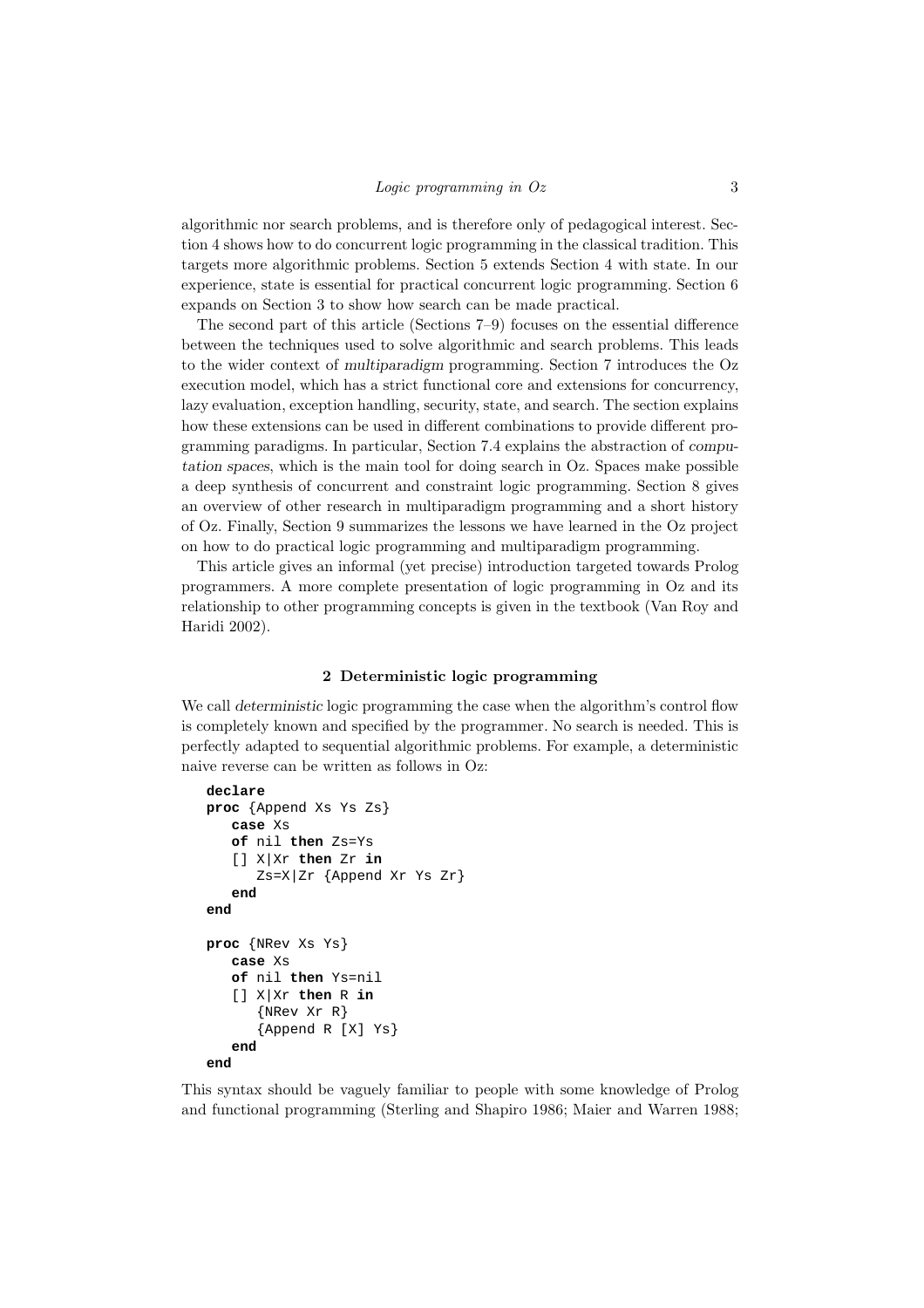Thompson 1999; Cousineau and Mauny 1998). We explain it briefly, pointing out where it differs from Prolog. All capitalized identifiers refer to logic variables in a constraint store.<sup>1</sup> Append and NRev are procedures whose arguments are passed by unification, as in Prolog. The **declare** declares new global identifiers, Append and NRev, which are bound to the newly-created procedure values. This means that the order of the declarations does not matter. All local variables must be declared within a scope, e.g., " $zr$  **in**" and "R **in**" declare  $zr$  and R with scopes to the next enclosing **end** keyword. A list is either the atom nil or a pair of an element X and a list Xr, written X|Xr. The [] is not an empty list, but separates clauses in a **case** statement (similar to a guarded command, except that **case** is sequential).

We explain briefly the semantics of the naive reverse to highlight the relationship to logic programming. The constraint store consists of equality constraints over rational trees, similar to what is provided by many modern Prolog systems. Statements are executed sequentially. There are two basic operations on the store, ask and tell (Saraswat 1993):

- The tell operation (e.g., Ys=nil) adds a constraint; it performs unification. The tell is an incremental tell; if the constraint is inconsistent with the store then only a consistent part is added and an exception is raised (see, e.g., (Smolka 1995b) for a formal definition).
- The ask operation is the **case** statement (e.g., **case** Xs **of** X|Xr **then** ... **else** ... **end**). It waits until the store contains enough information to decide whether the pattern is matched (entailment) or can never be matched (disentailment).

The above example can be written in a functional syntax. We find that a functional syntax often greatly improves the readability of programs. It is especially useful when it follows the data flow, i.e., the input and output arguments. In Oz, the definition of NRev in functional syntax is as follows:

```
declare
fun {Append Xs Ys}
   case Xs of nil then Ys
   [] X|Xr then X|{Append Xr Ys} end
end
fun {NRev Xs}
   case Xs of nil then nil
   [] X|Xr then {Append {NRev Xr} [X]} end
end
```
This is just syntactic sugar for the procedural definition. In Oz, a function is just a shorter way of writing a procedure where the procedure's last argument is the function's output. The statement  $\gamma s = \{NRev Xs\}$  has identical semantics to the procedure call {NRev Xs Ys}.

<sup>&</sup>lt;sup>1</sup> Including Append and NRev, which are bound to procedure values (lexically-scoped closures).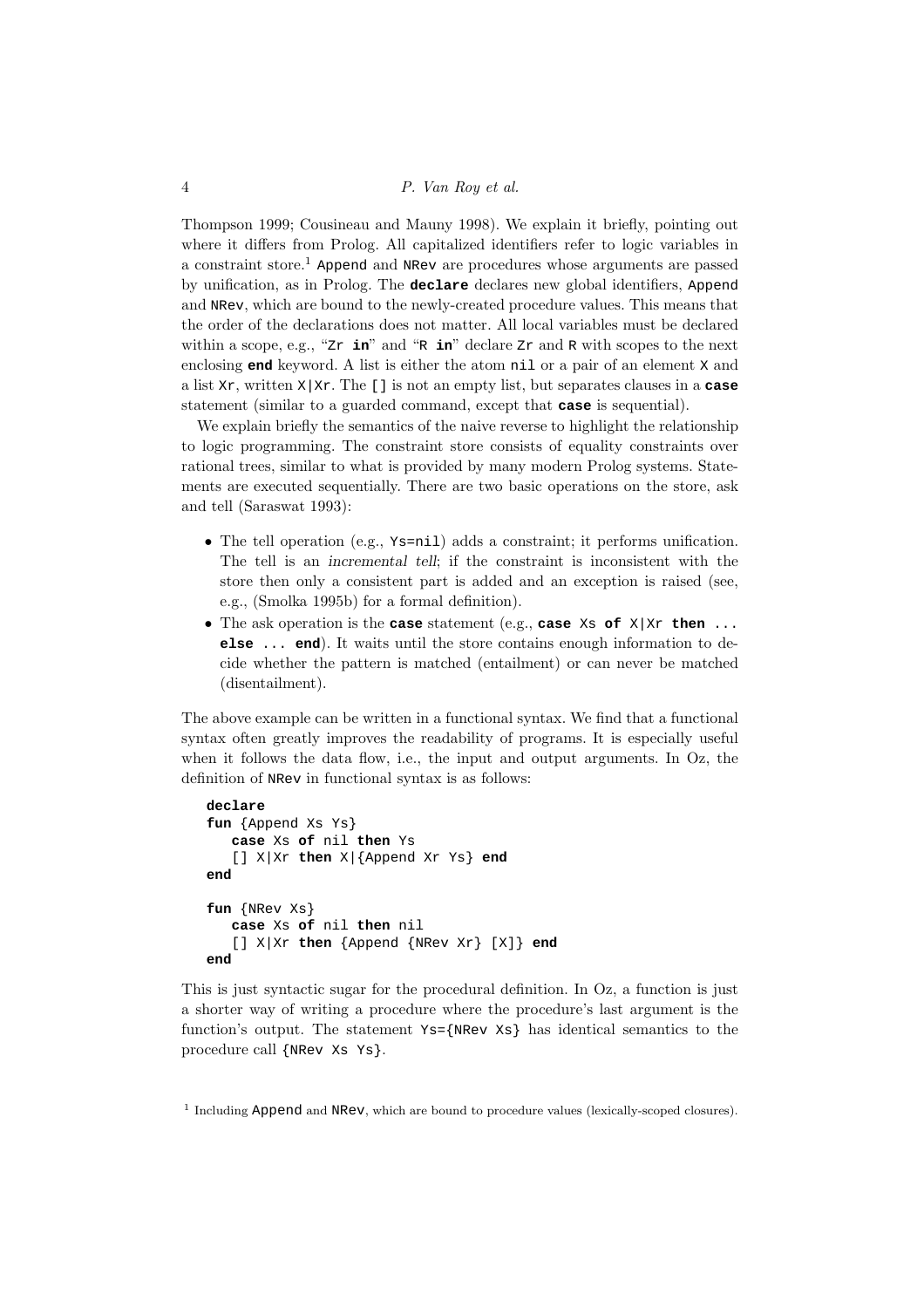From the semantics outlined above, it follows that Append and NRev do not search. If there is not enough information to continue, then the computation will simply block. For example, take these two calls:

```
declare X Y A B in
{Append [1] X Y}
{Append A [2] B}
```
(The **declare**  $\ldots$  **in** introduces new variables.) The first call, {Append  $[1] \times Y$ }, will run to completion since Append does not need the value of its second argument. The result is the binding of  $Y$  to  $1|X$ . The second call, {Append A [2] B}, will suspend the thread it is executing in. This is because the **case** statement does not have enough information to decide what A is. No binding is done. If another thread binds A, then execution will continue.

This is how Oz supports deterministic logic programming. It is purely declarative logic programming with an operational semantics that is fully specified and deterministic. Programs can be translated in a straightforward way to a Horn clause syntax. However, deductions are not performed by resolution. The execution can be seen as functional programming with logic variables and dynamic typing, carefully designed to have a logical semantics. Resolution was originally designed as an inference rule for automatic theorem provers (Robinson 1965); it is not a necessary part of a logic programming language.

Note that there are higher-order procedures as in a functional language, but no higher-order logic programming, i.e., no logic programming based on a higher-order logic. Higher-order procedures are useful within first-order logic programming as a tool to structure programs and build abstractions.

We find that adding logic variables to functional programming is an important extension for three reasons. First, it allows to do deterministic logic programming in a straightforward way. Second, it increases expressiveness by allowing powerful programming techniques based on incomplete data structures, such as tail-recursive append and difference lists (Clark and Tärnlund 1977; Sterling and Shapiro 1986). The third reason is perhaps the most important: adding concurrency to this execution model gives a useful form of concurrent programming called declarative concurrency (see Section 7.2).

# 3 Nondeterministic logic programming

We call nondeterministic logic programming the situation when search is used to provide completeness. Using search allows finding solutions when no other algorithm is known.<sup>2</sup> Oz provides the **choice** statement as a simple way to introduce search. The **choice** statement creates a choice point for its alternatives.

The **choice** statement allows to do Prolog-style generative execution. However,

<sup>&</sup>lt;sup>2</sup> To be precise, search is a general technique that works for any problem by giving just the problem specification, but it can be impractical because it does brute force exploration of a potentially large space of candidate solutions. Search can be made more efficient by incorporating problemspecific knowledge, e.g., games can be programmed using alpha-beta search.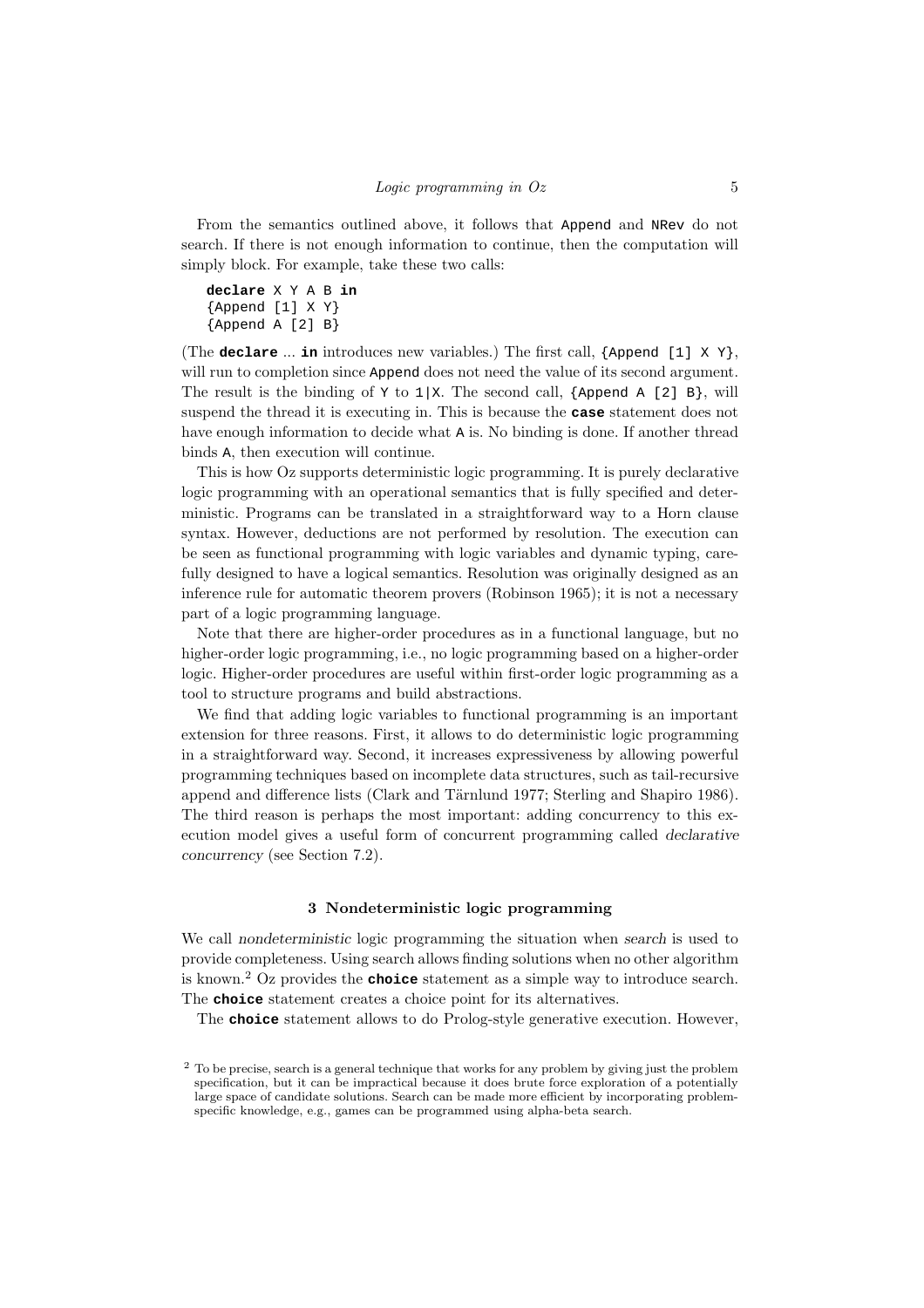this style of programming does not scale up to real-world search problems.<sup>3</sup> In our opinion, its primary value is pedagogical and exploratory. That is, it can be used on small examples to explore and understand a problem's structure. With this understanding, a more efficient algorithm can often be designed. When used naively, search will not work on large examples due to search space explosion.

Search is a fundamental part of constraint programming. Many techniques have been devised there to reduce greatly the size of the search space. Section 6 gives a simple example to illustrate some of these techniques.

Here is a nondeterministic naive reverse with **choice**:

```
proc {Append Xs Ys Zs}
  choice Xs=nil Zs=Ys
  [] X Xr Zr in Xs=X|Xr Zs=X|Zr {Append Xr Ys Zr}
  end
end
proc {NRev Xs Ys}
  choice Xs=nil Ys=nil
  [] X Xr in Xs=X|Xr {Append {NRev Xr} [X] Ys}
  end
end
```
(In this and all further examples, we leave out the **declare** for brevity.) Because this example does not use higher-order programming, there is a direct translation to the Horn clause syntax of Prolog:

```
append(Xs, Ys, Zs) :- Xs=nil, Zs=Ys.
append(Xs, Ys, Zs) :- Xs=[X|Xr], Zs=[X|Zr], append(Xr, Ys, Zr).nrev(Xs, Ys) :- Xs=nil, Ys=nil.
nrev(Xs, Ys) :- Xs=[X|Xr], nrev(Xr, Yr), append(Yr, [X], Ys).
```
If the Oz program is run with depth-first search, its semantics will be identical to the Prolog version.

# Controlling search

The program for nondeterministic naive reverse can be called in many ways, e.g., by lazy depth-first search (similar to a Prolog top level)<sup>4</sup>, eager search, or interactive search (with the Explorer tool (Schulte 1999b; Van Roy 1999a)). All of these search abilities are programmed in Oz using the notion of computation space (see Section 7). Often the programmer will never use spaces directly (although he or she can), but will use one of the many predefined search abstractions provided in the Search module (see Section 6.2).

<sup>3</sup> For problems with a small search space, they may be sufficient. For example, a practical diagnostics generator for the VLSI-BAM microprocessor was written in Prolog (Holmer et al. 1996; Van Roy 1989b).

<sup>4</sup> Lazy search is different from lazy evaluation in that the program must explicitly request the next solution (see Section 7).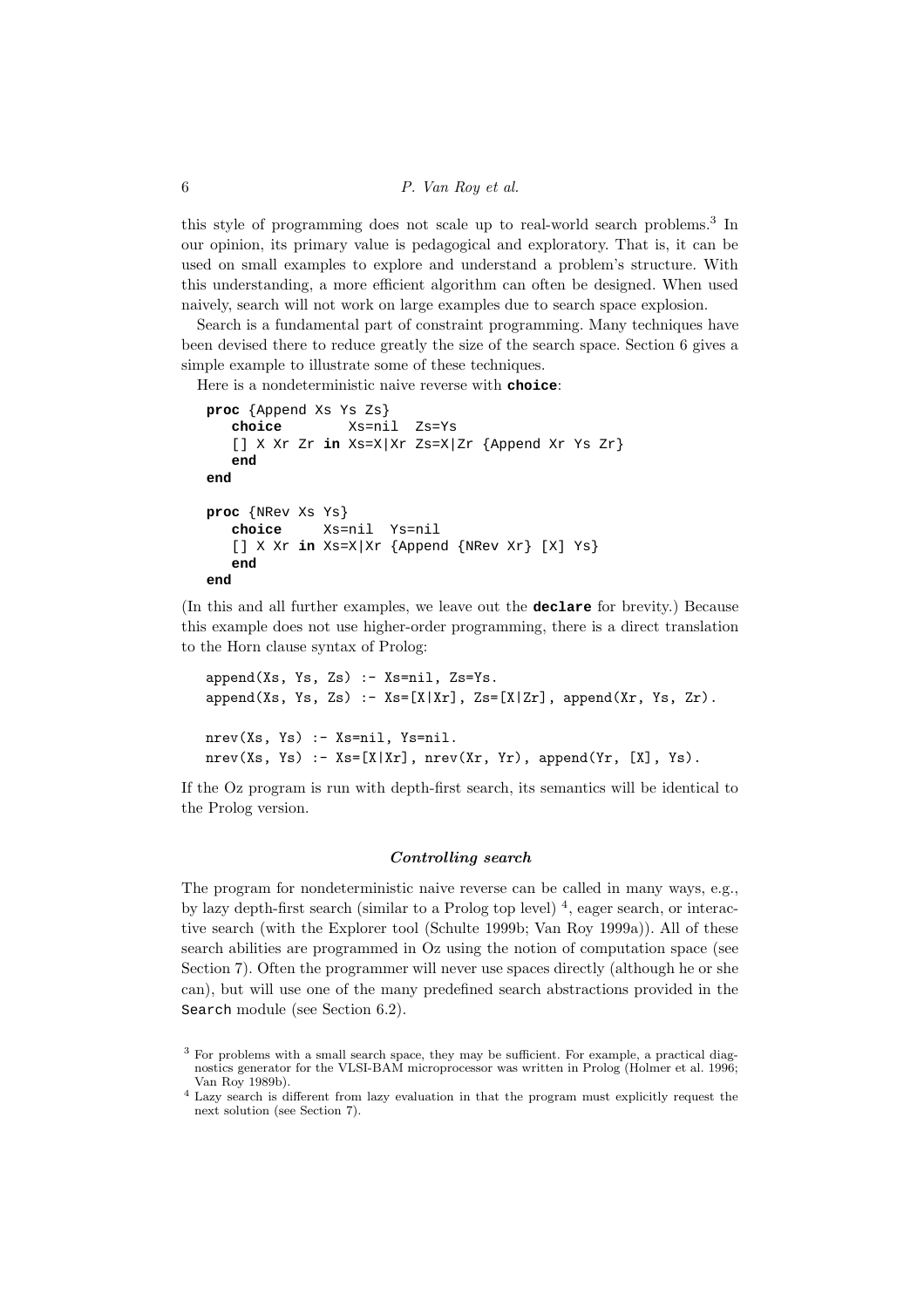As a first example, let us introduce an abstraction, called search object, that is similar to a Prolog top level. It does depth-first search and can be queried to obtain successive solutions. Three steps are needed to use it:  $5$ 

```
declare P E in
% 1. Define a new search query:
proc {P S} X Y in {Append X Y [1 2 3 4 5]} S=sol(X Y) end
% 2. Set up a new search engine:
E = \{New Search.object script(P)\}% 3. Calculate and display the first solution:
% (and others, when repeated)
local X in {E next(X)} {Browse X} end
```
Let us explain each of these steps:

- 1. The procedure P defines the query and returns the solution S in its single argument. Because Oz is a higher-order language, the query can be any statement. In this example, the solution has two parts, X and Y. We pair them together in the tuple  $sol(X, Y)$ .
- 2. The search object is an instance of the class Search.object. The object is created with New and initialized with the message script(P).
- 3. The object invocation  $\{E \text{ next}(X)\}\$  finds the next solution of the query P. If there is a solution, then X is bound to a list containing it as single element. If there are no more solutions, then X is bound to nil. Browse is a tool provided by the system to display data structures.

When running this example, the first call displays the solution [sol(nil [1 2 3] 4 5])], that is, a one-element list containing a solution. Successive calls display the solutions  $[sol([1] [2 3 4 5])], ..., [sol([1 2 3 4 5] nil)].$  When there are no more solutions, then nil is displayed instead of a one-element list.

The standard Oz approach is to use search only for problems that require it. To solve algorithmic problems, one does not need to learn how to use search in the language. This is unlike Prolog, where search is ubiquitous: even procedure application is defined in terms of resolution, and thus search. In Oz, the **choice** statement explicitly creates a choice point, and search abstractions (such as Search.object, above) encapsulate and control it. However, the **choice** statement by itself is a bit too simplistic, since the choice point is statically placed. The usual way to add choice points in Oz is with abstractions that dynamically create a choice point whose alternatives depend on the state of the computation. The heuristics used are called the distribution strategy. For example, the procedure FD.distribute allows to specify the distribution strategy for problems using finite domain constraints. Section 6.3 gives an example of this approach.

<sup>5</sup> For clarity, we leave out syntactic short-cuts. For example, calculating and displaying the next solution can be written as  $\{Brows\}$ .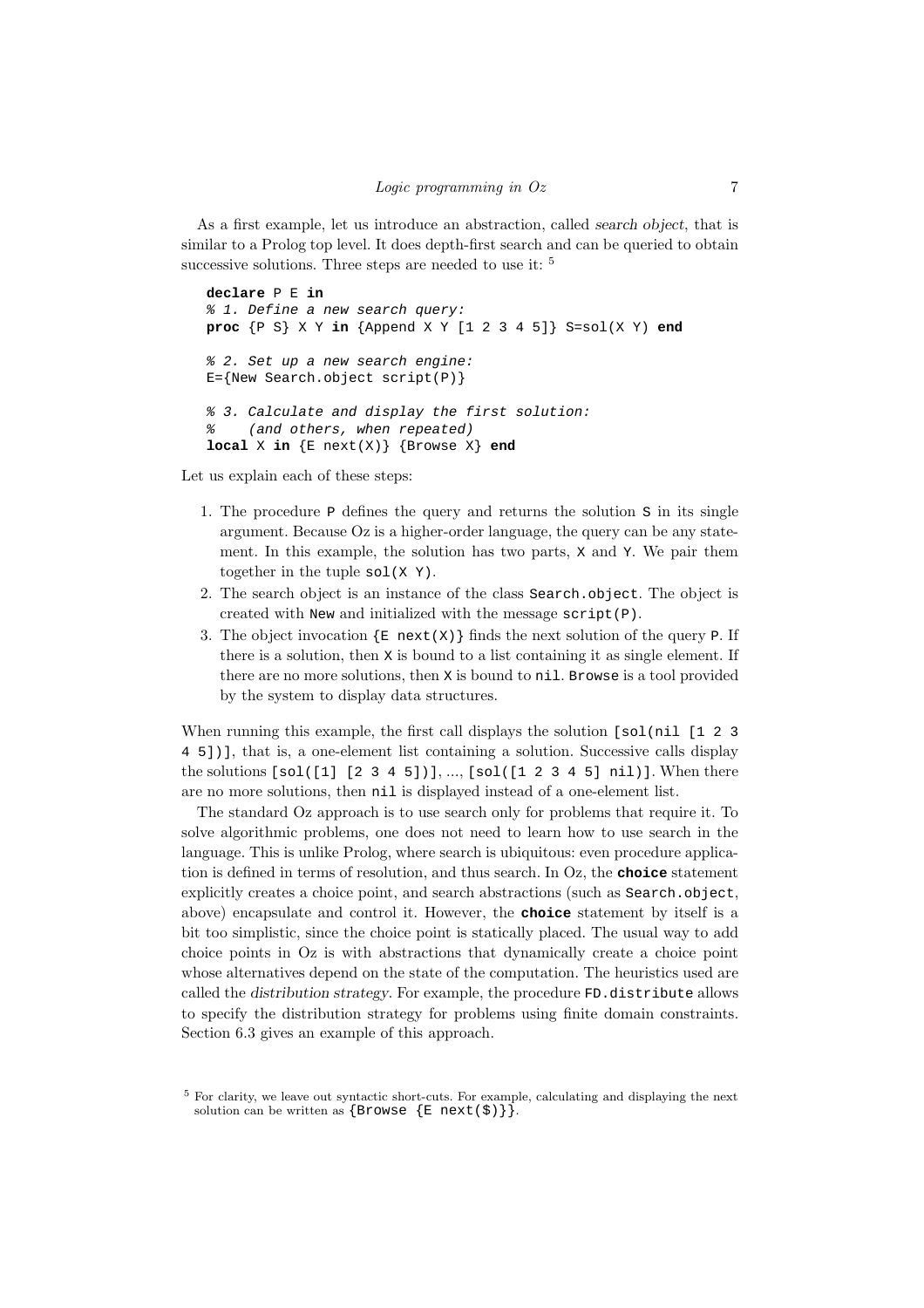## 4 Concurrent logic programming

In concurrent logic programming, programs are written as a set of don't-care predicates and executed concurrently. That is, at most one clause is chosen from each predicate invocation, in a nondeterministic way from all the clauses whose guards are true. This style of logic programming is incomplete, just like deterministic logic programming. Only a small part of the search space is explored due to the guarded clause selection. The advantage is that programs are concurrent, and concurrency is essential for programs that interact with their environment, e.g., for agents, GUI programming, OS interaction, etc. Many algorithmic problems are of this type. Concurrency also permits a program to be organized into parts that execute independently and interact only when needed. This is an important software engineering property.

In this section, we show how to do concurrent logic programming in Oz. In fact, the full Oz language allows concurrency and search to be used together (see Section 7). The clean integration of both in a single language is one of the major strengths of Oz. The integration was first achieved in Oz's immediate ancestor, AKL, in 1990 (Haridi and Janson 1990). Oz shares many aspects with AKL but improves over it in particular by being compositional and higher-order.

#### 4.1 Implicit versus explicit concurrency

In early concurrent logic programming systems, concurrency was implicit, driven solely by data dependencies (Shapiro 1989). Each body goal implicitly ran in its own thread. The hope was that this would make parallel execution easy. But this hope has not been realized, for several reasons. The overhead of implicit concurrency is too high, parallelism is limited without rewriting programs, and detecting program termination is hard. To reduce the overhead, it is possible to do lazy thread creation, that is, to create a new thread only when the parent thread would suspend. This approach has a nice slogan, "as sequential as possible, as concurrent as necessary," and it allows an efficient implementation. But the approach is still inadequate because reasoning about programs remains hard.

After implementing and experimenting with both implicit concurrency and lazy thread creation, the current Oz decision is to do only explicit thread creation (see Section 8.2). Explicit thread creation simplifies debugging and reasoning about programs, and is efficient. Furthermore, experience shows that parallelism (i.e., speedup) is not harder to obtain than before; it is still the programmer's responsibility to know what parts of the program can potentially be run in parallel.

# 4.2 Concurrent producer-consumer

A classic example of concurrent logic programming is the asynchronous producerconsumer. The following program asynchronously generates a stream of integers and sums them. A stream is a list whose tail is an unbound logic variable. The tail can itself be bound to a stream, and so forth.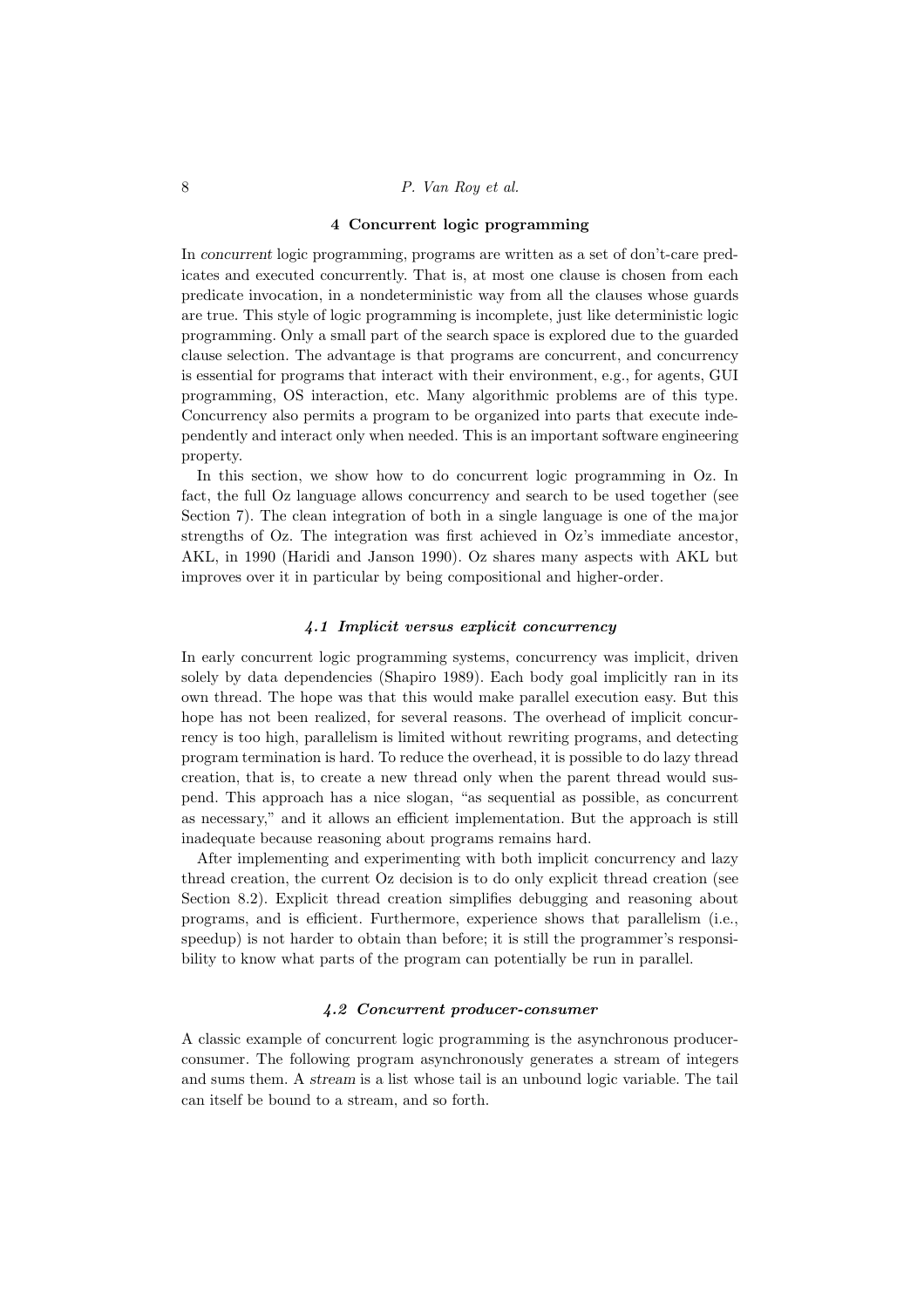```
proc {Generate N Limit Xs}
   if N<Limit then Xr in
     Xs=N|Xr
      {Generate N+1 Limit Xr}
   else Xs=nil end
end
proc {Sum Xs A S}
   case Xs
   of X|Xr then {Sum Xr A+X S}
   [] nil then S=A
   end
end
local Xs S in
   thread {Generate 0 150000 Xs} end % Producer thread
   thread {Sum Xs 0 S} end % Consumer thread
   {Browse S}
end
```
This executes as expected in the concurrent logic programming framework. The producer, Generate, and the consumer, Sum, run in their own threads. They communicate through the shared variable Xs, which is a stream of integers. The **case** statement in Sum synchronizes on Xs being bound to a value.

This example has exactly one producer feeding exactly one consumer. It therefore does not need a nondeterministic choice. More general cases do, e.g., a client-server application with more than one client feeding a server. Without additional information, the server never knows which client will send the next request. Nondeterministic choice can be added directly to the language, e.g., the WaitTwo operation of Section 7.2. It turns out to be more practical to add state instead. Then nondeterministic choice is a consequence of having both state and concurrency, as explained in Section 5.

# 4.3 Lazy producer-consumer

In the above producer-consumer example, it is the producer that decides how many list elements to generate. This is called supply-driven or eager execution. This is an efficient technique if the total amount of work is finite and does not use many system resources (e.g., memory or calculation time). On the other hand, if the total work potentially uses many resources, then it may be better to use demanddriven or lazy execution. With lazy execution, the consumer decides how many list elements to generate. If an extremely large or a potentially unbounded number of list elements are needed, then lazy execution will use many fewer system resources at any given point in time. Problems that are impractical with eager execution can become practical with lazy execution.

Lazy execution can be implemented in two ways in Oz. The first way, which is applicable to any language, is to use explicit triggers. The producer and consumer are modified so that the consumer asks the producer for additional list elements. In our example, the simplest way is to use logic variables as explicit triggers. The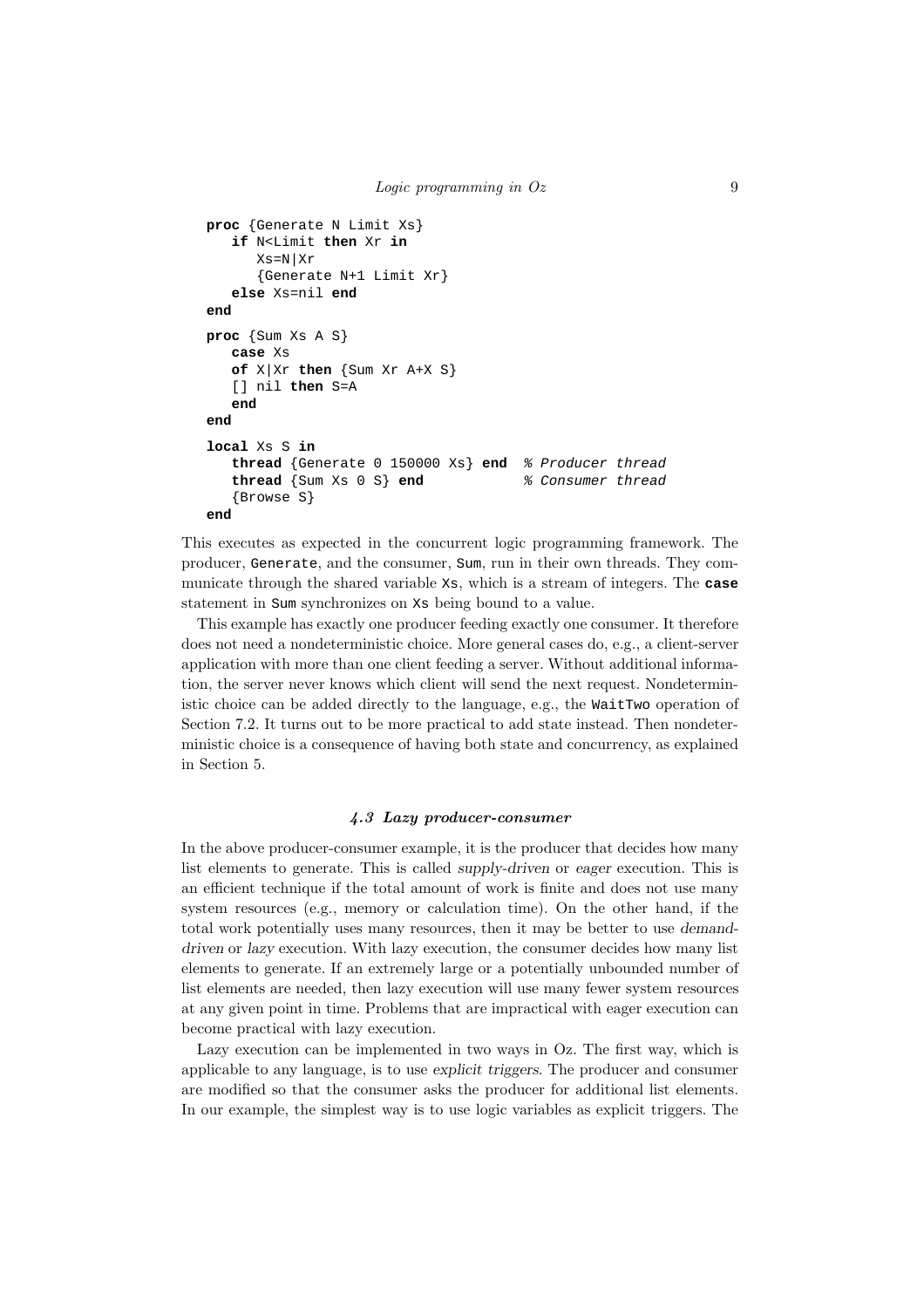consumer binds the end of a stream to  $x\vert_{-}$ . The producer waits for this and binds X to the next list element.

Explicit triggers are cumbersome because they require the producer to accept explicit communications from the consumer. A better way is for the language to support laziness directly. That is, the language semantics would ensure that a function is evaluated only if its result were needed. Oz supports this syntactically by annotating the function as "lazy". Here is how to do the previous example with a lazy function that generates a potentially infinite list:

```
fun lazy {Generate N}
   N|{Generate N+1}
end
proc {Sum Xs Limit A S}
   if Limit>0 then
      case Xs
      of X|Xr then
         \{Sum Xr Limit-1 A+X S\}end
   else S=A end
end
local Xs S in
   thread Xs={Generate 0} end
   thread {Sum Xs 150000 0 S} end
   {Browse S}
end
```
Here the consumer, Sum, decides how many list elements should be generated. The addition A+X implicitly triggers the generation of a new list element X. Lazy execution is part of the Oz execution model; Section 7.2 explains how it works.

## 4.4 Coroutining

Sequential systems often support coroutining as a simple way to get some of the abilities of concurrency. Coroutining is a form of non-preemptive concurrency in which a single locus of control is switched manually between different parts of a program. In our experience, a system with efficient preemptive concurrency almost never needs coroutining.

Most modern Prolog systems support coroutining. The coroutining is either supported directly, as in IC-Prolog (Clark and McCabe 1979; Clark et al. 1982), or indirectly by means of an operation called freeze which provides data-driven computation. The  ${\tt freeze}(X,G)$  operation, sometimes called  ${\tt geler}(X,G)$  from Prolog II which pioneered it (Colmerauer 1982), sets up the system to invoke the goal G when the variable X is bound (Sterling and Shapiro 1986). With freeze it is possible to have "non-preemptive threads" that explicitly hand over control to each other by binding variables. Because Prolog's search is based on global backtracking, the "threads" are not independent: if a thread backtracks, then other threads may be forced to backtrack as well. Prolog programming techniques that depend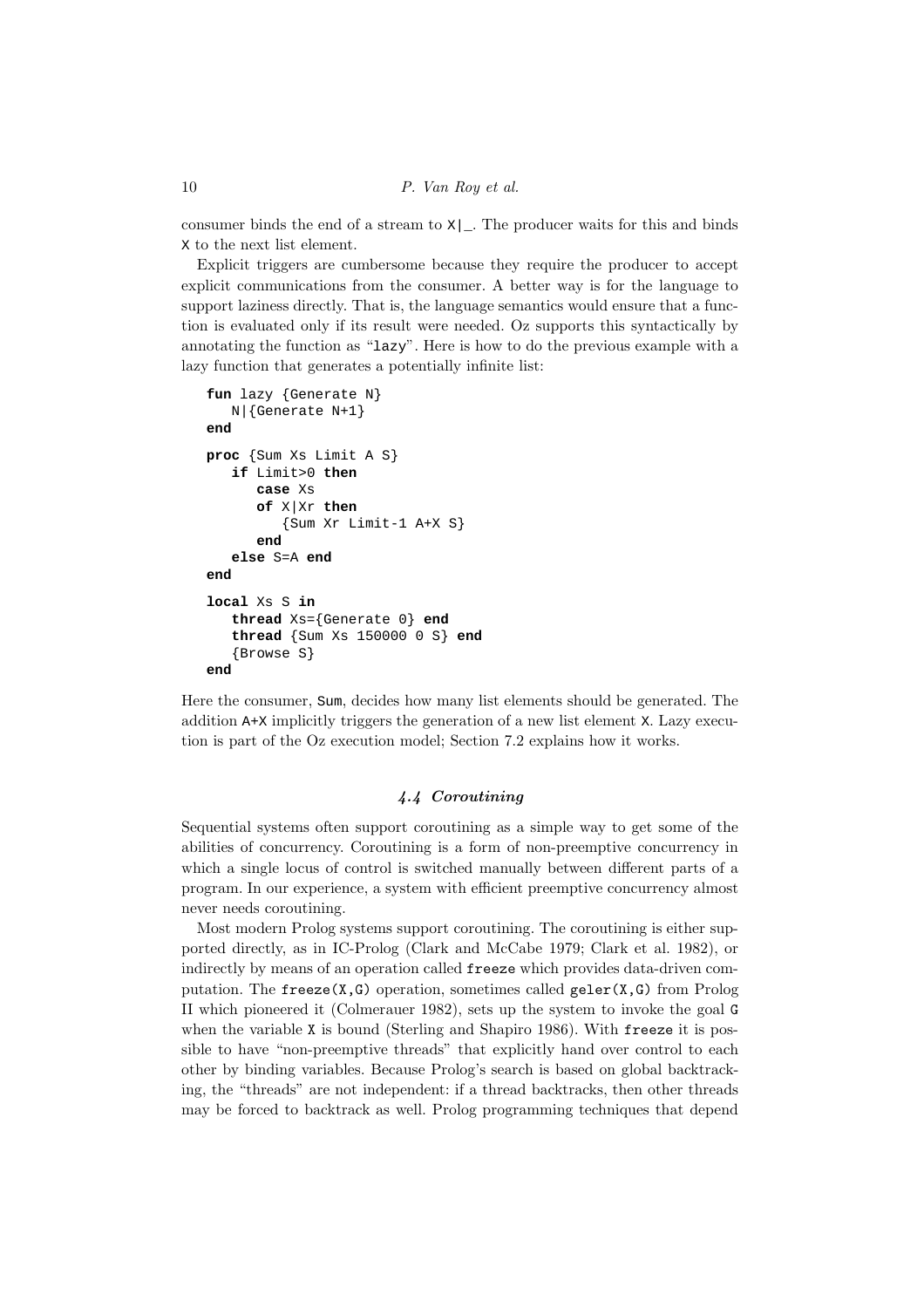on backtracking, such as search, deep conditionals, and exceptions, cannot be used if the program has to switch between threads.

# 5 Explicit state

From a theoretical point of view, explicit state has often been considered a forbidden fruit in logic programming. We find that using explicit state is important for fundamental reasons related to program modularity (see Chapter 4 of (Van Roy and Haridi 2002)).

There exist tools to use state in Prolog while keeping a logical semantics when possible. See for example SICStus Objects (Carlsson et al 1999), Prolog++ (Moss 1994), and the Logical State Threads package (K˚agedal et al. 1997). An ancestor of the latter was used to help write the Aquarius Prolog compiler (Van Roy 1989a; Van Roy and Despain 1992).

Functional programmers have also incorporated state into functional languages, e.g., by means of set operations in LISP/Scheme (Steele, Jr. 1984; Abelson et al. 1996), references in ML (Milner et al. 1990), and monads in Haskell (Wadler 1992).

# 5.1 Cells (mutable references)

State is an explicit part of the basic execution model in Oz. The model defines the concept of cell, which is a kind of mutable reference. A cell is a pair of a name C and a reference X. There are two operations on cells:

 ${NewCell} \tX C}$  % Create new cell with name C and content X {Exchange C X Y} % Update content to Y and bind X to old content

Each Exchange atomically accesses the current content and defines a new content.

Oz has a full-featured concurrent object system which is completely defined in terms of cells (Henz 1997b; Henz 1997a). The object system includes multiple inheritance, fine-grained method access control, and first-class messages. Sections 7 gives more information about cells and explains how they underlie the object system.

## 5.2 Ports (communication channels)

In this section we present another, equivalent way to add state to the basic model. This is the concept of port, which was pioneered by AKL. A port is a pair of a name P and a stream  $xs$  (Janson et al. 1993). There are two operations on ports:

```
{NewPort Xs P} % Create new port with name P and stream Xs
{Send P X} % Add X to port's stream asynchronously
```
Each Send asynchronously adds one more element to the port's stream. The port keeps an internal reference to the stream's unbound tail. Repeated sends in the same thread cause the elements to appear in the same order as the sends. There are no other ordering constraints on the stream.

Using ports gives us the ability to have named active objects. An active object, in its simplest form, pairs an object with a thread. The thread reads a stream of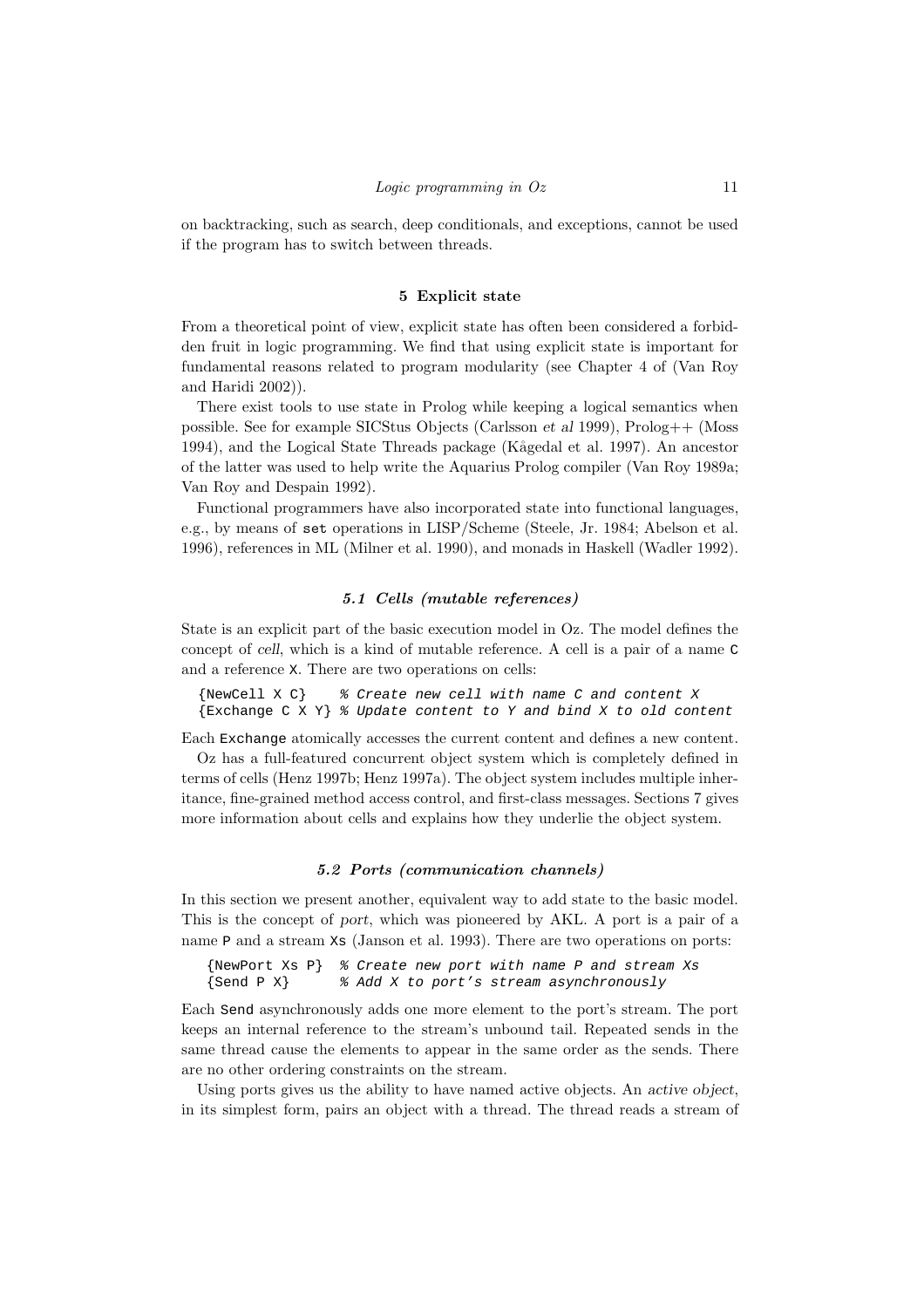internal and external messages, and invokes the object for each message. The Erlang language is based on this idea (Armstrong et al. 1996). Erlang extends it by adding to each object a mailbox that does retrieval by pattern matching.

With cells it is natural to define non-active objects, called passive objects, shared between threads. With ports it is natural to define active objects that send messages to each other. From a theoretical point of view, these two programming styles have the same expressiveness, since cells and ports can be defined in terms of each other without changing time or space complexity (Henz 1997a; Lauer and Needham 1978). They differ in practice, since depending on the application one style might be more convenient than the other. Database applications, which are centered around a shared data repository, find the shared object style natural. Multi-agent applications, defined in terms of collaborating active entities, find the active object style natural.

### 5.3 Relevance to concurrent logic programming

From the perspective of concurrent logic programming, explicit state amounts to the addition of a constant-time  $n$ -way stream merge, where  $n$  can grow arbitrarily large at run-time. That is, any number of threads can concurrently send to the same port, and each send will take constant time. This can be seen as the ability to give an identity to an active object. The identity is a first-class value: it can be stored in a data structure and can be passed as an argument. It is enough to know the identity to send a message to the active object.

Without explicit state it impossible to build this kind of merge. If  $n$  is known only at run-time, the only solution is to build a tree of stream mergers. With  $n$  senders, this multiplies the message sending time by  $O(\log n)$ . We know of no simple way to solve this problem other than by adding explicit state to the execution model.

#### 5.4 Creating an active object

Here is an example that uses a port to make an active object:

```
proc {DisplayStream Xs}
  case Xs of X|Xr then {Browse X} {DisplayStream Xr}
  else skip end
end
declare P in % P has global scope
local Xs in % Xs has local scope
   {NewPort Xs P}
  thread {DisplayStream Xs} end
end
```
Sending to P sends to the active object. Any number of clients can send to the active object concurrently: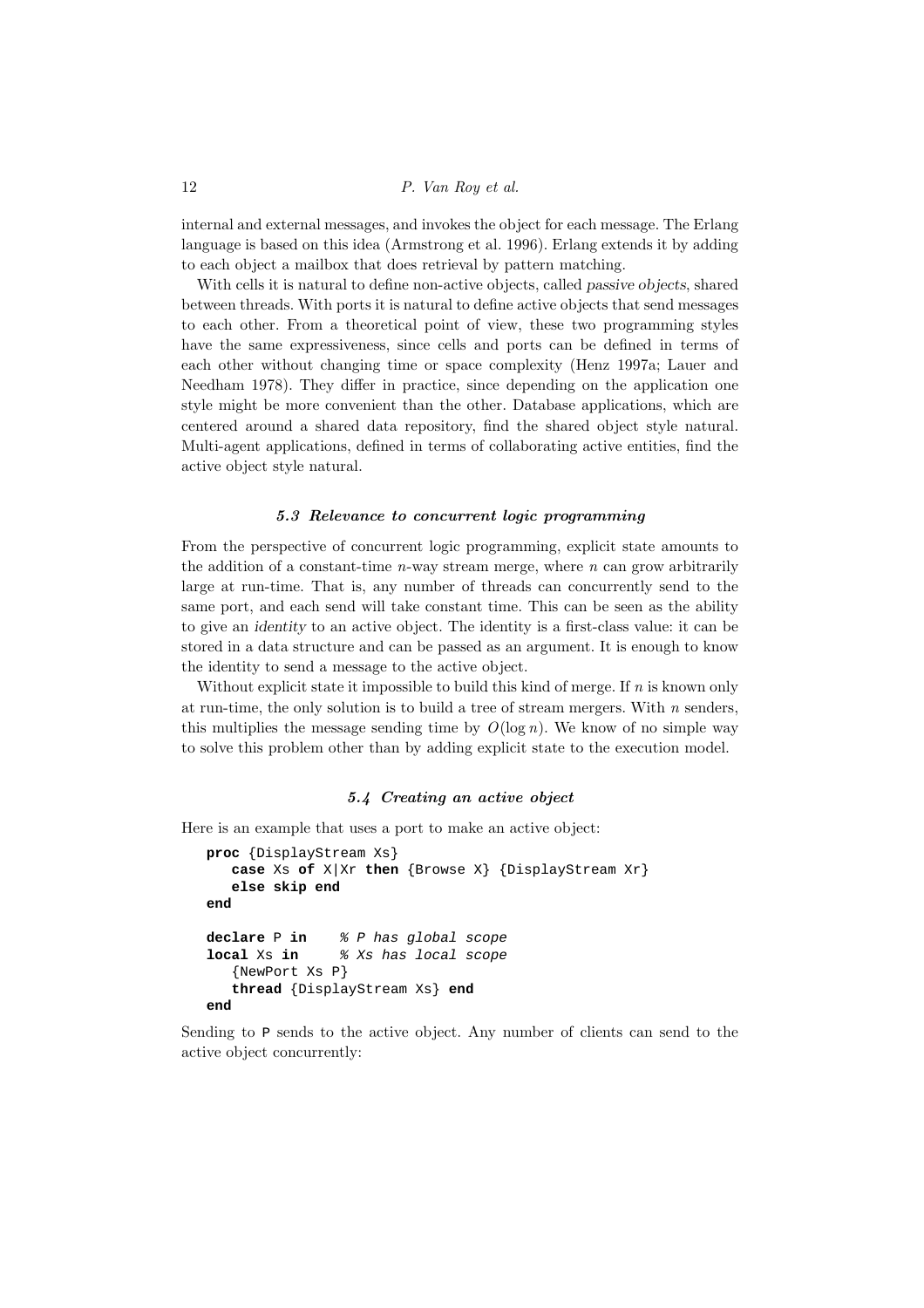**thread** {Send P 1} {Send P 2} ... **end** % Client 1 **thread** {Send P a} {Send P b} ... **end** % Client 2

The elements 1, 2, a, b, etc., will appear fairly on the stream Xs. Port fairness is guaranteed because of thread fairness in the Mozart implementation.

Here is a more compact way to define the active object's thread:

**thread** {ForAll Xs **proc** {\$ X} {Browse X} **end**} **end**

The notation **proc** {\$ X} ... **end** defines an anonymous procedure value, which is not bound to any identifier. ForAll is a higher-order procedure that applies a unary procedure to all elements of a list. ForAll keeps the dataflow synchronization when traversing the list. This is an example how higher-orderness can be used to modularize a program: the iteration is separated from the action to be performed on each iteration.

### 6 More on search

We have already introduced search in Section 3 by means of the **choice** statement and the lazy depth-first abstraction Search.object. The programming style shown there is too limited for many realistic problems. This section shows how to make search more practical in Oz. We only scratch the surface of how to use search in Oz; for more information we suggest the Finite Domain and Finite Set tutorials in the Mozart system documentation (Schulte and Smolka 1999; Müller 1999).

#### 6.1 Aggregate search

One of the powerful features of Prolog is its ability to generate aggregates based on complex queries, through the built-in operations setof/3 and bagof/3. These are easy to do in Oz; they are just special cases of search abstractions. In this section we show how to implement bagof/3. Consider the following small biblical database (taken from (Sterling and Shapiro 1986)):

```
proc {Father F C}
  choice F=terach C=abraham
      [] F=terach C=nachor
      [] F=terach C=haran
      [] F=abraham C=isaac
      [] F=haran C=lot
      [] F=haran C=milcah
      [] F=haran C=yiscah
  end
end
```
Now consider the following Prolog predicate:

```
children1(X, Kids) :- bagof(K, father(X,K), Kids).
```
This is defined in Oz as follows: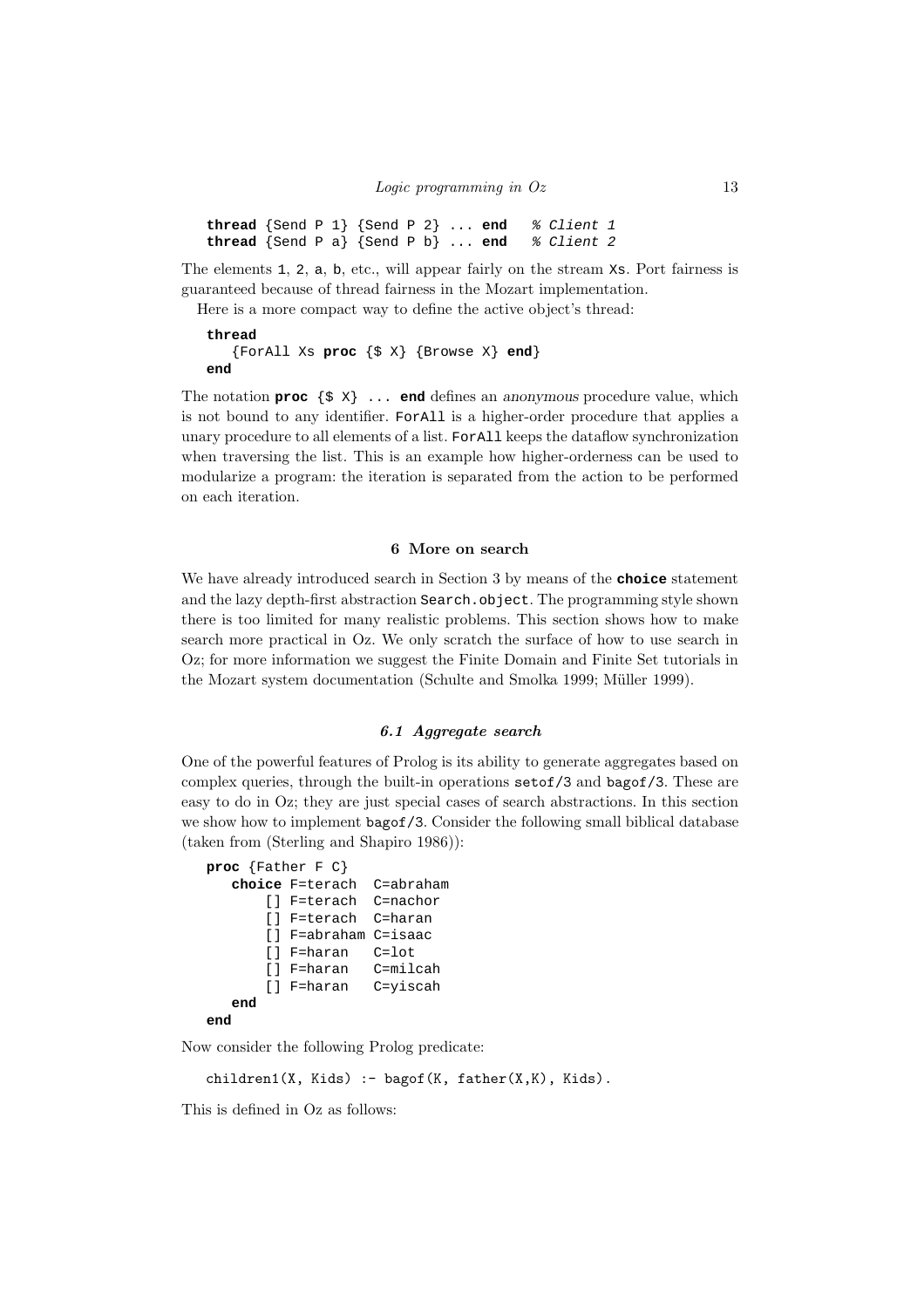```
proc {ChildrenFun X Kids}
F in
   proc {F K} {Father X K} end
   {Search.base.all F Kids}
```
**end**

The procedure F is a lexically-scoped closure: it has the external reference X hidden inside. This can be written more compactly with an anonymous procedure value:

```
proc {ChildrenFun X Kids}
   {Search.base.all proc {$ K} {Father X K} end Kids}
end
```
The Search.base.all abstraction takes a one-argument procedure and returns the list of all solutions to the procedure. The example call:

{Browse {ChildrenFun terach}}

returns [abraham nachor haran]. The ChildrenFun definition is deterministic; if called with a known X then it returns Kids. To search over different values of X we give the following definition instead:

```
proc {ChildrenRel X Kids}
   {Father X _}
   {Search.base.all proc {$ K} {Father X K} end Kids}
end
```
The call {Father  $X \rightarrow$  creates a choice point on X. The "\_" is syntactic sugar for **local** X **in** X **end**, which is just a new variable with a tiny scope. The example call:

```
{Browse {Search.base.all
 proc {$ Q} X Kids in {ChildrenRel X Kids} Q=sol(X Kids) end}}
```
returns:

```
[sol(terach [abraham nachor haran])
sol(terach [abraham nachor haran])
sol(terach [abraham nachor haran])
sol(abraham [isaac])
sol(haran [lot milcah yiscah])
sol(haran [lot milcah yiscah])
sol(haran [lot milcah yiscah])]
```
In Prolog, bagof can use existential quantification. For example, the Prolog predicate:

 $children2(Kids) :- bagof(K, X^father(X,K), Kids).$ 

collects all children such that there exists a father. This is defined in Oz as follows:

```
proc {Children2 Kids}
   {Search.base.all proc {$ K} {Father _ K} end Kids}
end
```
The Oz solution uses \_ to add a new existentially-scoped variable. The Prolog solution, on the other hand, introduces a new concept, namely the "existential quantifier" notation  $X^{\hat{}}$ , which only has meaning in terms of  $\text{setof}/3$  and  $\text{bagof}/3$ .

14 P. Van Roy et al.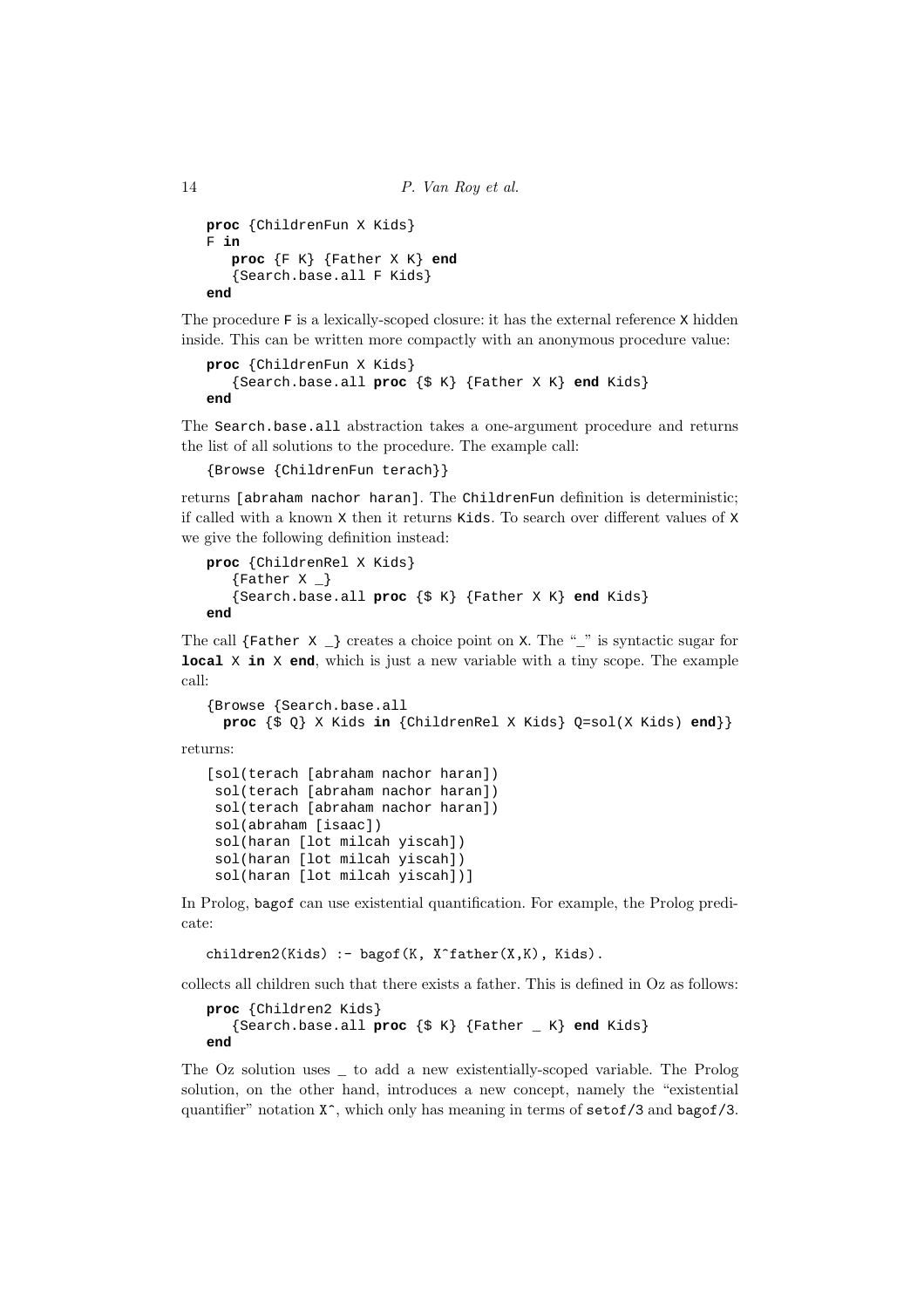The fact that this notation denotes an existential quantifier is arbitrary. The Oz solution introduces no new concepts. It really does existential quantification inside the search query.

### 6.2 Simple search procedures

The procedure Search.base.all shown in the previous section is just one of a whole set of search procedures provided by Oz for elementary nondeterministic logic programming. We give a short overview; for more information see the System Modules documentation in the Mozart system (Duchier et al. 1999). All procedures take as argument a unary procedure  $\{P \times \}\$ , where  $X$  is bound to a solution. Except for lazy search, they all provide depth-first search (one and all solution) and branchand-bound search (with a cost function). Here are the procedures:

- Basic search. This is the simplest to use; no extra parameters are needed.
- General-purpose search. This allows parameterizing the search with the maximal recomputation distance (for optimizing time and memory use), with an asynchronous kill procedure to allow stopping infinite searches, and with the option to return solutions either directly or encapsulated in computation spaces (see Section 7.4). Search implemented with spaces using strategies combining cloning and recomputation is competitive in time and memory with systems using trailing (Schulte 1999a). Using encapsulation, general-purpose search can be used as a primitive to build more sophisticated searches.
- Parallel search. When provided with a list of machines, this will spread out the search process over these machines transparently. We have benchmarked realistic constraint problems on up to six machines with linear speedups (Schulte 2002; Schulte 2000b; Schulte 2000a). The order in which the search tree is explored is nondeterministic, and is likely to be different from depth-first or breadth-first. If the entire tree is explored, then the number of exploration steps is the same as depth-first search. The speedup is a consequence of this fact together with the spreading of work.
- Lazy search. This provides next solution and last solution operations, a stop operation, and a close operation. This is a first-class Prolog top level.
- Explorer search. The Explorer is a concurrent graphic tool that allows to visualize and interactively guide the search process (Schulte 1999b; Schulte 1997a). It is invaluable for search debugging and for gaining understanding of the structure of the problem.

All of these procedures are implemented in Oz using computation spaces (see Section 7.4). Many more specialized search procedures are available for constraint programming, and the user can easily define his or her own.

#### 6.3 A more scalable way to do search

The original motivation for doing search in Oz comes from constraint programming. To do search, Oz uses a concurrent version of the following approach, which is commonly used in (sequential) constraint logic programming: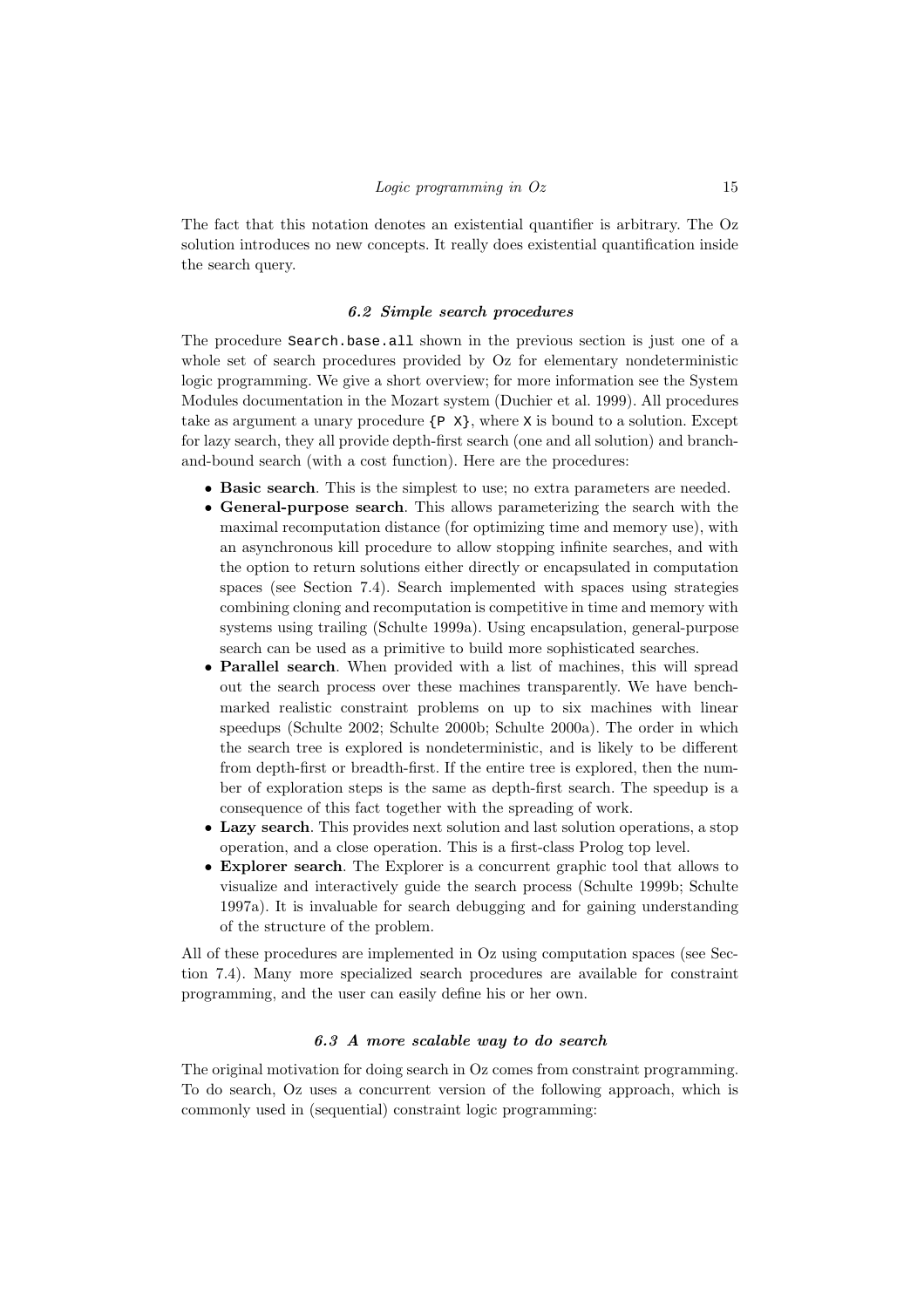```
functor Fractions % Name of module specification
  import FD % Needs the module FD
  export script:P % Procedure P defines the problem
define
  proc {P Sol}
     A B C D E F G H I BC EF HI
  in
     Sol=sol(a:A b:B c:C d:D e:E f:F g:G h:H i:I)
     BC={FD.decl} EF={FD.decl} HI={FD.decl}
     %%% The constraints:
     Sol:::1#9 % Each letter represents a digit
     {FD.distinct Sol} % All digits are different
     BC=:10*B+C % Definition of BC
     EF=:10*E+F % Definition of EF
     HI=:10*H+I % Definition of HI
     A*EF*HI+D*BC*HI+G*BC*EF=:BC*EF*HI % Main constraint
     %%% The distribution strategy:
     {FD.distribute ff Sol}
  end
end
```
Fig. 1. A more scalable way to do search

- First, declaratively specify the problem by means of constraints. The constraints have an operational as well as a declarative reading. The operational reading specifies the deductions that the constraints can make locally. To get good results, the constraints must be able to do deductions over big parts of the problem (i.e., deductions that consider many problem variables together). Such constraints are called "global".
- Second, define and explore the search tree in a controlled way, using heuristics to exploit the problem structure. The general technique is called "propagate and distribute", because it alternates propagation steps (where the constraints propagate information amongst themselves) with distribution steps (where a choice is selected in a choice point).<sup>6</sup> See, e.g., (Smolka 1996), for more explanation.

This approach is widely applicable. For example, it is being applied successfully to computational linguistics (Duchier 1999; Koller and Niehren 2000; Duchier et al. 1999). In this section, we show how to solve a simple integer puzzle. Consider the problem of finding nine distinct digits  $A, B, \ldots, I$ , so that the following equation holds:

 $A/BC + D/EF + G/HI = 1$ 

<sup>6</sup> The term "distribution" as used here refers to the distribution of ∧ over ∨ in the logical formula  $c \wedge (a \vee b)$  and has nothing to do with distributed systems consisting of independent computers connected by a network.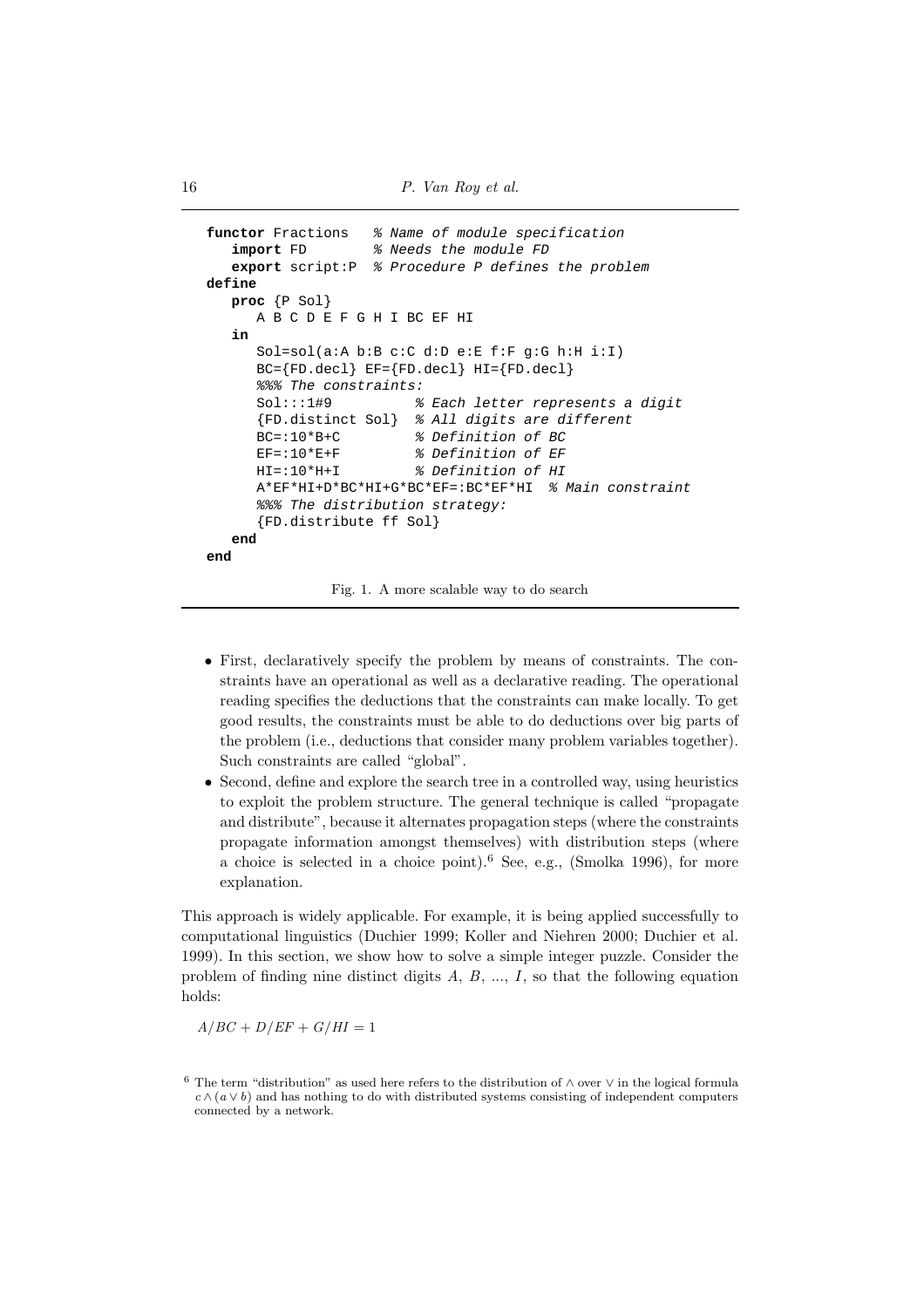Here, BC represents the integer  $10 \times B + C$ . Figure 1 shows how to specify this as a constraint problem. The unary procedure {P Sol} fully defines the problem and the distribution strategy. The problem is specified as a conjunction of constraints on Sol, which is bound to a record that contains the solution.<sup>7</sup> The record has fields a, ..., i, one for each solution variable. The problem constraints are expressed in terms of finite domains, i.e., finite sets of integers. For example, the notation 1#9 represents the set  $\{1, 2, \dots, 9\}$ . The constraints are defined in the module FD (Duchier et al. 1999). For example, FD.distinct is a global constraint that asserts that all its component variables are distinct integers.

Fractions defines P inside a functor, i.e., a module specification, in Oz terminology. The functor defines explicitly what process-specific resources the module needs. This allows us to set up a parallel search engine that spreads the constraint solving over several machines (Duchier et al. 1998). If execution is always in the same process, then the functor is not needed and it is enough to define the procedure P. Let's set up a parallel search engine:

```
E={New Search.parallel
       init(adventure:1#rsh galley:1#rsh norge:1#rsh)}
```
This sets up an engine on the three machines adventure, galley, and norge. The engine is implemented using computation spaces (see Section 7.4) and Mozart's support for distributed computing (see (Haridi et al. 1998)). A single process is created on each of these machines using the remote shell operation rsh (other operations are possible including secure shell ssh for secure communication and local shell sh for shared-memory multiprocessors). The following command does parallel search on the problem specified in Fractions:

**local** X **in** {E all(Fractions X)} {Browse X} **end**

This installs the functor Fractions on each of the three machines and generates all the solutions. This is an example of a more scalable way to do search: first use global constraints and search heuristics, and then use parallel execution if necessary for performance.

Oz is currently one of the most advanced languages for programming search. Competitors are CLAIRE and SaLSA (Caseau et al. 1999; Laburthe and Caseau 1998; Caseau et al. 1999) and OPL (Van Hentenryck 1999). Search is also an important part of constraint programming in general (Marriott and Stuckey 1999).

# 7 The Oz execution model

So far, we have highlighted different parts of Oz without showing how they interact, something like the proverbial elephant that is different things to different people. This section gives the simple execution model that underlies it all. We define the execution model in terms of a store (Section 7.1) and a kernel language (Section 7.2). Section 7.3 explains how different subsets of the kernel language support different programming paradigms. The section also explains why supporting

<sup>7</sup> To be precise, Sol is bound to a feature tree, which is a logical formulation of a record.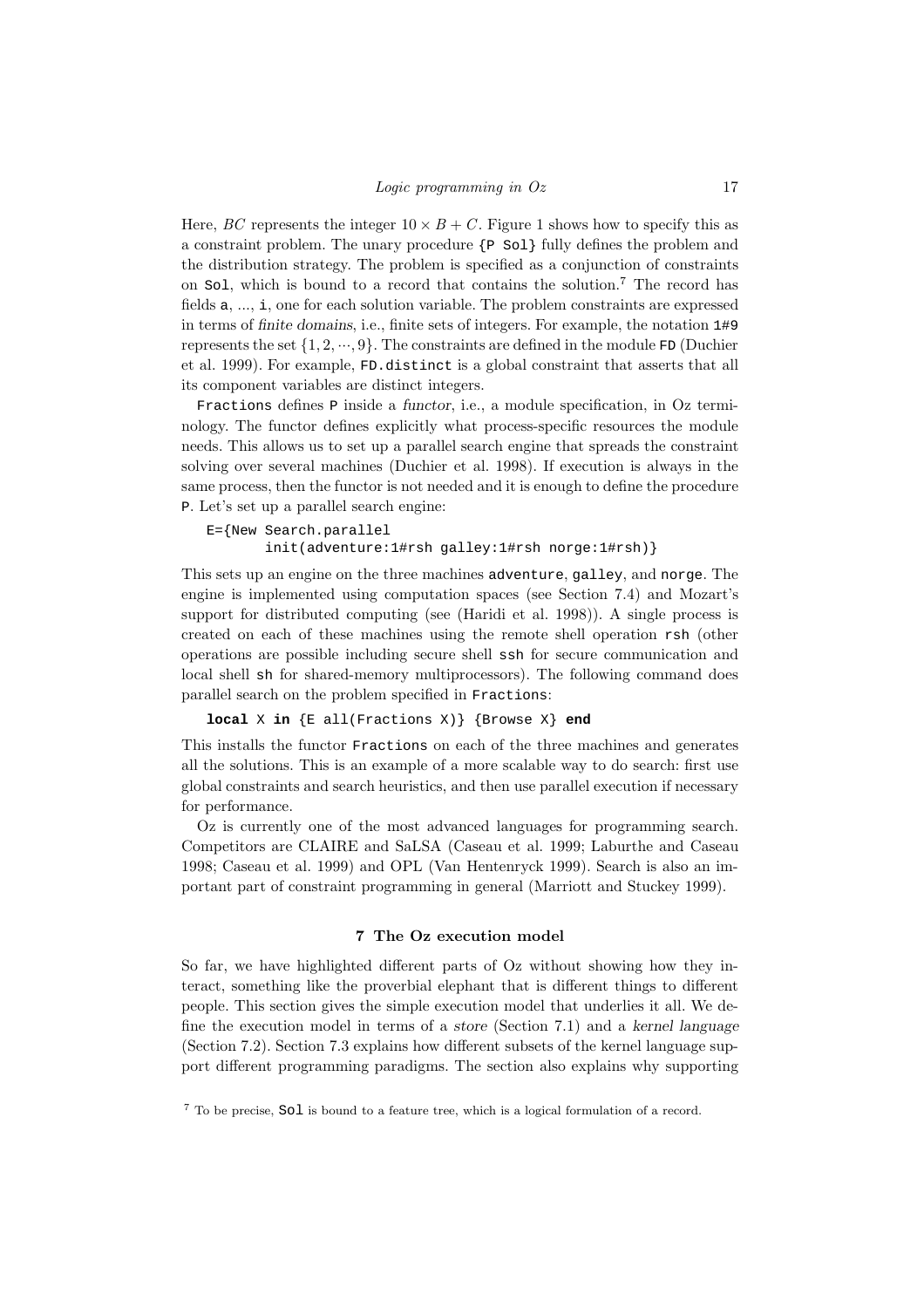

multiple paradigms is useful. Finally, Section 7.4 defines computation spaces and how they are used to program search.

# 7.1 The store

The Oz store consists of four parts (see Figure 2): a thread store, a constraint store, a mutable store, and a trigger store. The constraint store contains equality constraints over the domain of rational trees. In other words, this store contains logic variables that are either unbound or bound. A bound variable references a term (i.e., atom, record, procedure, or name) whose arguments themselves may be bound or unbound. Unbound variables can be bound to unbound variables, in which case they become identical references. The constraint store is monotonic, i.e., bindings can only be added, not removed or changed.

The mutable store consists of mutable references into the constraint store. Mutable references are also called cells (Henz 1997a). A mutable reference consists of two parts: its name, which is a value, and its content, which is a reference into the constraint store. The mutable store is nonmonotonic because a mutable reference can be changed.

The trigger store consists of triggers, which are pairs of variables and oneargument procedures. Since these triggers are part of the basic execution model, they are sometimes called implicit triggers, as opposed to the explicit triggers of Section 4.3. Triggers implement by-need computation (i.e., lazy execution) and are installed with the ByNeed operation. We will not say much about triggers in this article. For more information, see (Van Roy and Haridi 2002; Mehl et al. 1998).

The thread store consists of a set of threads. Each thread is defined by a statement  $S_i$ . Threads can only have references in the constraint store, not into the other stores. This means that the only way for threads to communicate and synchronize is through shared references in the constraint store. We say a thread is runnable, also called ready, if it can execute its statement. Threads are dataflow threads,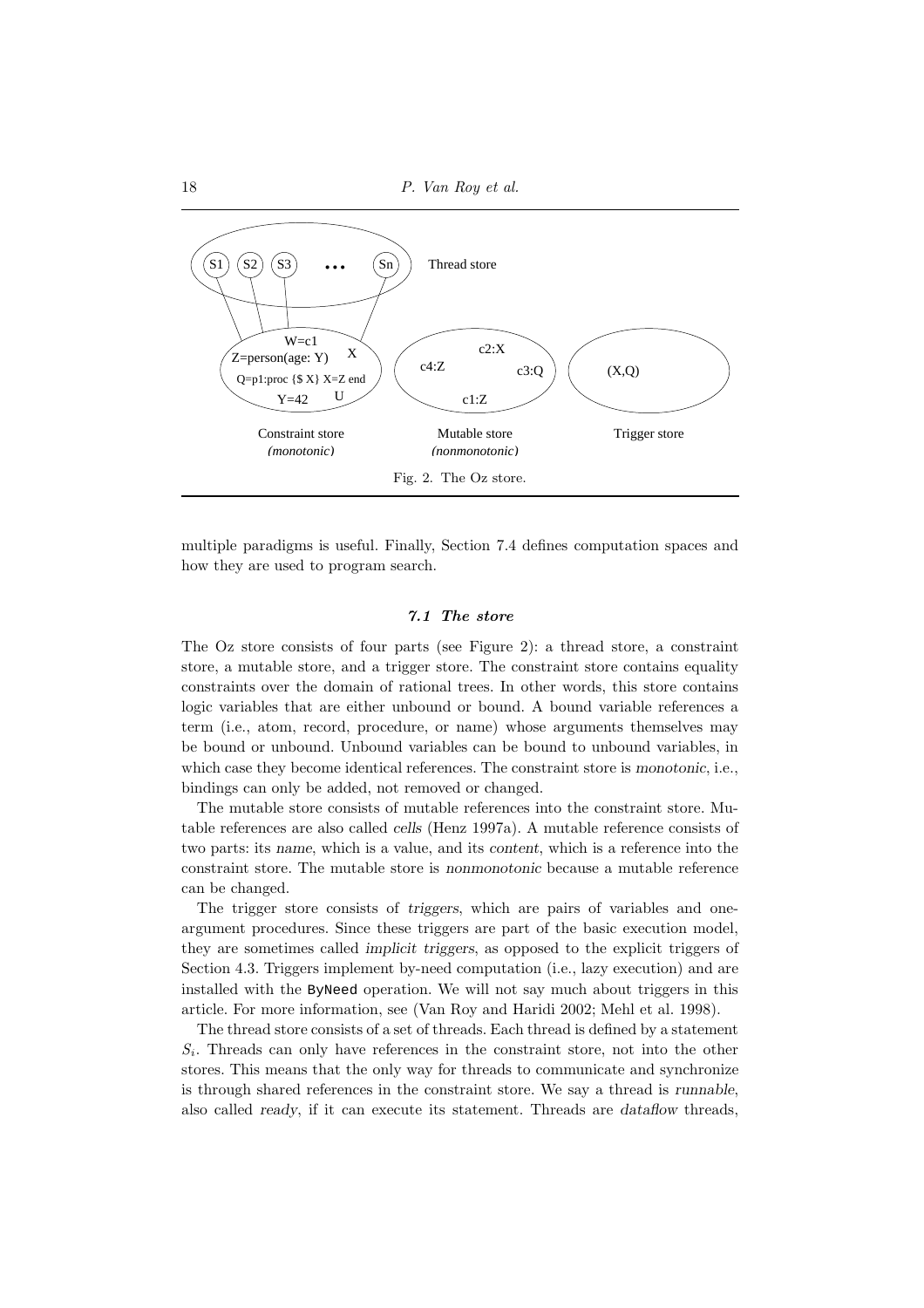```
\langle s \rangle ::= skip
        |\langle x \rangle_1 = \langle x \rangle_2\langle x \rangle = \langle I \rangle (\langle f \rangle_1 : \langle x \rangle_1 \dots \langle f \rangle_n : \langle x \rangle_n)\langle s \rangle_1 \langle s \rangle_2local \langle x \rangle in \langle s \rangle end
            \textbf{if} \ \langle x \rangle \ \textbf{then} \ \langle s \rangle_1 \ \textbf{else} \ \langle s \rangle_2 \ \textbf{end}case \langle x \rangle of \langle 1 \rangle (\langle f \rangle_1 : \langle x \rangle_1 ... \langle f \rangle_n : \langle x \rangle_n) then \langle s \rangle_1 else \langle s \rangle_2 end
            proc \{\langle x \rangle \langle y \rangle_1 \dots \langle y \rangle_n\} \langle s \rangle end
            \{\langle x \rangle \langle y \rangle_1 \dots \langle y \rangle_n\} CORE
        | thread \langle s \rangle end CONCURRENCY
        |\quad {ByNeed \langle x \rangle \langle y \rangle } LAZINESS
            \mathbf{try} \langle s \rangle_1 catch \langle x \rangle then \langle s \rangle_2 end
            \text{raise } \langle x \rangle \text{ end} EXCEPTIONS
             {NewName \langle x \rangle} {SECURITY}\{IsDet \langle x \rangle \langle y \rangle\}\{NewCell \langle x \rangle \langle y \rangle\}\{Exchange \langle x \rangle \langle y \rangle \langle z \rangle\} STATE
            \langlespace\rangle SEARCH
                                        Fig. 3. The Oz kernel language.
```
i.e., a thread becomes runnable when the arguments needed by its statement are bound. If an argument is unbound then the thread automatically suspends until the argument is bound. Since the constraint store is monotonic, a thread that is runnable will stay runnable at least until it executes one step of its statement. The system guarantees weak fairness, which implies that a runnable thread will eventually execute.

# 7.2 The kernel language

All Oz execution can be defined in terms of a simple kernel language, whose syntax is defined in Figure 3. The full Oz language provides syntactic support for additional language entities (such as functions, ports, objects, classes, and functors). The system hides their efficient implementation while respecting their definitions in terms of the kernel language. This performance optimization can be seen as a second kernel language, in between full Oz and the kernel language. The second kernel language is implemented directly.

From the kernel language viewpoint, *n*-ary functions are just  $(n + 1)$ -ary procedures, where the last argument is the function's output. In Figure 3, statements are denoted by  $\langle s \rangle$ , computation space operations by  $\langle space \rangle$  (see Figure 6), logic variables by  $\langle x \rangle$ ,  $\langle y \rangle$ ,  $\langle z \rangle$ , record labels by  $\langle \cdot \rangle$ , and record field names by  $\langle \cdot \rangle$ .

The semantics of the kernel language is given in (Van Roy and Haridi 2002)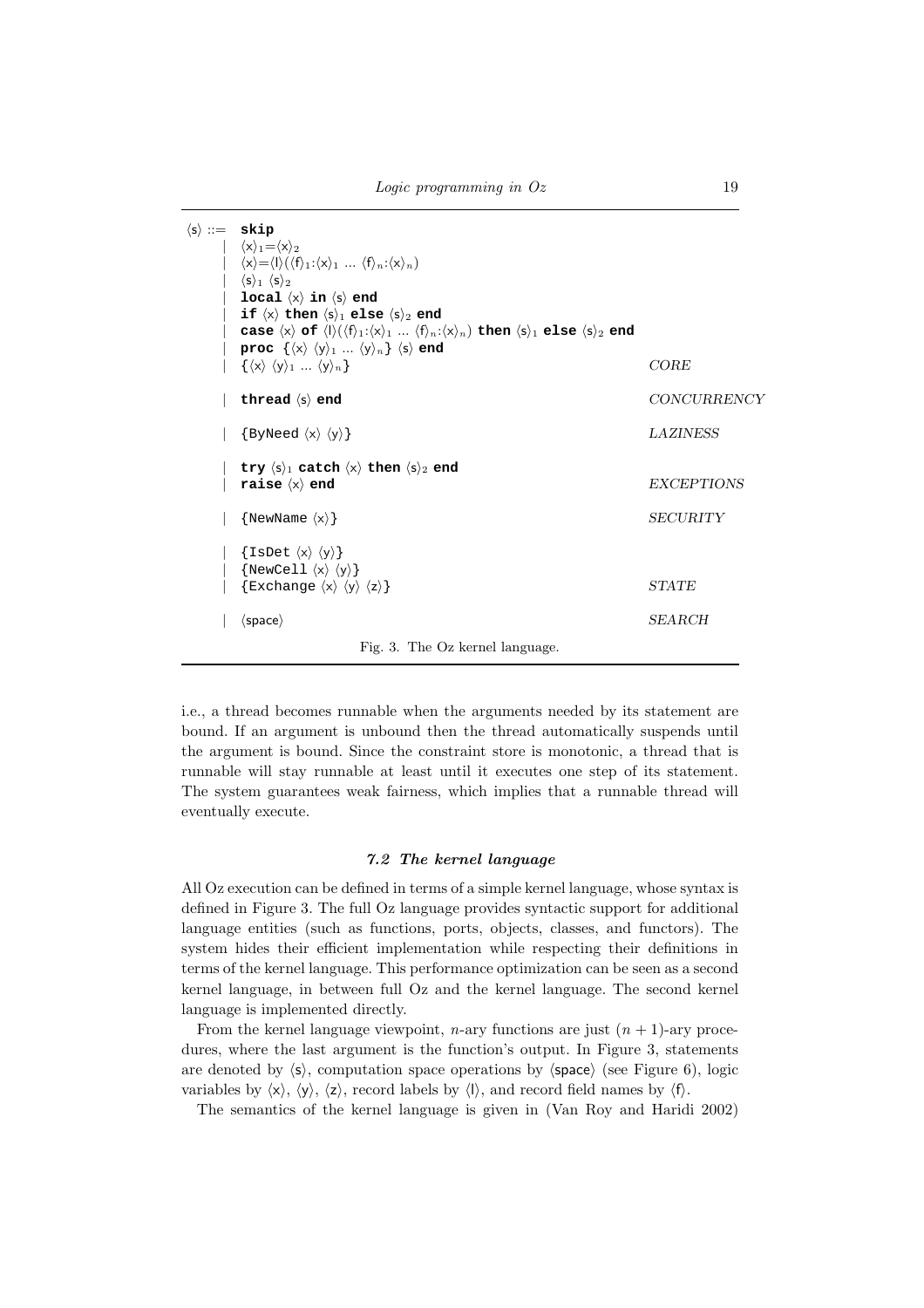(except for spaces) and (Schulte 2002; Schulte 2000b) (for spaces). For comparison, the semantics of the original Oz language is given in (Smolka 1995a). The kernel language splits naturally into seven parts:

- CORE: The core is strict functional programming over a constraint store. This is exactly deterministic logic programming with explicit sequential control. The **if** statement expects a boolean argument (**true** or **false**). The **case** statement does pattern matching. The **local** statement introduces new variables (**declare** is a syntactic variant whose scope extends over the whole program).
- CONCURRENCY: The concurrency support adds explicit thread creation. Together with the core, this gives dataflow concurrency, which is a form of declarative concurrency. Compared to a sequential program, this gives the same results but incrementally instead of all at once. This is deterministic logic programming with more flexible control than the core alone. This is discussed at length in (Van Roy and Haridi 2002).
- LAZINESS: The laziness support adds the ByNeed operation, which allows to express lazy execution, which is the basic idea of nonstrict functional languages such as Haskell (Mehl et al. 1998; Mehl 1999; Hudak et al. 1992).<sup>8</sup> Together with the core, this gives demand-driven concurrency, which is another form of declarative concurrency. Lazy execution gives the same results as eager execution, but calculates only what is needed to achieve the results. Again, this is deterministic logic programming with more flexible control than the core alone. This is important for resource management and program modularity. Lazy execution can give results in cases when eager execution does not terminate.
- EXCEPTIONS: The exception-handling support adds an operation, **try**, to create an exception context and an operation, **raise**, to jump to the innermost enclosing exception context.
- SECURITY: The security support adds name values, which are unforgeable constants that do not have a printable representation. Calling {NewName X} creates a fresh name and binds it to X. A name is a first-class "right" or "key" that supports many programming techniques related to security and encapsulation.
- STATE: The state support adds explicit cell creation and an exchange operation, which atomically reads a cell's content and replaces it with a new content. This is sufficient for sequential object-oriented programming (Smolka 1995b; Henz 1997b; Henz 1997a). Another, equivalent way to add state is by means of ports, which are explained in Section 5.
- SEARCH: The search support adds operations on computation spaces (shown as  $\langle space \rangle$ , which are explained in Section 7.4. This allows to express nondeterministic logic programming (see Sections 3 and 6). A computation space encapsulates a choice point, i.e., don't-know nondeterminism, allowing the

<sup>&</sup>lt;sup>8</sup> In Mozart, the module Value contains this operation: ByNeed=Value.byNeed.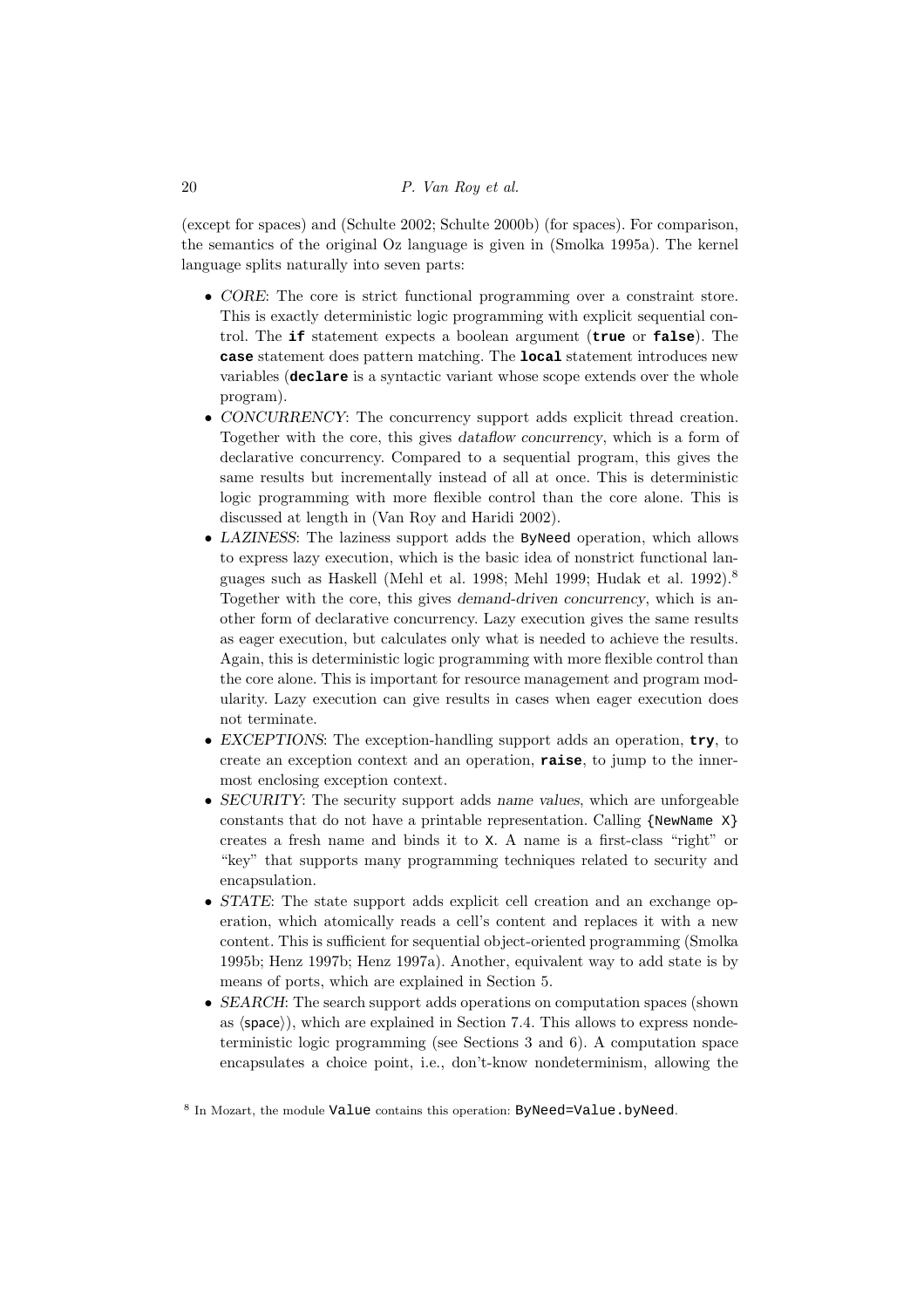program to decide how to pick alternatives. Section 7.4 explains spaces in more detail and shows how to program search with them. The **choice** statement, which is used in the examples of Sections 3 and 6.1, can be programmed with spaces (see Section 7.4.5).

#### 7.2.1 Concurrency and state

Adding both concurrency and state to the core results in the most expressive computation model. There are two basic approaches to program in it: message passing with active objects or atomic actions on shared state. Active objects are used in Erlang (Armstrong et al. 1996). Atomic actions are used in Java and other concurrent object-oriented languages (Lea 2000). These two approaches have the same expressive power, but are appropriate for different classes of applications (multi-agent versus data-centered) (Van Roy and Haridi 2002; Lauer and Needham 1978).

# 7.2.2 Nondeterministic choice

Concurrent logic programming is obtained by extending the core with concurrency and nondeterministic choice. This gives a model that is more expressive than declarative concurrency and less expressive than concurrency and state used together. Nondeterministic choice means to wait concurrently for one of several conditions to become true. For example, we could add the operation WaitTwo to the core with concurrency. {WaitTwo X Y} blocks until either X or Y is bound to a nonvariable term.<sup>9</sup> It then returns with 1 or 2. It can return 1 if X is bound and 2 if Y is bound. WaitTwo does not need to be added as an additional concept; it can be programmed in the core with concurrency and state.

# 7.2.3 Lazy functions

The lazy annotation used in Section 4.3 is defined in terms of ByNeed. Calling  $\{Bv\}$  and  $P(X, P)$  to the trigger store. This makes X behave as a read-only variable. Doing a computation that needs X or attempts to bind X will block the computation, execute  $\{P \ Y\}$  in a new thread, bind Y to X, and then continue. We say a value is needed by an operation if the thread executing the operation would suspend if the value were not present. For example, the function:

```
fun lazy {Generate N}
   N|{Generate N+1}
end
```
is defined as:

<sup>&</sup>lt;sup>9</sup> In Mozart, the module Record contains this operation: {WaitTwo X Y} is written as {Record.waitOr X#Y}.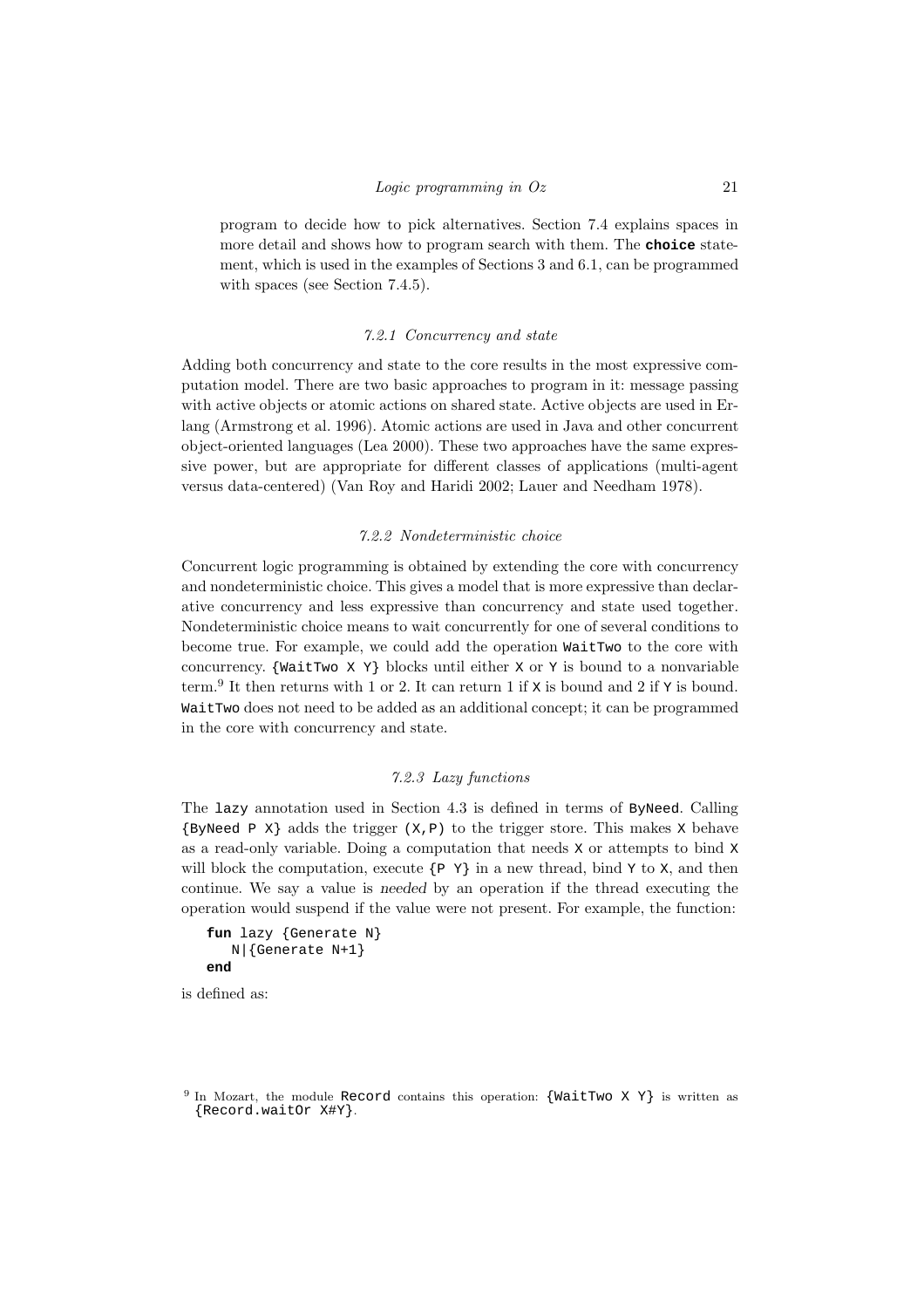

Fig. 4. Some programming paradigms in Oz.

```
fun {Generate N}
P X in
   proc {P Y} Y=N|{Generate N+1} end
   {ByNeed P X}
   X
end
```
P will only be called when the value of {Generate N} is needed. We make two comments about this definition. First, the lazy annotation is given explicitly by the programmer. Functions without it are eager. Second, Mozart threads are extremely lightweight, so the definition is practical. This is a different approach than in nonstrict languages such as Haskell, where lazy evaluation is the default and strictness analysis is used to regain the efficiency of eager evaluation (Hudak et al. 1992).

# 7.3 Multiparadigm programming

Many different programming styles or "paradigms" are possible by limiting oneself to different subsets of the kernel language. Some popular styles are object-oriented programming (programming with state, encapsulation, and inheritance), functional programming (programming with values and pure functions), constraint programming (programming with deduction and search), and sequential programming (programming with a totally-ordered sequence of instructions). Some interesting subsets of the kernel language are shown in Figure 4. The full Oz language provides syntactic and implementation support that makes these paradigms and many others equally easy to use. The execution model is simple and general, which allows the different styles to coexist comfortably. This ability is known as multiparadigm programming.

The justification of limiting oneself to one particular paradigm is that the pro-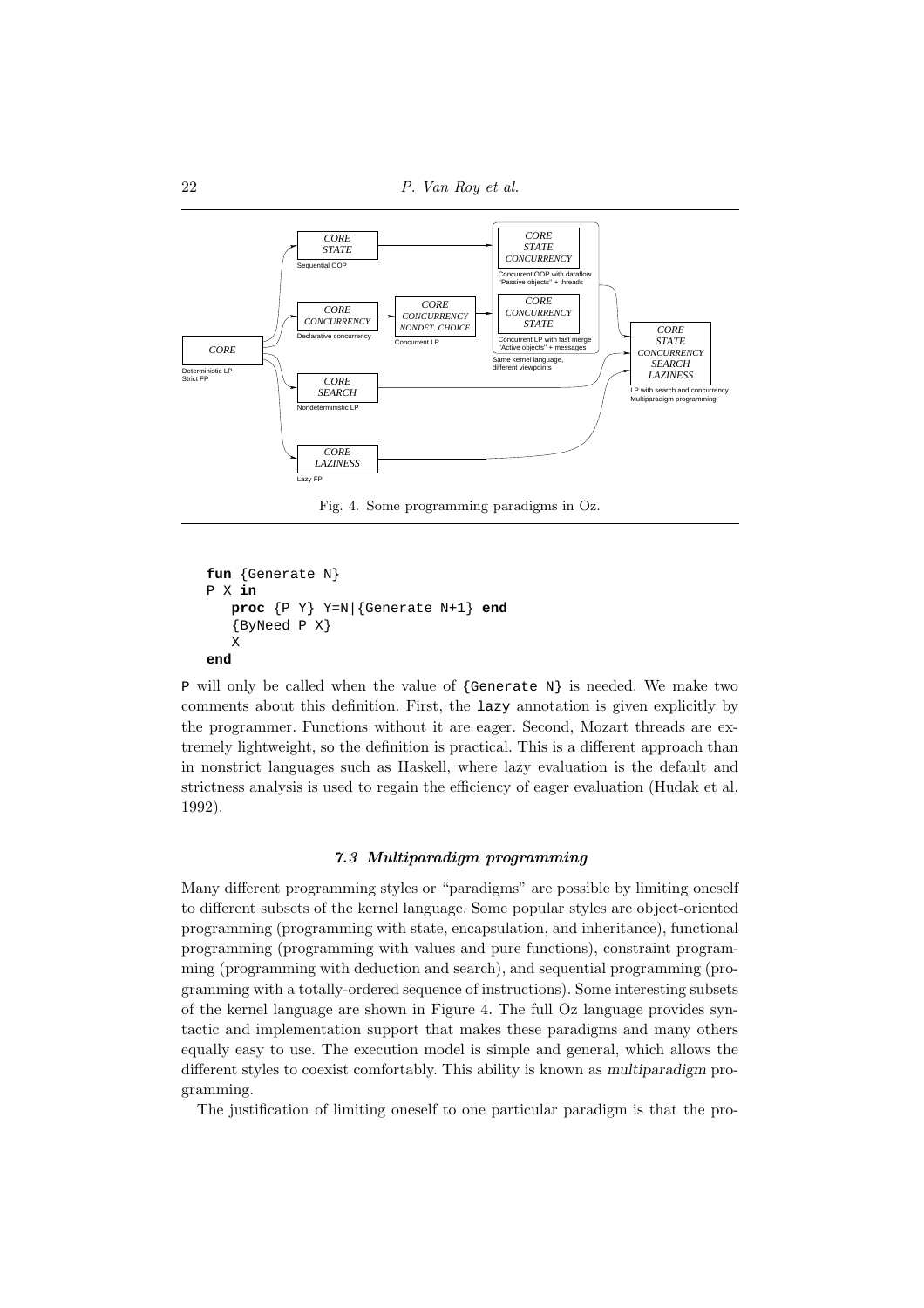gram may be easier to write or reason about. For example, if the **thread** construct is not used, then the program is purely sequential. If the ByNeed operation is not used, then the program is strict. Experience shows that different levels of abstraction often need different paradigms (see Section 9.4) (Schlichting and Thomas 1991; Van Roy and Haridi 2002). Even if the same basic functionality is provided, it may be useful to view it according to different paradigms depending on the application needs (Lauer and Needham 1978).

How is it possible for such a simple kernel language to support such different programming styles? It is because paradigms have many concepts in common, as Figures 3 and 4 show. A good example is sequential object-oriented programming, which can be built from the core by adding just state (see (Smolka 1995b) for details):

- Procedures behave as objects when they internally reference state.
- Methods are different procedures that reference the same state.
- Classes are records that group related method definitions.
- Inheritance is an operation that takes a set of method definitions and one or more class records, and constructs a new class record.
- Creation of new object instances is done by a higher-order procedure that takes a class record and associates a new state pointer with it.

Oz has syntactic support to make this style easy to use and implementation support to make it efficient. The same applies to the declarative paradigms of functional and logic programming. Strict functions are restricted versions of procedures in which the binding is directional. Lazy functions are implemented with ByNeed.

For logic programming, procedures become relations when they have a logical semantics in addition to their operational semantics. This is true within the core. It remains true if one adds concurrency and laziness to the core. We illustrate the logical semantics with many examples in this article, starting in Section 2. In the core, the if and case statements have a logical semantics, i.e., they check entailment and disentailment. To make the execution complete, i.e., to always find a constructive proof when one exists, it is necessary to add search. Oz supports search by means of computation spaces. When combined with the rest of the model, they make it possible to program a wide variety of search algorithms in Oz, as explained in the next section.

# 7.4 Computation spaces

Computation spaces are a powerful abstraction that permits the high-level programming of search abstractions and deep guard combinators, both of which are important for constraint and logic programming. Spaces are a natural way to integrate search into a concurrent system. Spaces can be implemented efficiently: on real-world problems the Mozart 1.1.0 implementation using copying and recomputation is competitive in time and memory use with traditional systems using trailing-based backtracking (Schulte 1999a). Spaces are compositional, i.e., they can be nested, which is important for building well-structured programs.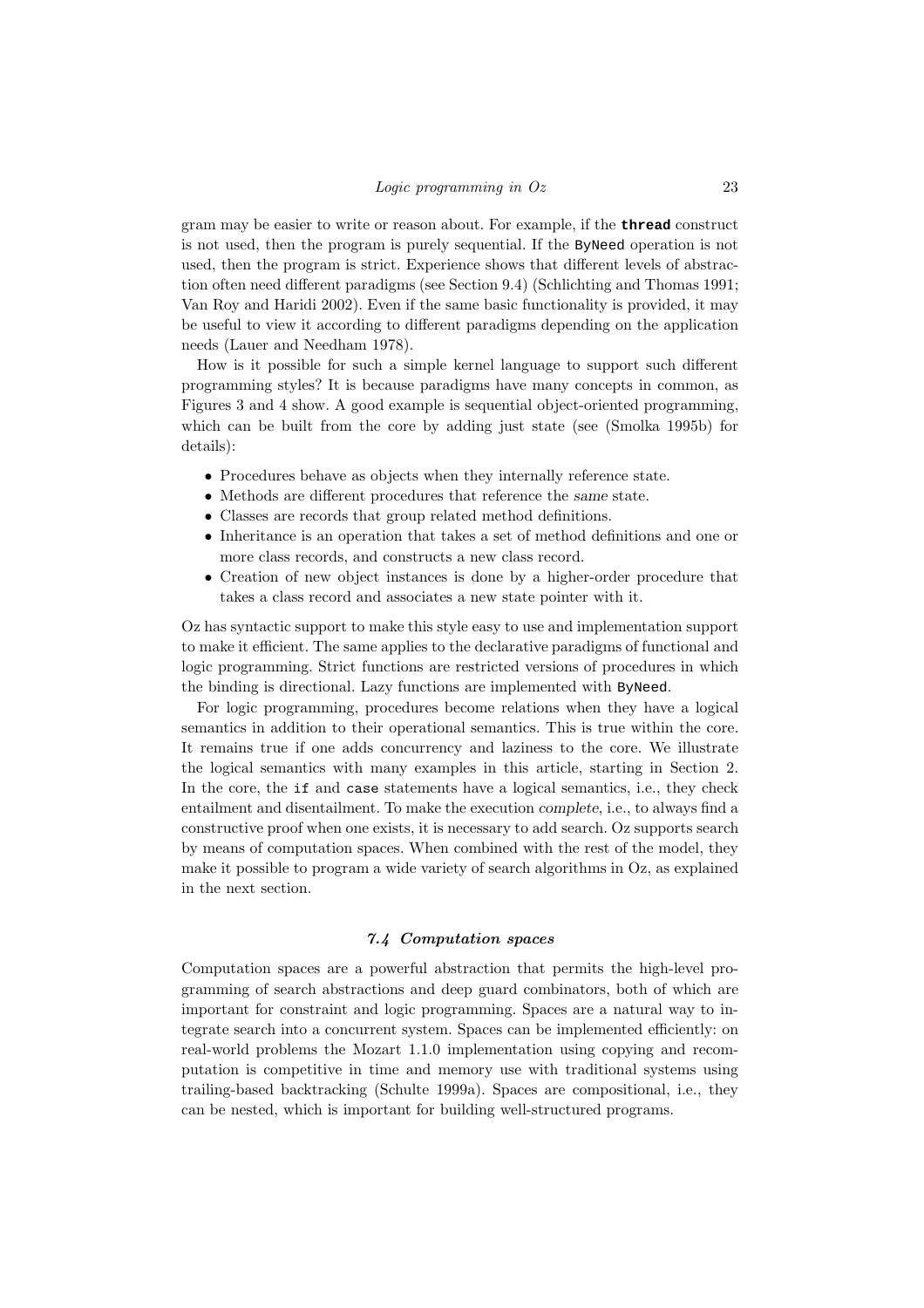

Fig. 5. Visibility of variables and bindings in nested spaces.

This section defines computation spaces, the operations that can be performed on them (see Figure 6), and gives a few examples of how to use them to program search. The discussion in this section follows the model in (Schulte 2002; Schulte 2000b). This model is implemented in Mozart 1.1.0 (Mozart Consortium 2000) and refines the one presented in the articles (Schulte 1997b; Schulte 2000c). The space abstraction can be made language-independent; (Henz et al. 1999) describes a C++ implementation of a similar abstraction that supports both trailing and copying.

# 7.4.1 Definition

A computation space is just an Oz store with its four parts. The store we have seen so far is a single computation space with equality constraints over rational trees. To deal with search, we extend this in two ways. First, we allow spaces to be nested. Second, we allow other constraint systems in a space. Since spaces are used to encapsulate potential variable bindings, it is important to be precise about the visibility of variables and bindings. Figure 5 gives an example. The general rules for the structure of computation spaces are as follows:

• There is always a top level computation space where threads may interact with the external world. The top level space is just the store of Section 7.1.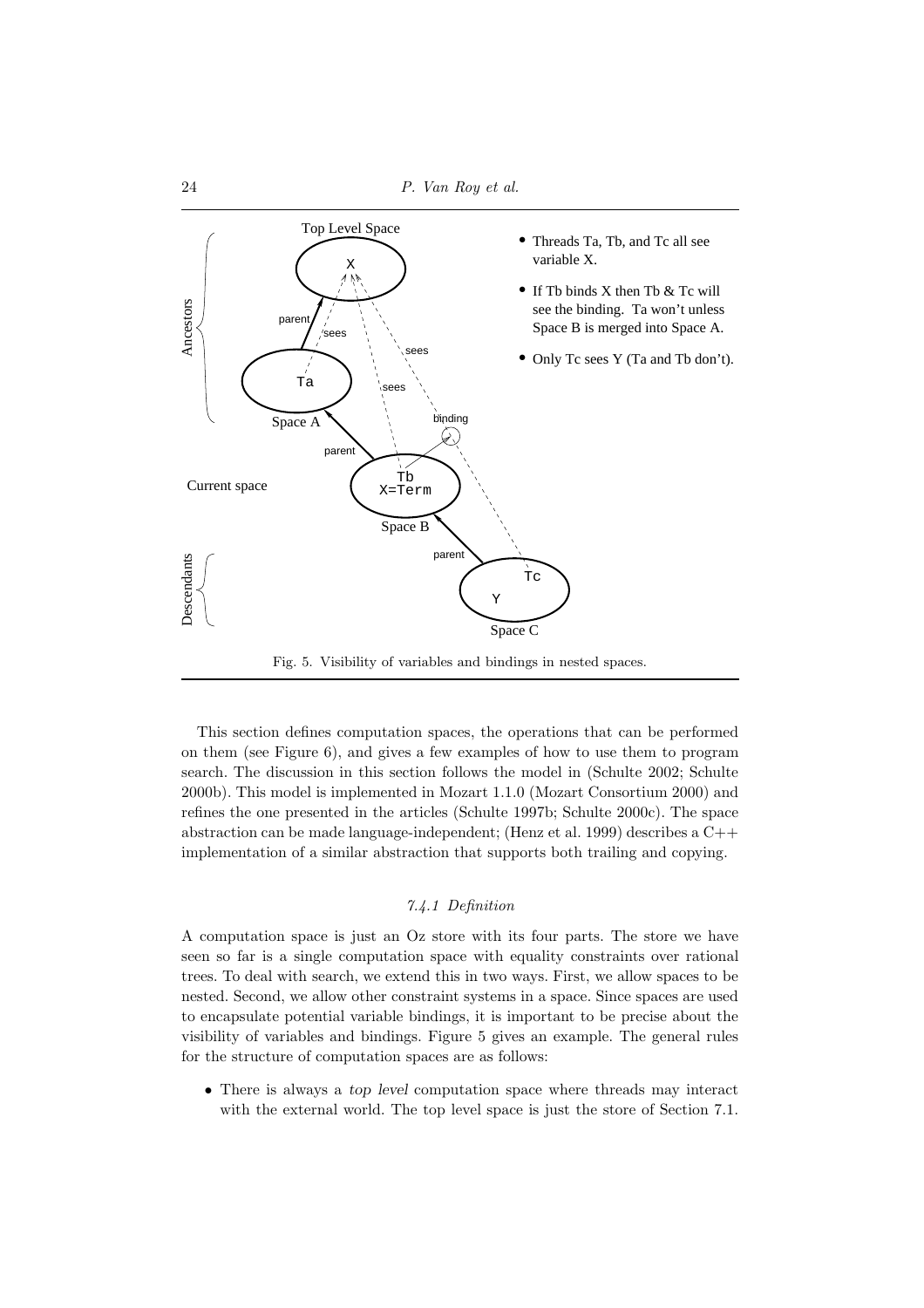Because the top level space interacts with the external world, its constraint store always remains consistent, that is, each variable has at most one binding that never changes once it is made. A thread that tries to add an inconsistent binding to the top level constraint store will raise a failure exception.

- A thread may create a new computation space. The new space is called a child space. The current space is the child's parent space. At any time, there is a tree of computation spaces in which the top level space is the root. With respect to a given space, a higher one in the tree (closer to the root) is called an ancestor and a lower one is called a descendant.
- A thread always belongs to exactly one computation space. A variable always belongs to exactly one computation space.
- A thread sees and may access variables belonging to its space as well as to all ancestor spaces. The thread cannot see the variables of descendant spaces.
- A thread cannot see the variables of a child space, unless the child space is merged with its parent. Space merging is an explicit program operation. It causes the child space to disappear and all the child's content to be added to the parent space.
- A thread may add bindings to variables visible to it. This means that it may bind variables belonging to its space or to its ancestor spaces. The binding will only be visible in the current space and its descendants. That is, the parent space does not see the binding unless the current space is merged with it.
- If a thread in a child space tries to add an inconsistent binding to its constraint store, then the space fails.

# 7.4.2 State of a space

A space is runnable if it or a descendant contains a runnable thread, and blocked otherwise. Let us run all threads in the space and its descendants, until the space is blocked. Then the space can be in one of the following further states:

- The space is stable. This means that no additional bindings done in an ancestor can make the space runnable. A stable space can be in four further states:
	- The space is succeeded. This means that it contains no choice points. A succeeded space contains a solution.
	- The space is distributable. This means that the space has one thread that is suspended on a choice point with two or more alternatives. A space can have at most one choice point; attempting to create another gives a run-time error.
	- The space is failed. This is defined in the previous section; it means that the space attempted to bind the same variable to two different values. No further execution happens in the space.
	- The space is merged. This means that the space has been discarded and its constraint store has been added to its parent. Any further operation on the space is an error. This state is the end of a space's lifetime.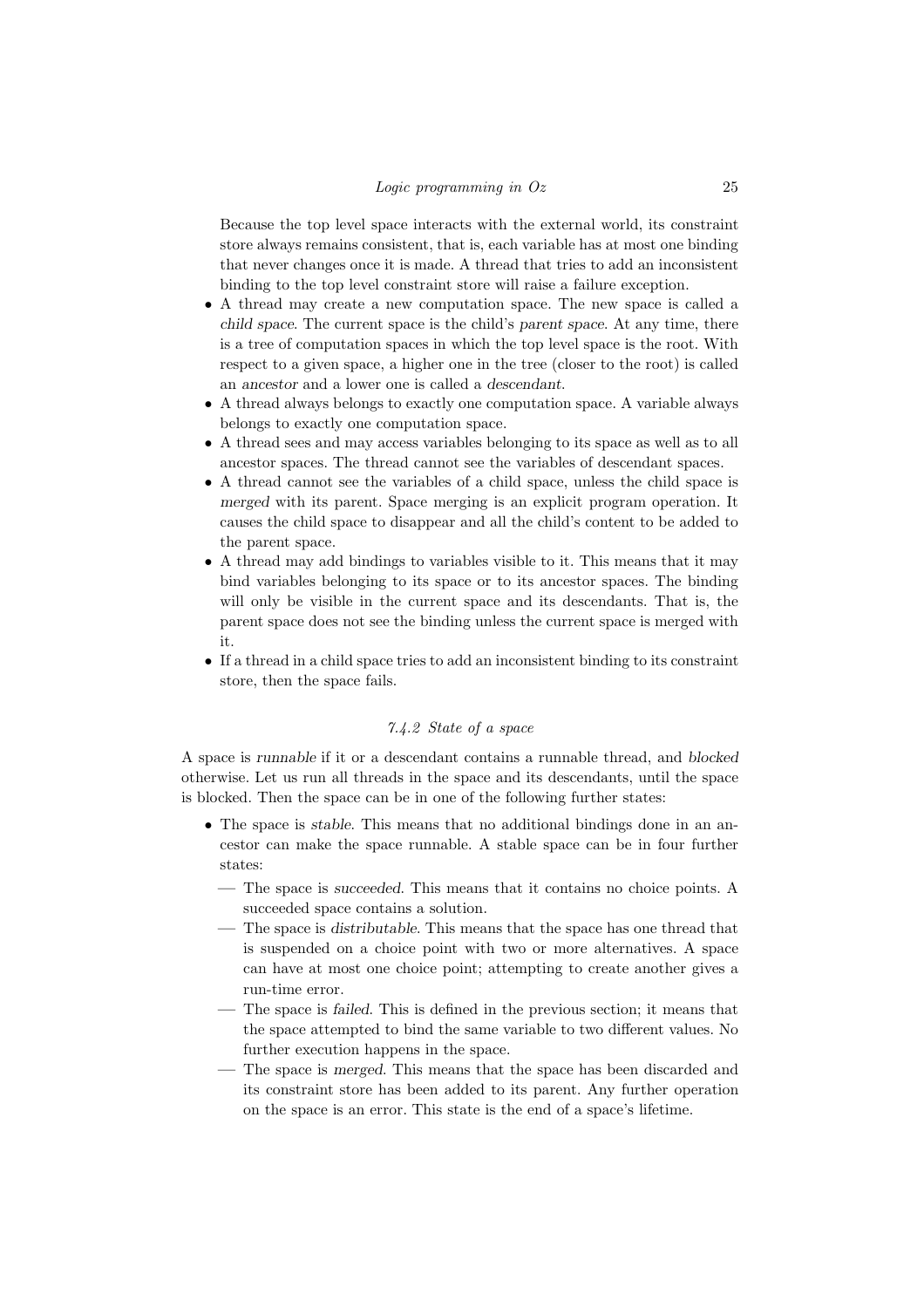• The space is suspended. This means that additional bindings done in an ancestor can make the space runnable. Being suspended is usually a temporary condition due to concurrency. It means that some ancestor space has not yet transferred all required information to the space. A space that stays suspended indefinitely usually indicates a programmer error.

# 7.4.3 Programming search

A search strategy defines how the search tree is explored, e.g., depth-first seach, limited discrepancy search, best-first search, and branch-and-bound search. A distribution strategy defines the shape and content of the search tree, i.e., how many alternatives exist at a node and what constraint is added for each alternative. Computation spaces can be used to program search strategies and distribution strategies independent of each other. That is, any search strategy can be used together with any distribution strategy. Here is how it is done:

- Create the space and initialize it by running an internal program that defines all the variables and constraints in the space.
- Propagate information inside the space. The constraints in a space have an operational semantics. In Oz terminology, an operationalized version of a constraint is called a propagator. Propagators execute concurrently; each propagator executes inside its own thread. Each propagator reads its arguments and attempts to add information to the constraint store by restricting the domains of its arguments.
- All propagators execute until no more information can be added to the store in this manner. This is a fixpoint calculation. When no more information can be added, then the fixpoint is reached and the space has become stable.
- During a space's execution, the computation inside the space can decide to create a choice point. The decision which constraint to add for each alternative defines the distribution strategy. One of the space's threads will suspend when the choice point is created.
- When the space has become stable, then execution continues outside the space, to decide what to do next. There are different possibilities depending on whether or not a choice point has been created in the space. If there is none, then execution can stop and return with a solution. If there is one, then the search strategy decides which alternative to choose and commits to that alternative.

Notice that the distribution strategy is problem-dependent: to add a constraint we need to know the problem's constraints. On the other hand, the search strategy is problem-independent: to pick an alternative we do not need to know which constraint it corresponds to. The next section explains the operations we need to implement this approach. Then, Section 7.4.5 gives some examples of how to program search.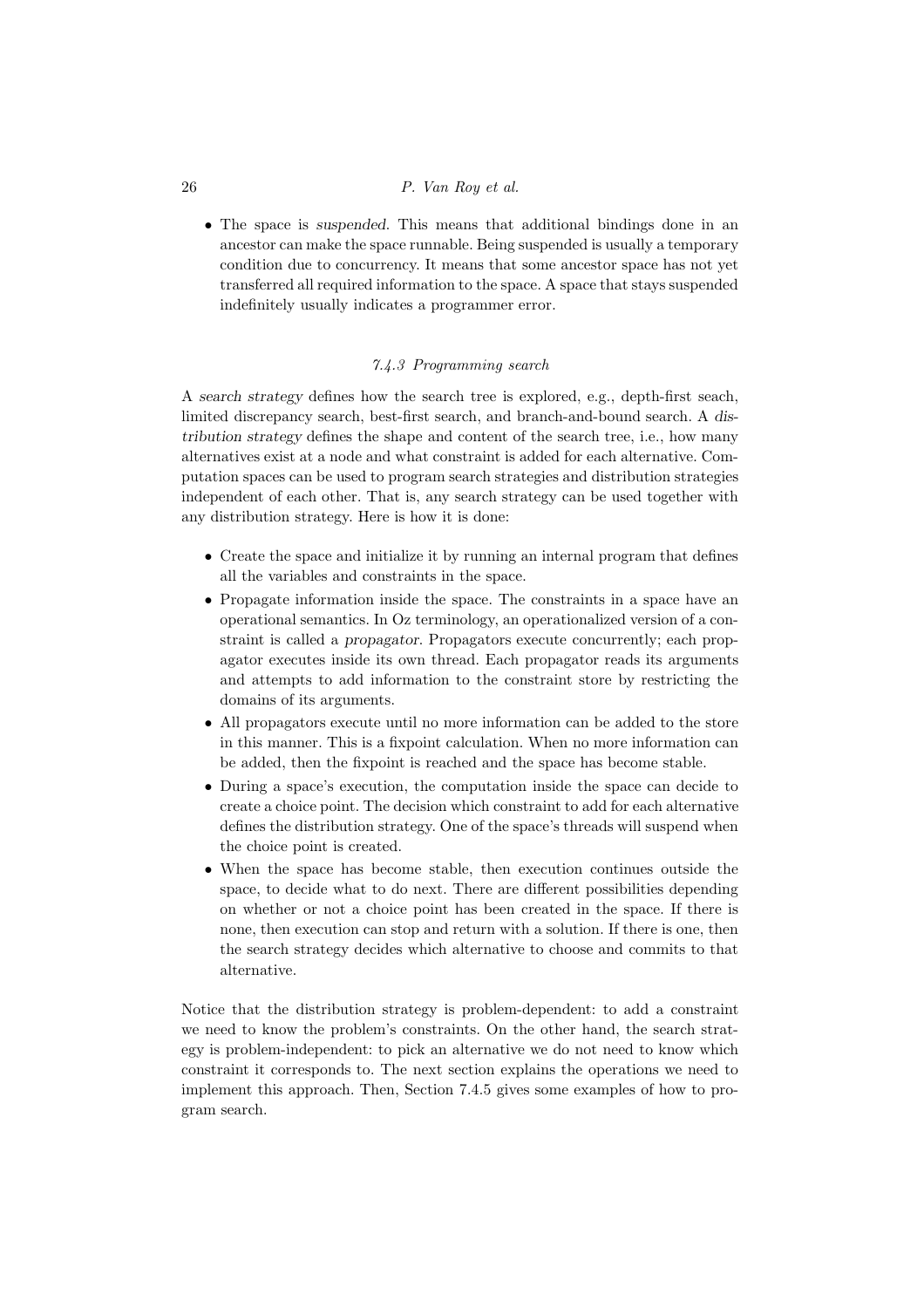```
\langle space \rangle ::= \{NewSpace \langle x \rangle \langle y \rangle\}\{Choose \langle x \rangle \langle y \rangle\}\{ \text{Ask } \langle x \rangle \langle y \rangle \}\{ Commit \langle x \rangle \langle y \rangle }
                                       \{ {\rm clone}\ \langle x \rangle \ \langle y \rangle \}\{Inject \langle x \rangle \langle y \rangle\}{ \text{Merge } \langle x \rangle \langle y \rangle }
```

|  |  | Fig. 6. Primitive operations for computation spaces. |  |
|--|--|------------------------------------------------------|--|
|  |  |                                                      |  |

# 7.4.4 Space operations

Now we know enough to define the primitive space operations. There are seven principal ones (see Figure 6).

- {NewSpace  $P X$ }, when given a unary procedure  $P$ , creates a new computation space X. In this space, a fresh variable R, called the root variable, is created, and {P R} is invoked in a new thread.
- {Choose N Y} is the only operation that executes inside a space. It creates a choice point with N alternatives. Then it blocks, waiting for an alternative to be chosen by a Commit operation on the space (see below). The Choose call defines only the number of alternatives; it does not specify what to do for any given alternative. Choose returns with  $Y=I$  when alternative  $1\leq I\leq N$ is chosen. A maximum of one choice point may exist in a space at any time.
- $\{Ask \ X \ A\}$  asks the space X for its status. As soon as the space becomes stable, A is bound. If X is failed, merged, or succeeded, then A is bound to failed, merged, or succeeded. If  $X$  is distributable, then  $A$ =alternatives(N), where N is the number of alternatives.
- {Commit  $X I$ }, if  $X$  is a distributable space, causes the blocked Choose call in the space to continue with I as its result. This may cause a stable space to become not stable again. The space will resume execution until a new fixpoint is reached. The integer I must satisfy  $1 \leq I \leq N$ , where N is the first argument of the Choose call.
- {Clone  $X \subset \$ , if  $X$  is a stable space, creates an identical copy (a *clone*) of X in C. This allows the alternatives of a distributable space to be explored independently.
- $\{Inject X P\}$  is similar to space creation except that it uses an existing space x. It creates a new thread in the space and invokes  $\{P \ R\}$  in the thread, where R is the space's root variable. This may cause a stable space to become not stable again. The space will resume execution until a new fixpoint is reached. Adding constraints to an existing space is necessary for some search strategies such as branch-and-bound and saturation.
- {Merge X Y} binds Y to the root variable of space X and discards the space.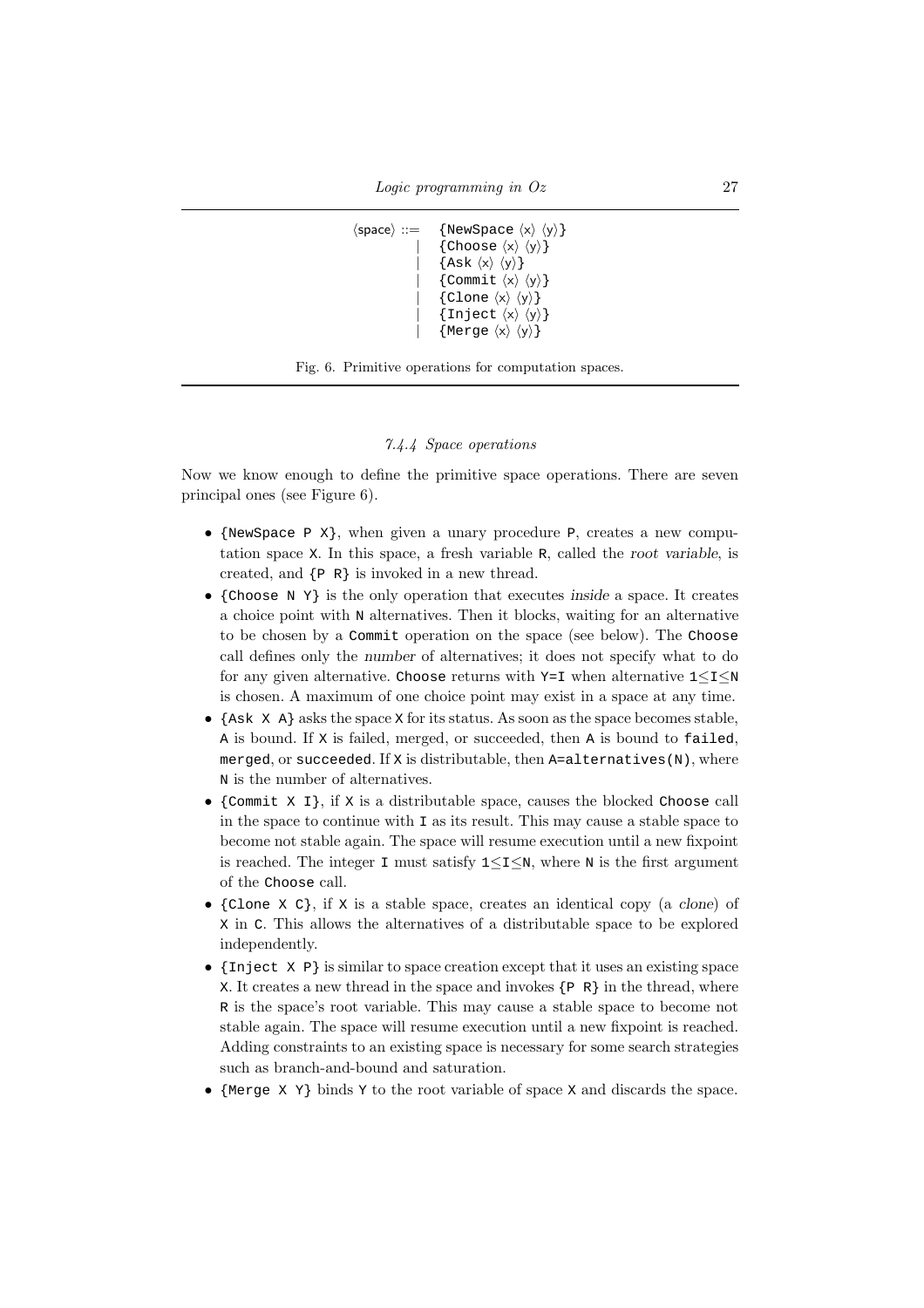

# 7.4.5 Using spaces

These seven primitive operations are enough to define many search strategies and distribution strategies. The basic technique is to use Choose, Ask, and Commit to communicate between the inside of the space and the outside of the space. Figure 7 shows how the communication works: first the space informs the search strategy of the total number of alternatives  $(N)$ . Then the search strategy picks one  $(I)$  and informs the space. Let us now present briefly a few examples of how to use spaces. For complete information on these examples and many other examples we refer the reader to (Schulte 2002; Schulte 2000b).

Depth-first search. Our first example implements a search strategy. Figure 8 shows how to program depth-first single solution search in the case of binary choice points. This explores the search tree in depth-first manner and returns the first solution it finds. The problem is defined as a unary procedure  $\{P \text{ Sol}\}\$  that gives a reference to the solution Sol, just like the example in Section 6.3. The solution is returned in a one-element list as [Sol]. If there is no solution, then nil is returned. In P, choice points are defined with the Choose operation.

Naive choice point. Our second example implements a distribution strategy. Let us implement a naive choice point, namely one that defines a set of alternative statements to be chosen. This can be defined as follows: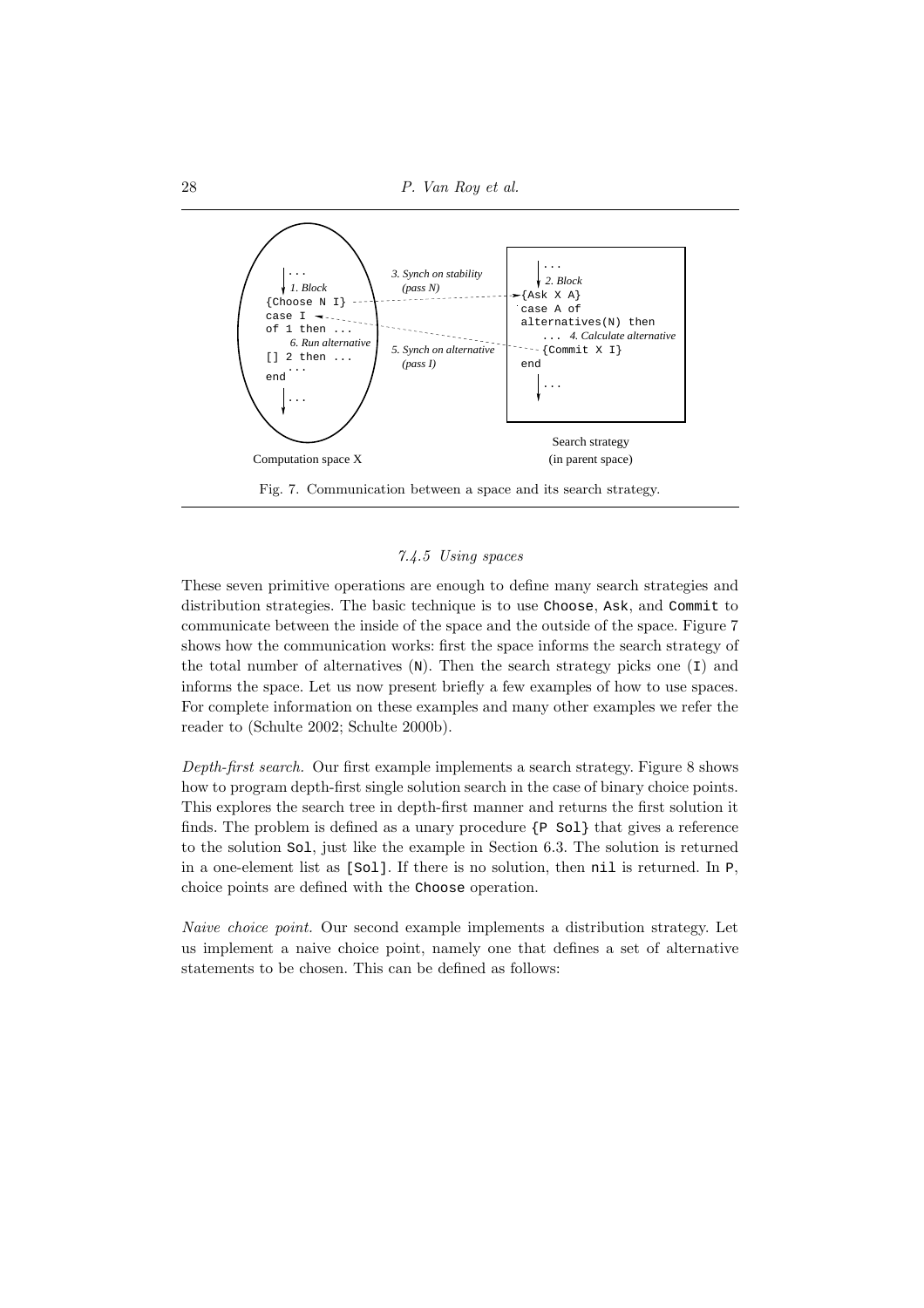```
fun {DFE S}
  case {Ask S}
  of failed then nil
   [] succeeded then [S]
   [] alternatives(2) then C={Clone S} in
      {Commit S 1}
      case {DFE S} of nil then {Commit C 2} {DFE C}
      [] [T] then [T]
      end
   end
end
% Given procedure {P Sol}, returns solution [Sol] or nil:
fun {DFS P}
   case {DFE {NewSpace P}} of nil then nil
   [] [S] then [{Merge S}]
   end
end
```
Fig. 8. Depth-first single solution search.

```
case {Choose N}
of 1 then S_1[] 2 then S_2...
[ ] N then S_nend
```
Oz provides the following more convenient syntax for this technique:

```
choice S_1 [] ... [] S_n end
```
This is exactly how the **choice** statement is defined. This statement can be used with any search strategy, such as the depth-first strategy we defined previously or other strategies.

Andorra-style disjunction (the **dis** statement). Let us now define a slightly more complex distribution strategy. We define the **dis** statement, which is an extension of **choice** that eliminates failed alternatives and commits immediately if there is a single remaining alternative:

dis  $G_1$  **then**  $S_1$  [] ... []  $G_n$  **then**  $S_n$  **end** 

In contrast to **choice**, each alternative of a **dis** statement has both a guard and a body. The guards are used immediately to check failure. If a guard  $G_i$  fails then its alternative is eliminated. This extension is sometimes called determinacydirected execution. It was discovered by D.H.D. Warren and called the Andorra principle (Haridi and Brand 1988; Santos Costa et al. 1991).

The **dis** statement can be programmed with the space operations as follows. First encapsulate each guard of the **dis** statement in a separate space. Then ex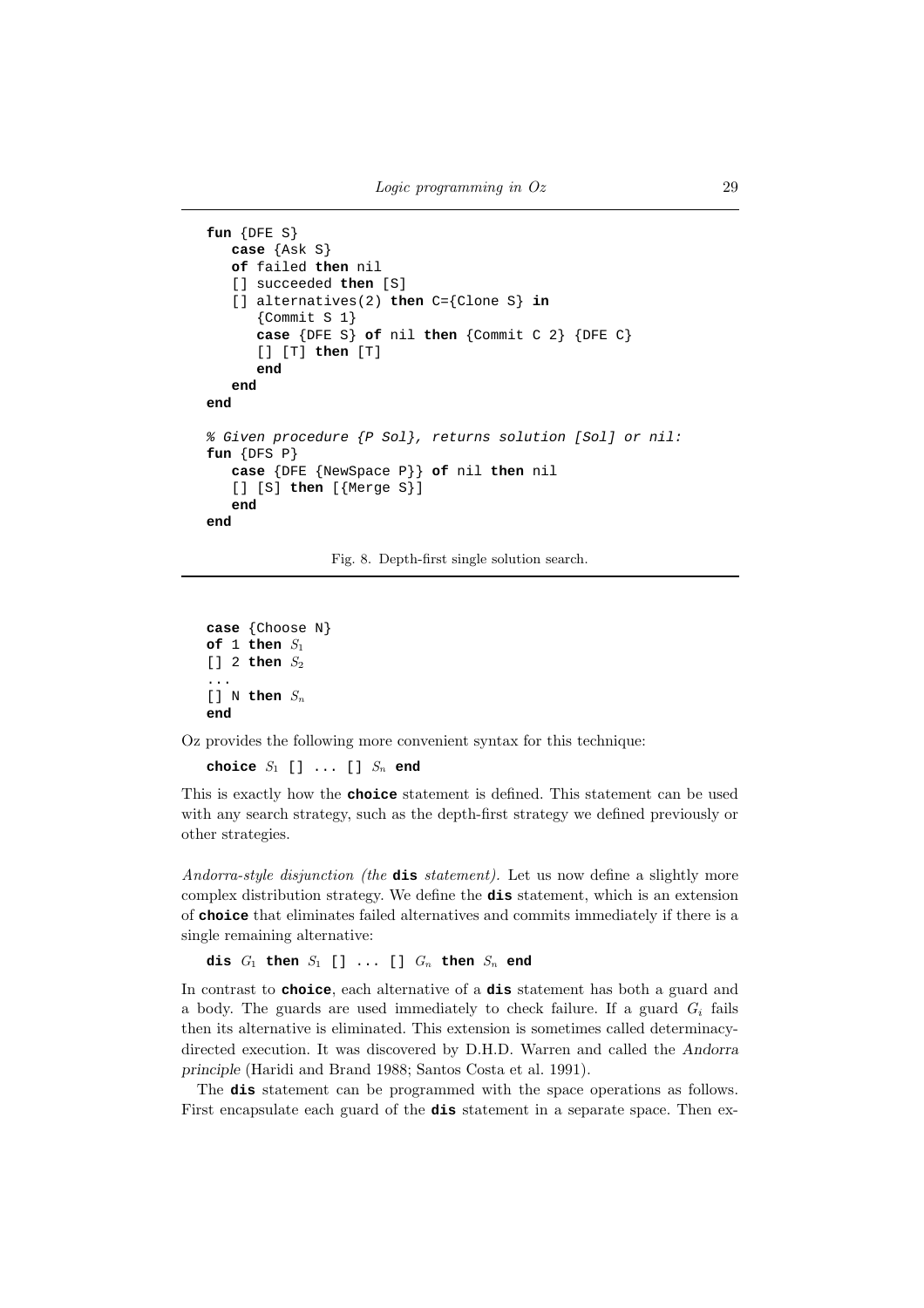ecute each guard until it is stable. Discard all failed guards. Finally, using the Choose operation, create a choice point for the remaining guards. See (Schulte 2002; Schulte 2000b) for details of the implementation. It can be optimized to do first-argument indexing in a similar way to Prolog systems. We emphasize that the whole implementation is written within the language.

The first-fail strategy. In practice, **dis** is not strong enough for solving real constraint problems. It is too static: its alternatives are defined textually in the program code. A more sophisticated distribution strategy would look more closely at the actual state of the execution. For example, the first-fail strategy for finite domain constraints looks at all variables and places a choice point on the variable whose domain is the smallest. First-fail can be implemented with Choose and a set of reflective operations on finite domain constraints. The Mozart system provides first-fail as one of many preprogrammed strategies.

Deep guard combinators. A constraint combinator is an operator that takes constraints as arguments and combines them to form another constraint. Spaces are a powerful way to implement constraint combinators. Since spaces are compositional, the resulting constraints can themselves be used as inputs to other constraint combinators. For this reason, these combinators are called deep guard combinators. This is more powerful than other techniques, such as reification, which are flat: their input constraints are limited to simple combinations of built-in constraints. Some examples of deep guard combinators that we can program are deep negation, generalized reification, propagation-based disjunction (such as **dis**), constructive disjunction, and deep committed-choice.

#### 8 Related work

We first give a brief overview of research in the area of multiparadigm programming. We then give a short history of Oz.

# 8.1 Multiparadigm languages

Integration of paradigms is an active area of research that has produced a variety of different languages. We give a brief glimpse into this area. We do not pretend to be exhaustive; that would be the subject of another paper. As far as we know, there is no other language that covers as many paradigms as Oz in an equitable way, i.e., with a simple formal semantics (Smolka 1995a; Van Roy and Haridi 2002) and an efficient implementation (Mehl et al. 1995; Mehl 1999; Scheidhauer 1998; Schulte 2002; Schulte 2000b). An early discussion of multiparadigm programming in  $Oz$  is given in (Martin Müller et al. 1995). It gives examples in functional, logic, and object-oriented styles.

A short-term solution to integrate different paradigms is to use a coordination model (Carriero and Gelernter 1989; Carriero and Gelernter 1992). The prototypical coordination model is Linda, which provides a uniform global tuple space that can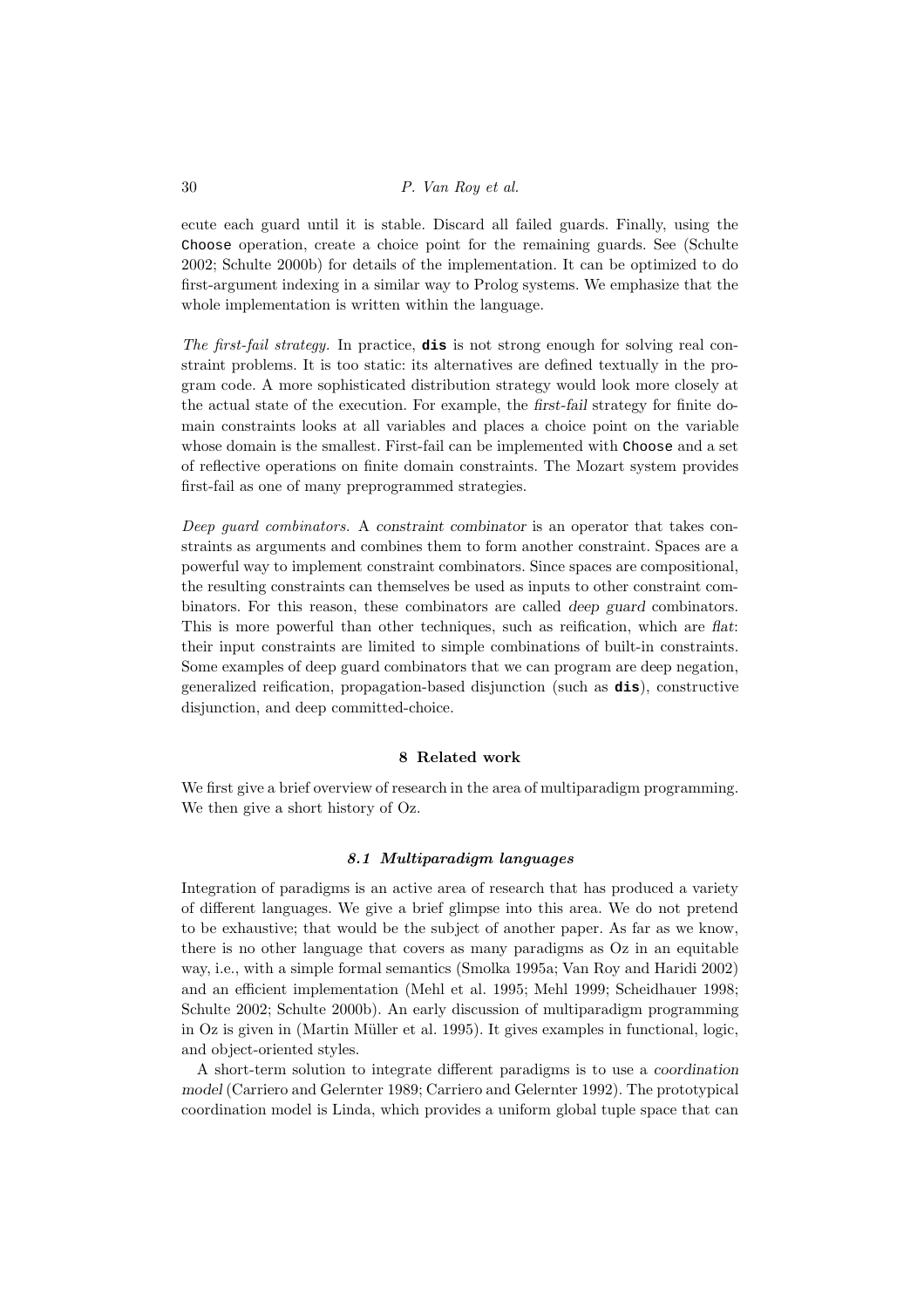#### $Loaic$  programming in  $Oz$  31

be accessed with a small set of basic operations (concurrent reads and writes) from any process that is connected to it. A Linda layer can act as "glue" between languages of different paradigms. Let us now look at more substantive solutions.

Within the imperative paradigm, there have been several efforts to add the abilities of functional programming. Smalltalk has "blocks", which are lexically-scoped closures (Goldberg and Robson 1983). Java has inner classes, which (with minor limitations) are lexically-scoped closures. Java supports the final annotation, which allows programming with stateless objects. Using inner classes and final allows to do functional programming in Java. However, this technique is verbose and its use is discouraged (Arnold and Gosling 1998). More ambitious efforts are  $C++$  libraries such as FC++ (McNamara and Smaragdakis 2000) and language extensions such as Pizza (Odersky and Wadler 1997) and Brew (Baumgartner et al. 2001), which translate into Java. These provide much better support for functional programming.

Within the functional paradigm, the easiest way to allow imperative programming is to add locations with destructive assignment. This route was taken by languages such as Lisp (Steele, Jr. 1984), Scheme (Clinger and Rees 1991), and SML (Harper et al. 1986). The M-structures of Id (Nikhil 1994a) and its successor pH (Nikhil 1994b; Nikhil and Arvind 2001) fall in this category as well. Objective Caml is a popular object-oriented dialect of ML that takes this approach (Chailloux et al. 2000; Rémy and Vouillon 1998). Oz also takes this approach, building an object system from a functional core by adding the cell as its location primitive.

In Haskell, state is integrated using the monadic style of programming (Wadler 1992; Peyton Jones and Wadler 1993) which generalizes the continuation-passing style. Because Haskell is a nonstrict language, it cannot easily add locations with destructive assignment. The monadic style allows to control the sequentialization necessary for various kinds of side effecting (I/O, error handling, nondeterministic choice). However, because it imposes a global state threading, it has difficulties when integrated with concurrency. See (Van Roy and Haridi 2002) for a discussion of the relative merits of the state threading approach versus the location approach.

Within the logic paradigm, there have been many attempts to add an object system (Davison 1993). Prominent examples are Prolog++ (Moss 1994) and SICStus Objects (Carlsson et al 1999). These approaches use locations as primitives, much like the functional approach.

Functions have been added in several ways to logic languages. A first approach is LIFE, which provides functions as a kind of relation that is called by entailment, i.e, the function call waits until its arguments have enough information. This delaying mechanism is called *residuation* (Aït-Kaci and Nasr 1989; Aït-Kaci and Podelski 1993; A¨ıt-Kaci and Lincoln 1988; A¨ıt-Kaci et al. 1994). A second approach extends the basic resolution step to include the deterministic evaluation of functions. This execution strategy, called narrowing, underlies the Curry language (Hanus 1994; Hanus 1997). A third approach is taken by Lambda Prolog (Nadathur and Miller 1995). It uses a more powerful logic than Horn logic as a basis for programming. In particular, functional programming is supported by providing  $\lambda$  terms as data structures, which are handled by a form of higher-order unification. A fourth ap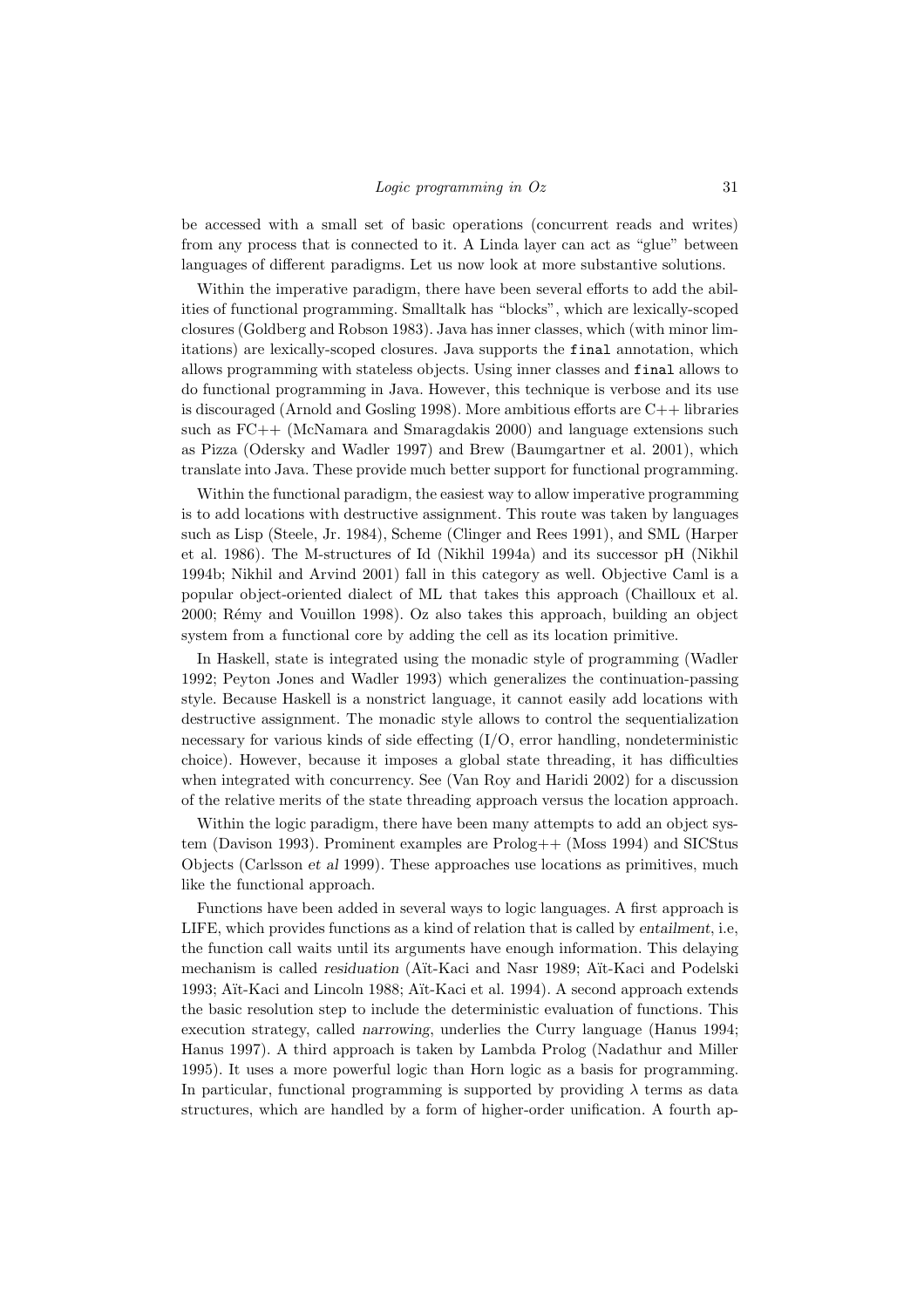proach is taken by HiLog (Chen et al. 1993), which introduces a higher-order syntax that can be encoded into the first-order predicate calculus.

The Oz approach is to provide first-class procedure values and to consider them as constants for the purposes of unification. This approach cleanly separates the logical aspects from the higher-order programming aspects. All the other approaches mentioned are more closely tied to the resolution operation. In addition, the Oz approach provides the full power of lexically-scoped closures as values in the language. Finally, Oz provides entailment checking as a separate operation, which allows it to implement call by entailment.

Erlang is a notable example of a multiparadigm language. It has a layered design (Armstrong et al. 1996; Wikström 1994). Erlang programs consist of active objects that send messages to each other. A strict functional language is used to program the internals of the active objects. Each active object contains one thread that runs a recursive function. The object state is contained in the function arguments. This model is extended further with distribution and fault tolerance.

The layered approach is also taken by pH, a language designed for defining algorithms with implicit parallelism (Nikhil 1994b; Nikhil and Arvind 2001). Its core is based on Haskell. It has two extensions. The first extension is a single-assignment data type, I-structures. This allows to write functional programs that have dataflow behavior. The second extension is a mutable data type, M-structures. This allows stateful programs. This design has similarities to Oz, with logic variables being the single-assignment extension and cells the mutable extension.

Concurrent logic programming has investigated in depth the use of logic variables for synchronization and communication. They are one of the most expressive mechanisms for practical concurrent programming (Bal et al. 1989; Van Roy and Haridi 2002). Since logic variables are constrained monotonically, they can express monotonic synchronization. This allows declarative concurrency, which is concurrent programming with no observable nondeterminism. The concurrent logic language Strand evolved into the coordination language PCN (Foster 1993) for imperative languages. In the functional programming community, the futures of Multilisp (Halstead 1985) and the I-structures of Id (Nikhil 1994a) allow to synchronize on the result of a concurrent computation. Both realize a restricted form of logic variable. Finally, the Goffin project (Chakravarty et al. 1995) uses a first-order concurrent constraint language as a coordination language for Haskell processes.

The multiparadigm language Leda was developed for educational purposes (Budd 1995). It is sequential, supports functional and object-oriented programming, and has basic support for backtracking and a simple form of logic programming that is a subset of Prolog.

# 8.2 History of Oz

Oz is a recent descendant of a long line of logic-based languages that originated with Prolog (see Figure 9). We summarize briefly the evolutionary path and give some of the important milestones along the way. First experiments with concurrency were done in the venerable IC-Prolog language where coroutining was used to simulate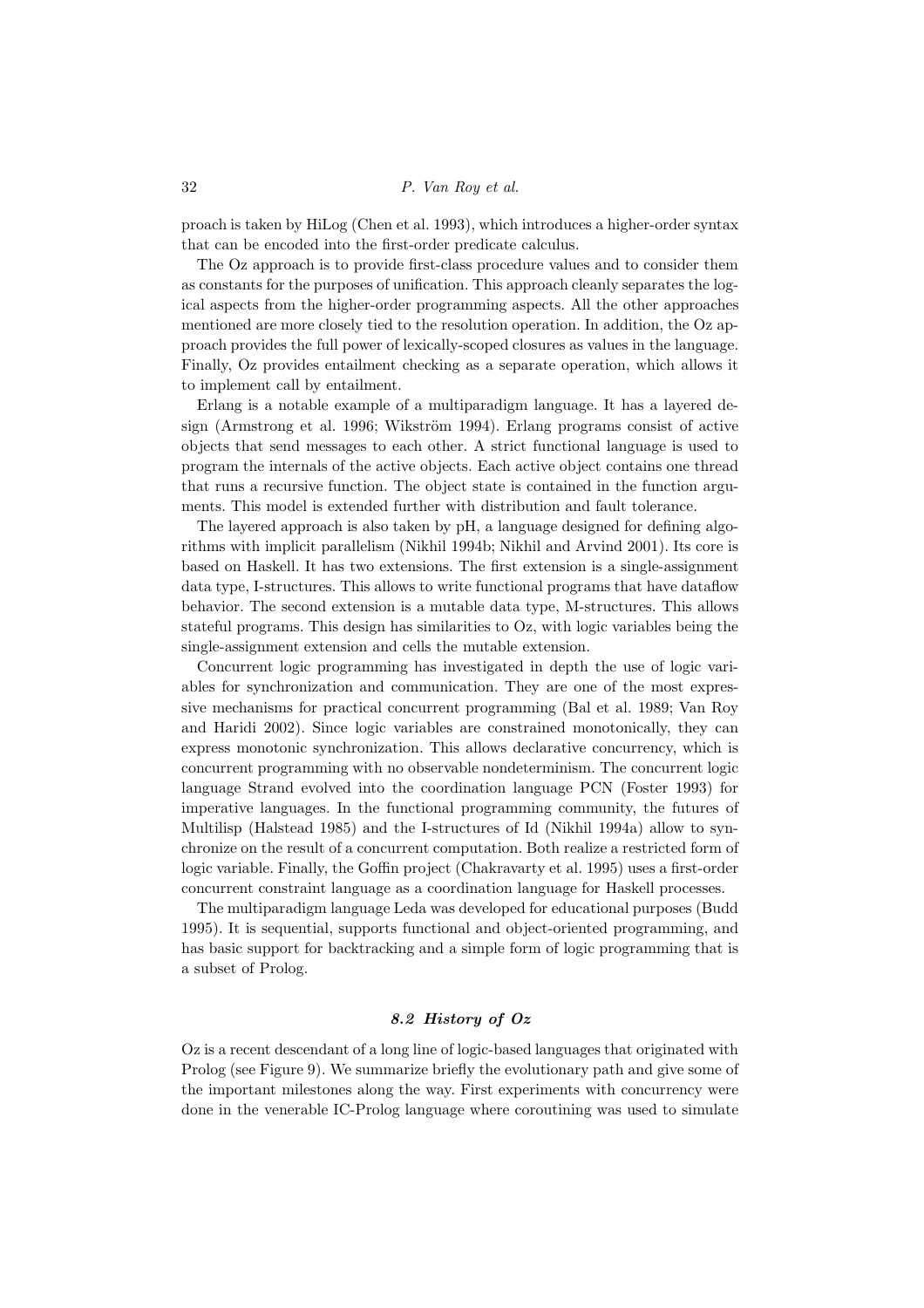

concurrent processes (Clark and McCabe 1979; Clark et al. 1982). This led to Parlog and Concurrent Prolog, which introduced the process model of logic programming, usually known as concurrent logic programming (Clark 1987; Shapiro 1983; Shapiro 1987). The advent of GHC (Guarded Horn Clauses) simplified concurrent logic programming considerably by introducing the notion of quiet guards (Ueda 1985). A clause matching a goal will fire only if the guard is entailed by the constraint store. This formulation and its theoretical underpinning were pioneered by the work of Maher and Saraswat as they gave a solid foundation to concurrent logic programming (Maher 1987; Saraswat and Rinard 1990; Saraswat 1993). The main insight is that logical notions such as equality and entailment can be given an operational reading. Saraswat's concurrent constraint model is a model of concurrent programming with a logical foundation. This model was subsequently used as the basis for several languages including AKL and Oz.

On the practical side, systems with "flat" guards (which are limited to basic constraints or system-provided tests) were the focus of much work (Tick 1995). The flat versions of Concurrent Prolog and GHC, called FCP and FGHC respectively, were developed into large systems (Institute for New Generation Computer Technology 1992; Shapiro 1989). The KL1 (Kernel Language 1) language, derived from FGHC, was implemented in the high-performance KLIC system. This system runs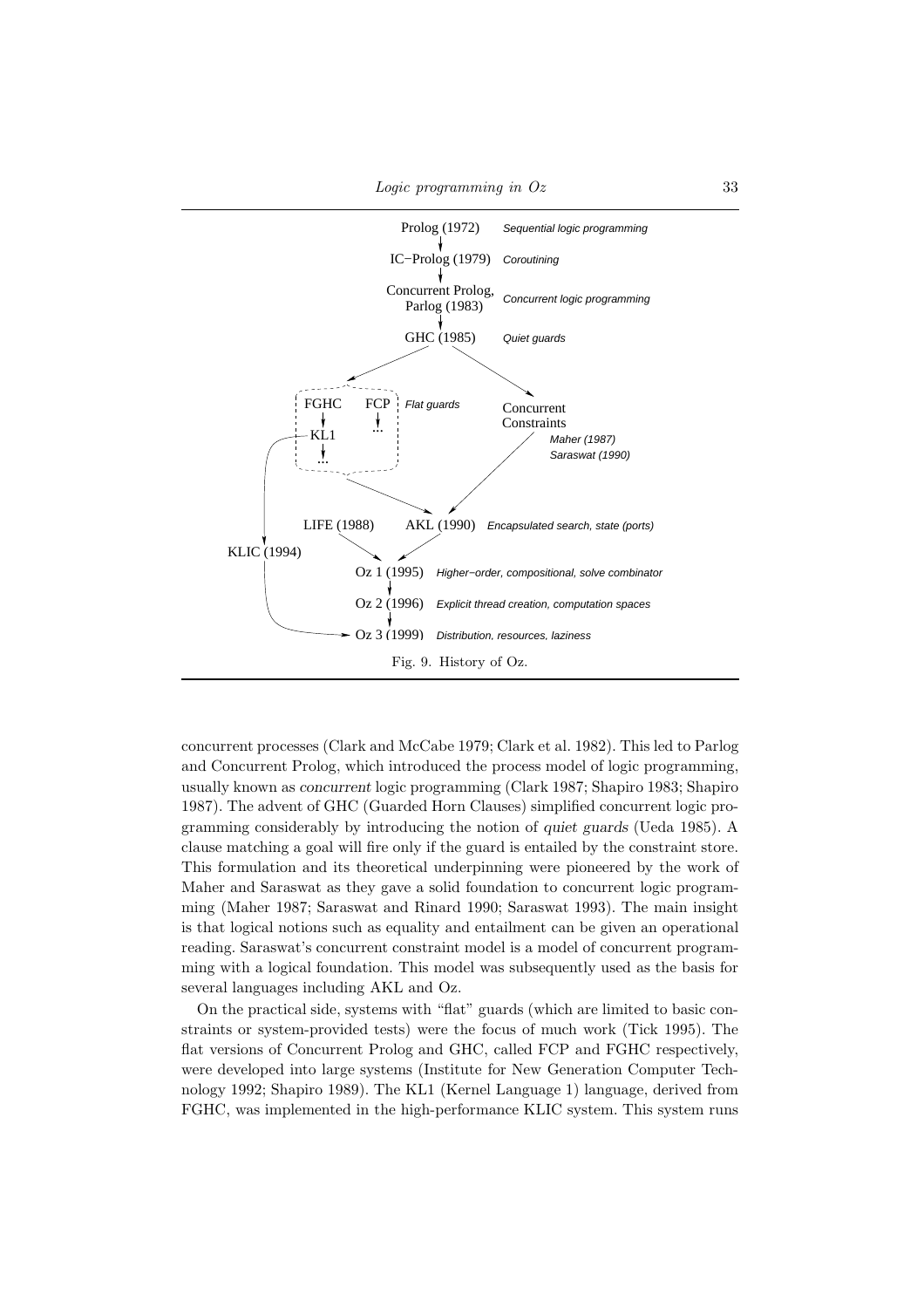on sequential, parallel, and distributed machines (Fujise et al. 1994). Some of the implementation techniques in the current Mozart system were inspired by KLIC, notably the distributed garbage collection algorithm.

An important subsequent development was AKL (Andorra Kernel Language) (Janson and Haridi 1991; Janson 1994; Janson et al. 1993), which added state (in the form of ports), encapsulated search, and an efficient implementation of deep guards. AKL is the first language that combines the abilities of constraint logic programming and concurrent logic programming. AKL implements encapsulated search using a precursor of computation spaces. When local propagation within a space cannot choose between different disjuncts, then the program can try each disjunct by cloning the computation space.

The initial Oz language, Oz 1, was inspired by AKL and LIFE, and added higherorder procedures, programmable search based on the solve combinator (a less expressive precursor of spaces (Schulte et al. 1994; Schulte and Smolka 1994)), compositional syntax, and the cell primitive for mutable state (Smolka 1995b). Oz 1 features a new record data type that was inspired by LIFE (Smolka and Treinen 1994; Van Roy et al. 1996). Concurrency in Oz 1 is implicit and based on lazy thread creation. When a statement blocks, a new thread is created that contains only the blocked statement. The main thread is not suspended but continues with the next statement. Oz 1 features a concurrent object system designed for lazy thread creation, based on state threading and monitors.

Oz 2 improves on its predecessor Oz 1 with an improved concurrency model and an improved model for encapsulated search. Oz 2 replaces the solve combinator of Oz 1 by computation spaces. In contrast to the solve combinator, spaces allow programming important search strategies such as parallel search, the Oz Explorer, and strategies based on recomputation. Oz 2 abandons implicit concurrency in favor of an explicit thread creation construct. Thread suspension and resumption are still based on dataflow using logic variables. Our experience shows that explicit concurrency makes it easier for the user to control application resources. It allows the language to have an efficient and expressive object system without sequential state threading in method definitions. It allows a simple debugging model and it makes it easy to add exception handling to the language.

The current Oz language, Oz 3, conservatively extends Oz 2 with support for first-class module specifications, called functors (Duchier et al. 1998), and for open, robust, distributed programming (Haridi et al. 1998; Van Roy et al. 1999; Haridi et al. 1999; Van Roy 1999b; Smolka et al. 1995). A functor specifies a module in terms of the other modules it needs. Distribution is transparent, i.e., the language semantics is unchanged independent of how the program is distributed. With respect to logic programming, the distributed extension has two properties:

- The top level space is efficiently distributed over multiple processes. In particular, the top level store is implemented by a practical algorithm for distributed rational tree unification (Haridi et al. 1999).
- A child computation space is a stationary entity that exists completely in one process. Due to the communication overheads involved, we have not found it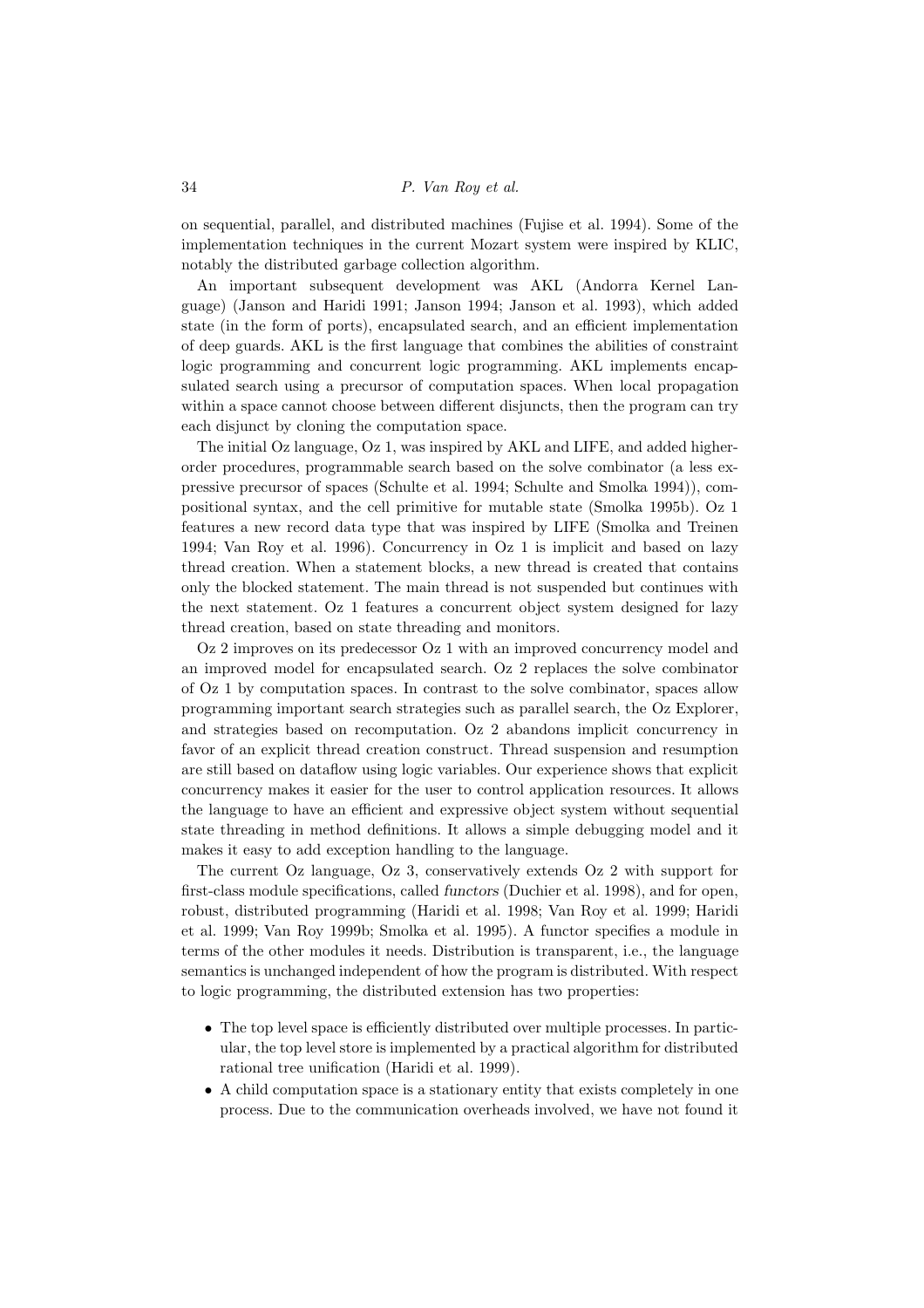worthwhile to distribute one child space over multiple processes. Constraint propagation within a child space is therefore completely centralized. Parallel search engines (see example in Section 6.3) are implemented by putting child spaces in different processes.

In all versions of Oz, concurrency is intended primarily to model logical concurrency in the application rather than to achieve parallelism (speedup) in the implementation. However, the distributed implementation is useful for parallel execution. It is optimized to be particularly efficient on shared-memory multiprocessors. For that case, we have experimented with an implementation of interprocess communication using shared pages between address spaces (Haridi et al. 1998).

# 9 Lessons learned

One of the goals of the Oz project was to use logic programming for real-world problems. During the course of the project, we have tried out many implementations and programming techniques, and built many applications. From this experience, we have learned many lessons both for practical logic programming and for multiparadigm programming. Here is a summary of the most important of these lessons. We agree with the conclusions of Hughes, namely that higher-order procedures are essential and that laziness (demand-driven execution) is useful (Hughes 1989).

# 9.1 Be explicit ("magic" does not work)

- Provide explicit concurrency (older concurrent logic programming systems have implicit concurrency). This is important for interaction with the environment, efficiency, facilitating reasoning (e.g., for termination), and debugging. It is also important for distributed programming.
- Provide explicit search (Prolog has implicit search). The majority of Prolog programs solve algorithmic problems, which do not need search, yet one cannot use Prolog without learning about search. Furthermore, for search problems the search must be very controllable, otherwise it does not scale to real applications. Prolog's implicit search is much too weak; this means that inefficient approaches such as meta-interpreters are needed. We conclude that Prolog's search is ineffective for both algorithmic and search problems.
- Provide explicit state (in  $C++$  and Java, state is implicit, e.g., Java variables are stateful unless declared final). By explicit state we mean that the language should declare mutable references only where they are needed. Explicit state should be used sparingly, since it complicates reasoning about programs and is costly to implement in a distributed system. On the other hand, explicit state is crucial for modularity, i.e., the ability to change a program component without having to change other components.
- Provide explicit laziness (in Haskell, laziness is implicit for all functions). Explicitly declaring functions as lazy makes them easy to implement and documents the programmer's intention. This allows the system to pay for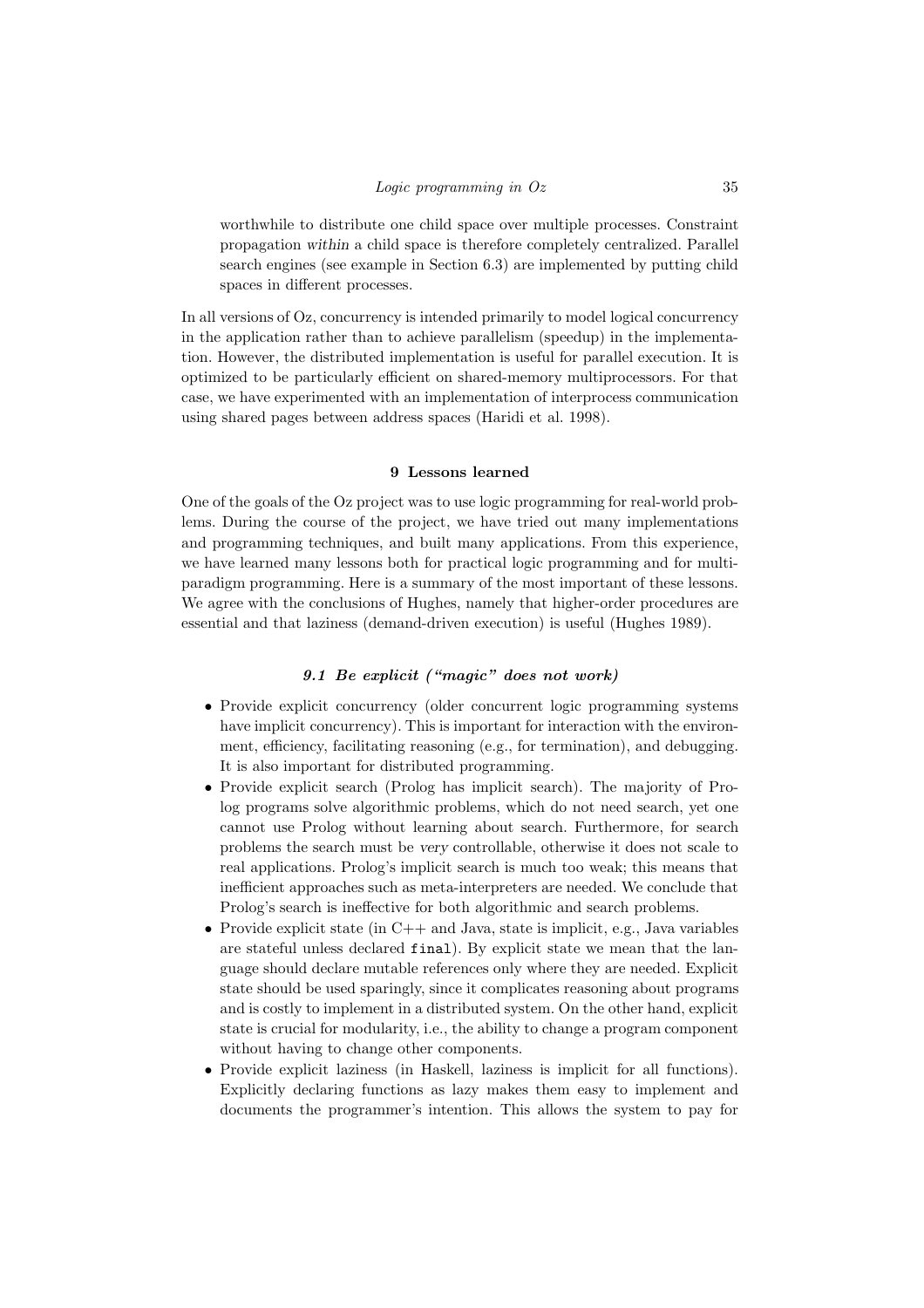laziness only where it is used. A second reason is declarative concurrency: supporting it well requires eager as well as lazy functions. A third reason is explicit state. With implicit laziness (and a fortiori with nonstrictness), it is harder to reason about functions that use explicit state. This is because the order of function evaluation is not determined by syntax but is data dependent.

#### 9.2 Provide primitives for building abstractions

- Full compositionality is essential: everything can be nested everywhere. For maximum usefulness, this requires higher-order procedures with lexical scoping. User-defined abstractions should be carefully designed to be fully compositional.
- The language should be complete enough so that it is easy to define new abstractions. The developer should have all the primitives necessary to build powerful abstractions. For example, in addition to lexical scoping, it is important to have read-only logic variables, which allow to build abstractions that export logic variables and still protect them (Mehl et al. 1998). There is no distinction between built-in abstractions and application-specific ones, except possibly regarding performance. Examples of built-in abstractions are the object system, reentrant locks, distribution support, and user interface support.

## 9.3 Factorize and be lean

Complexity is a source of problems and must be reduced as much as possible:

- Factorize the design at all levels of abstraction, both in the language and the implementation. Keep the number of primitive operations to a minimum. This goal is often in conflict with the goal of having an efficient implementation. Satisfying both is difficult, but sometimes possible. One approach that helps is to have a second kernel language, as explained in Section 7.2. Another approach is "loosening and tightening". That is, develop the system in semiindependent stages, where one stage is factored and the next stage brings the factors together. A typical example is a compiler consisting of a naive code generator followed by a smart peephole optimizer.
- It is important to have a sophisticated module system, with lazy loading, support for mutually-dependent modules, and support for application deployment. In Mozart, both Oz and C++ modules can be loaded lazily, i.e., only when the module is needed. In this way, the system is both lean and has lots of functionality. Lazy loading of Oz modules is implemented with the ByNeed operation (see Section 7.2). Support for mutually-dependent Oz modules means that cyclic dependencies need to bottom out only at run-time, not at load-time. This turns out to be important in practice, since modules often depend on each other. Support for application deployment includes the ability to statically link a collection of modules into a single module. This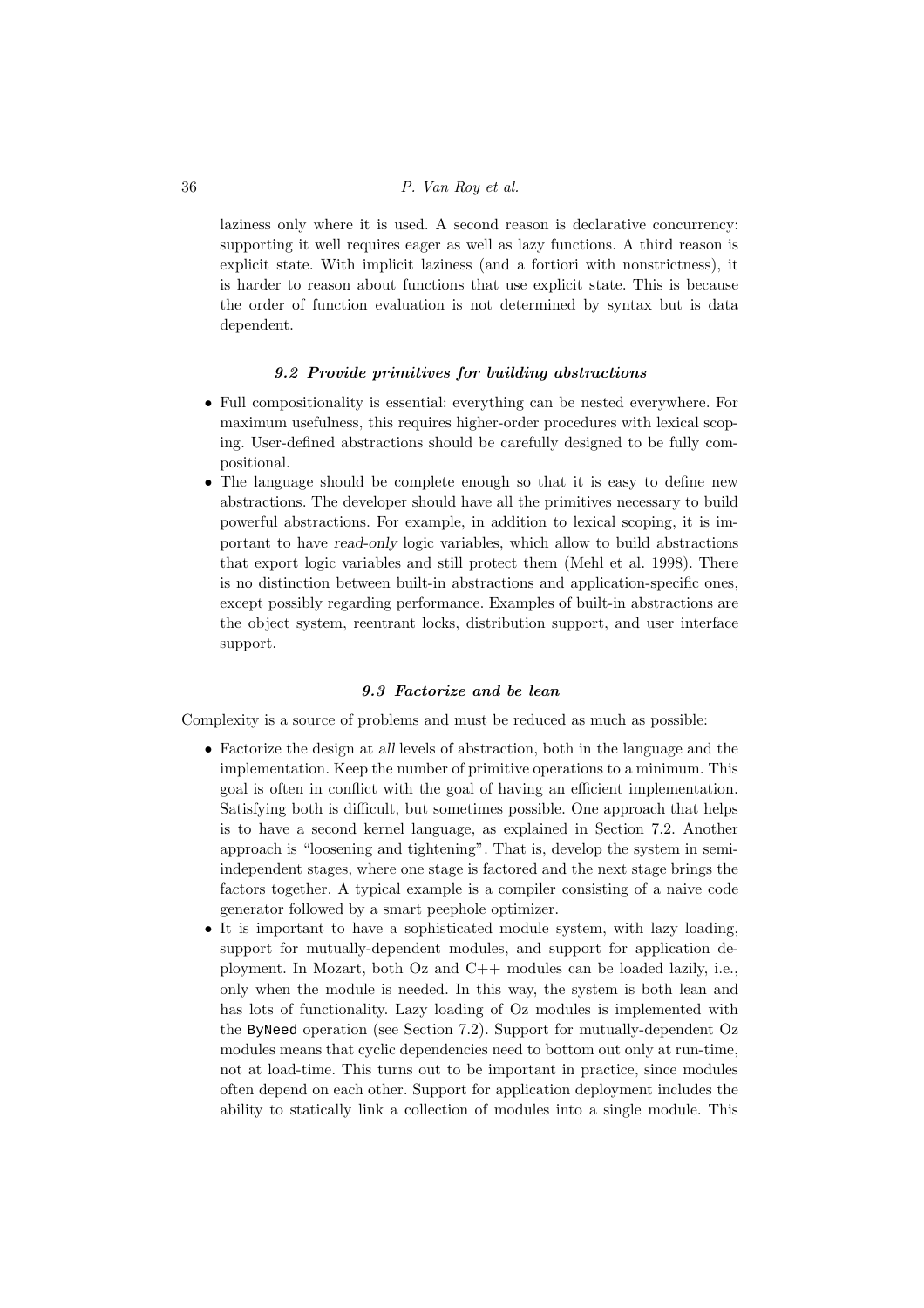simplifies how modules are offered to users. A final point is that the module system is written within the language, using records, explicit laziness, and functors implemented by higher-order procedures.

• It is important to have a powerful interface to a lower-level language. Mozart has a C++ interface that allows to add new constraint systems (Mehl et al. 2000; Müller 2000). These constraint systems are fully integrated into the system, including taking advantage of the full power of computation spaces. The current Mozart system has four constraint systems, based on rational trees (for both "bound records" and "free records" (Van Roy et al. 1996)), finite domains (Schulte and Smolka 1999), and finite sets (Müller 1999). Mozart also supports memory management across the interface, with garbage collection from the Oz side (using finalization and weak pointers) and manual control from the  $C++$  side.

# 9.4 Support true multiparadigm programming

In any large programming project, it is almost always a good idea to use more than one paradigm:

- Different parts are often best programmed in different paradigms.<sup>10</sup> For example, an event handler may be defined as an active object whose new state is a function of its previous state and an external event. This uses both the object-oriented and functional paradigms and encapsulates the concurrency in the active object.
- Different levels of abstraction are often best expressed in different paradigms. For example, consider a multi-agent system programmed in a concurrent logic language. At the language level, the system does not have the concept of state. But there is a higher level, the agent level, consisting of stateful entities called "agents" sending messages to each other. Strictly speaking, these concepts do not exist at the language level. To reason about them, the agent level is better specified as a graph of active objects.

It is always possible to encode one paradigm in terms of another. Usually this is not a good idea. We explain why in one particularly interesting case, namely pure concurrent logic programs with state (Janson et al. 1993). The canonical way to encode state in a pure concurrent logic program is by using streams. An active object is a recursive predicate that reads an internal stream. The object's current state is the internal stream's most-recent element. A reference to an active object is a stream that is read by that object. This reference can only be used by one sender object, which sends messages by binding the stream's tail. Two sender objects sending messages to a third object are coded as two streams feeding a stream merger, whose output stream then feeds the third object. Whenever a new reference is created,

 $10$  Another approach is to use multiple languages with well-defined interfaces. This is more complex, but can sometimes work well.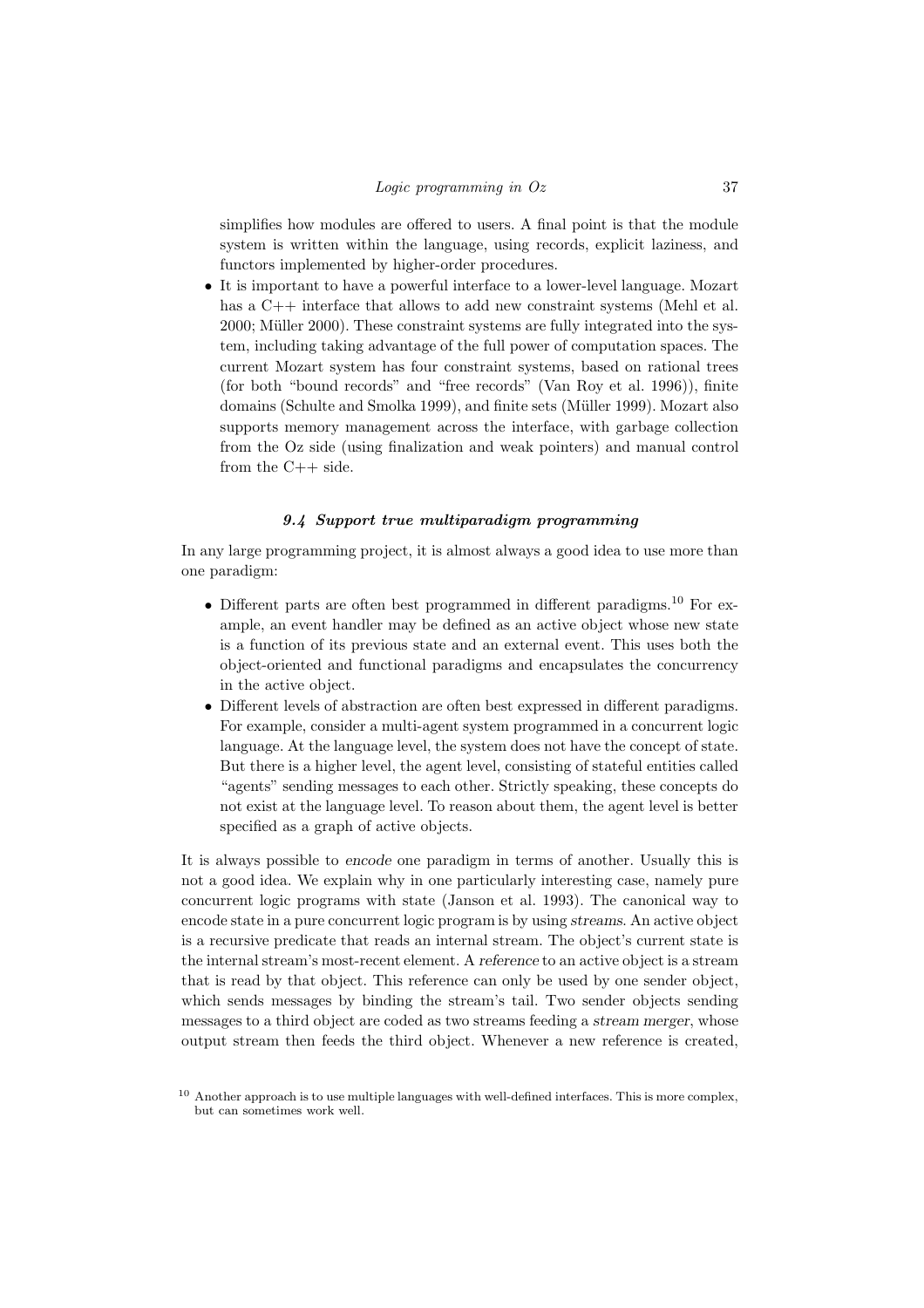a new stream merger has to be created. The system as a whole is therefore more complex than a system with state:

- The communication graph of the active objects is encoded as a network of streams and stream mergers. In this network, each object has a tree of stream mergers feeding into it. The trees are created incrementally during execution, as object references are passed around the system.
- To regain efficiency, the compiler and run-time system must be smart enough to discover that this network is equivalent to a much simpler structure in which senders send directly to receivers. This "decompilation" algorithm is so complex that to our knowledge no concurrent logic system implements it.

On the other hand, adding state directly to the execution model makes the system simpler and more uniform. In that case, programmer-visible state (e.g., active objects with identities) is mapped directly to execution model state (e.g., using ports for many-to-one communication), which is compiled directly into machine state. Both the compiler and the run-time system are simple. One may argue that the stateful execution model is no longer "pure". This is true but irrelevant, since the stateful model allows simpler reasoning than the "pure" stateless one.

Similar examples can be found for other concepts, e.g., higher-orderness, concurrency, exception handling, search, and laziness (Van Roy and Haridi 2002). In each case, encoding the concept increases the complexity of both the program and the system implementation. In each case, adding the concept to the execution model gives a simpler and more uniform system. We conclude that a programming language should support multiple paradigms.

# 9.5 Combine dynamic and static typing

We define a type as a set of values along with a set of operations on those values. We say that a language has checked types if the system enforces that operations are only executed with values of correct types. There are two basic approaches to checked typing, namely dynamic and static typing. In static typing, all variable types are known at compile time. No type errors can occur at run-time. In dynamic typing, the variable type is known with certainty only when the variable is bound. If a type error occurs at run-time, then an exception is raised. Oz is a dynamically-typed language. Let us examine the trade-offs in each approach.

Dynamic typing puts fewer restrictions on programs and programming than static typing. For example, it allows Oz to have an incremental development environment that is part of the run-time system. It allows to test programs or program fragments even when they are in an incomplete or inconsistent state. It allows truly open programming, i.e., independently-written components can come together and interact with as few assumptions as possible about each other. It allows programs, such as operating systems, that run indefinitely and grow and evolve.

On the other hand, static typing has at least three advantages when compared to dynamic typing. It allows to catch more program errors at compile time. It allows for a more efficient implementation, since the compiler can choose a representation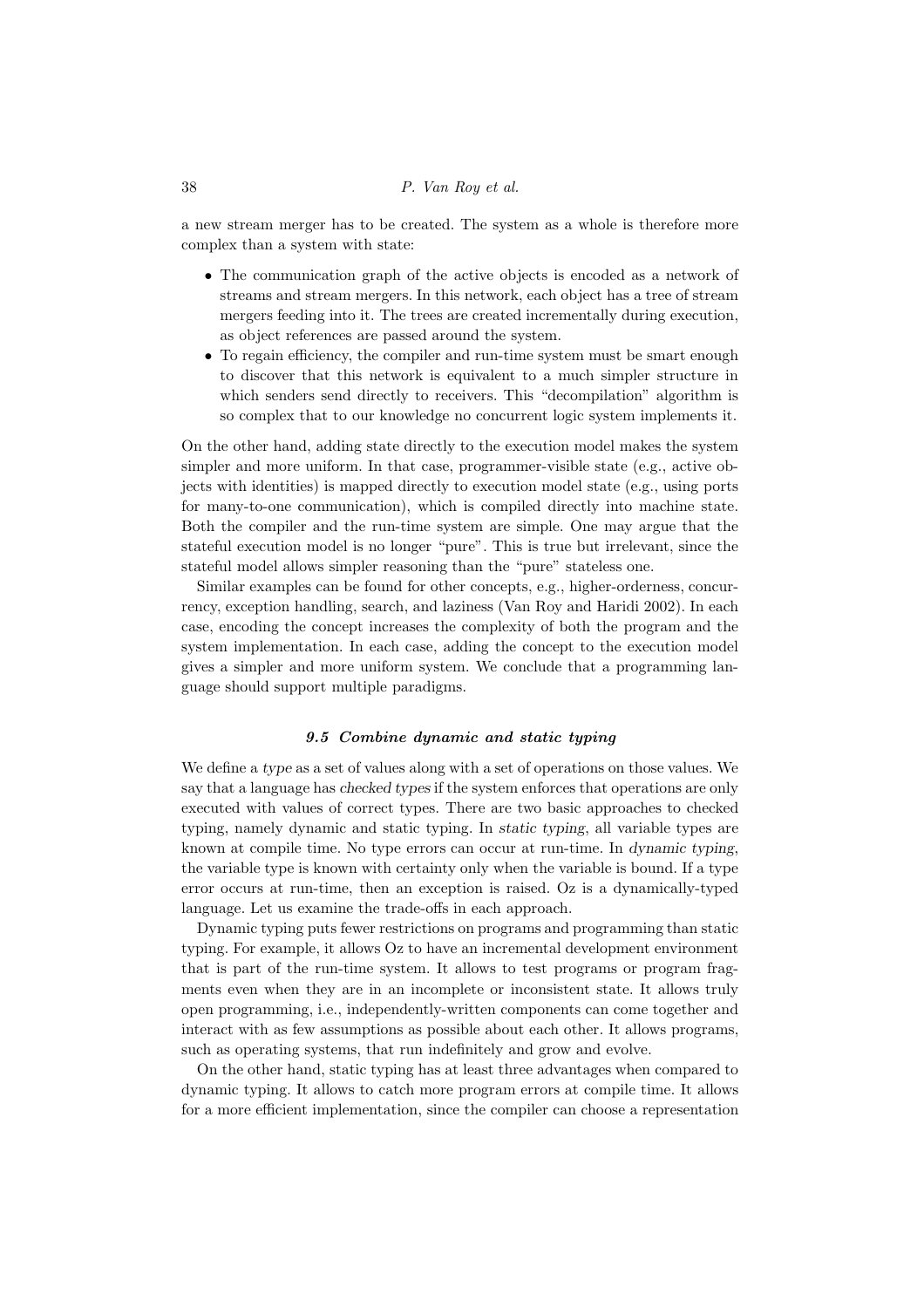appropriate for the type. Last but not least, it allows for partial program verification, since some program properties can be guaranteed by the type checker.

In our experience, we find that neither approach is always clearly better. Sometimes flexibility is what matters; at other times having guarantees is more important. It seems therefore that the right type system should be "mixed", that is, be a combination of static and dynamic typing. This allows the following development methodology, which is consistent with our experience. In the early stages of application development, when we are building prototypes, dynamic typing is used to maximize flexibility. Whenever a part of the application is completed, then it is statically typed to maximize correctness guarantees and efficiency. For example, module interfaces and procedure arguments could be statically typed to maximize early detection of errors. The most-executed part of a program could be statically typed to maximize its efficiency.

Much work has been done to add some of the advantages of dynamic typing to a statically-typed language, while keeping the good properties of static typing:

- Polymorphism adds flexibility to functional and object-oriented languages.
- Type inferencing, pioneered by ML, relieves the programmer of the burden of having to type the whole program explicitly.

Our proposal for a mixed type system would go in the opposite direction. In the mixed type system, the default is dynamic typing. Static typing is done as soon as needed, but not before. This means that the trade-off between flexibility and having guarantees is not frozen by the language design, but is made available to the programmer. The design of this mixed type system is a subject for future research.

Mixed typing is related to the concept of "soft typing", an approach to type checking for dynamically-typed languages (Cartwright and Fagan 1991). In soft typing, the type checker cannot always decide at compile time whether the program is correctly typed. When it cannot decide, it inserts run-time checks to ensure safe execution. Mixed typing differs from soft typing in that we would like to avoid the inefficiency of run-time checking, which can potentially change a program's time complexity. The statically-typed parts should be truly statically typed.

# 9.6 Use an evolutionary development methodology

The development methodology used in the Oz project has been refined over many years, and is largely responsible for the combination of expressive power, semantic simplicity, and implementation efficiency in Mozart. The methodology is nowhere fully described in print; there are only partial explanations (Smolka 1995b; Van Roy 1999b). We summarize it here.

At all times during development, there is a robust implementation. However, the system's design is in continuous flux. The system's developers continuously introduce new abstractions as solutions to practical problems. The burden of proof is on the developer proposing the abstraction: he must prototype it and show an application for which it is necessary. The net effect of a new abstraction must be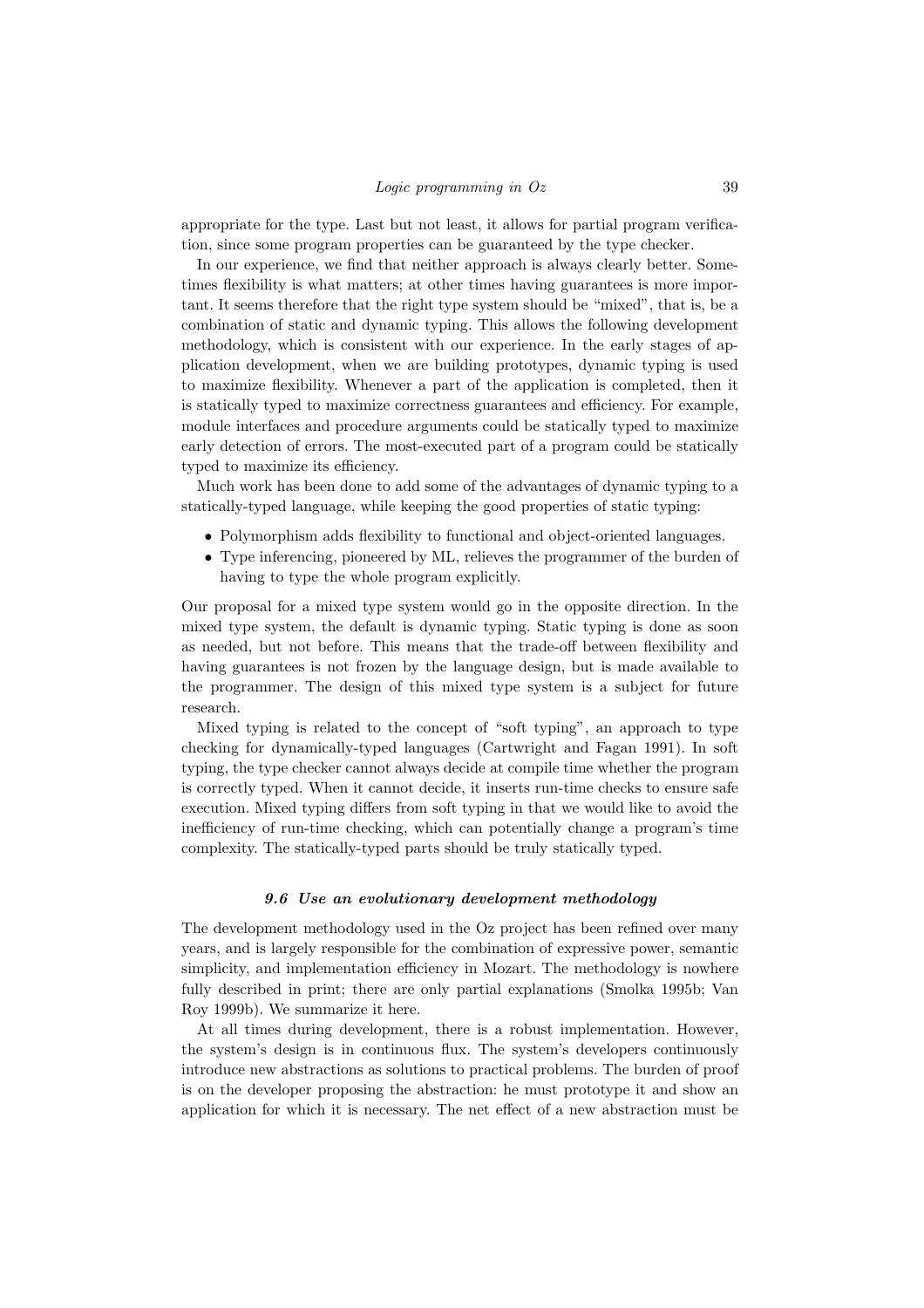either to simplify the system or to greatly increase its expressive power. If this seems to be the case, then intense discussion takes place among all developers to simplify the abstraction as much as possible. Often it vanishes: it can be completely expressed without modifying the system. This is not always possible. Sometimes it is better to modify the system: to extend it or to replace an existing abstraction by a new one.

The decision whether to accept an abstraction is made according to several criteria including aesthetic ones. Two major acceptance criteria are related to implementation and formalization. The abstraction is acceptable only if its implementation is efficient and its formalization is simple.

This methodology extends the approaches put forward by Hoare, Ritchie, and Thompson (Hoare 1987; Ritchie 1987; Thompson 1987). Hoare advocates designing a program and its specification concurrently. He also explains the importance of having a simple core language. Ritchie advises having the designers and others actually use the system during the development period. In Mozart, as in most Prolog systems, this is possible because the development environment is part of the run-time system. Thompson shows the power of a well-designed abstraction. The success of Unix was made possible due to its simple, powerful, and appropriate abstractions.

With respect to traditional software design processes, this methodology is closest to exploratory programming, which consists in developing an initial implementation, exposing it to user comment, and refining it until the system is adequate (Sommerville 1992). The main defect of exploratory programming, that it results in systems with ill-defined structure, is avoided by the way the abstractions are refined and by the double requirement of efficient implementation and simple formalization.

The two-step process of first generating abstractions and then selecting among them is analogous to the basic process of evolution. In evolution, an unending source of different individuals is followed by a filter, survival of the fittest (Darwin 1964). In the analogy, the individuals are abstractions and the filters are the two acceptance criteria of efficient implementation and simple formalization. Some abstractions thrive (e.g., compositionality with lexical scoping), others die (e.g., the "generate and test" approach to search is dead, being replaced by propagate and distribute), others are born and mature (e.g., dynamic scope, which is currently under discussion), and others become instances of more general ones (e.g., deep guards, once basic, are now implemented with spaces).

# 10 Conclusions and perspectives

The Oz language provides powerful tools for both the algorithmic and search classes of logic programming problems. In particular, there are many tools for taming search in real-world situations. These tools include global constraints, search heuristics, and interactive libraries to visualize and guide the search process.

Oz is based on a lean execution model that subsumes deterministic logic programming, concurrent logic programming, nondeterministic logic programming, constraint programming, strict and nonstrict functional programming, and concurrent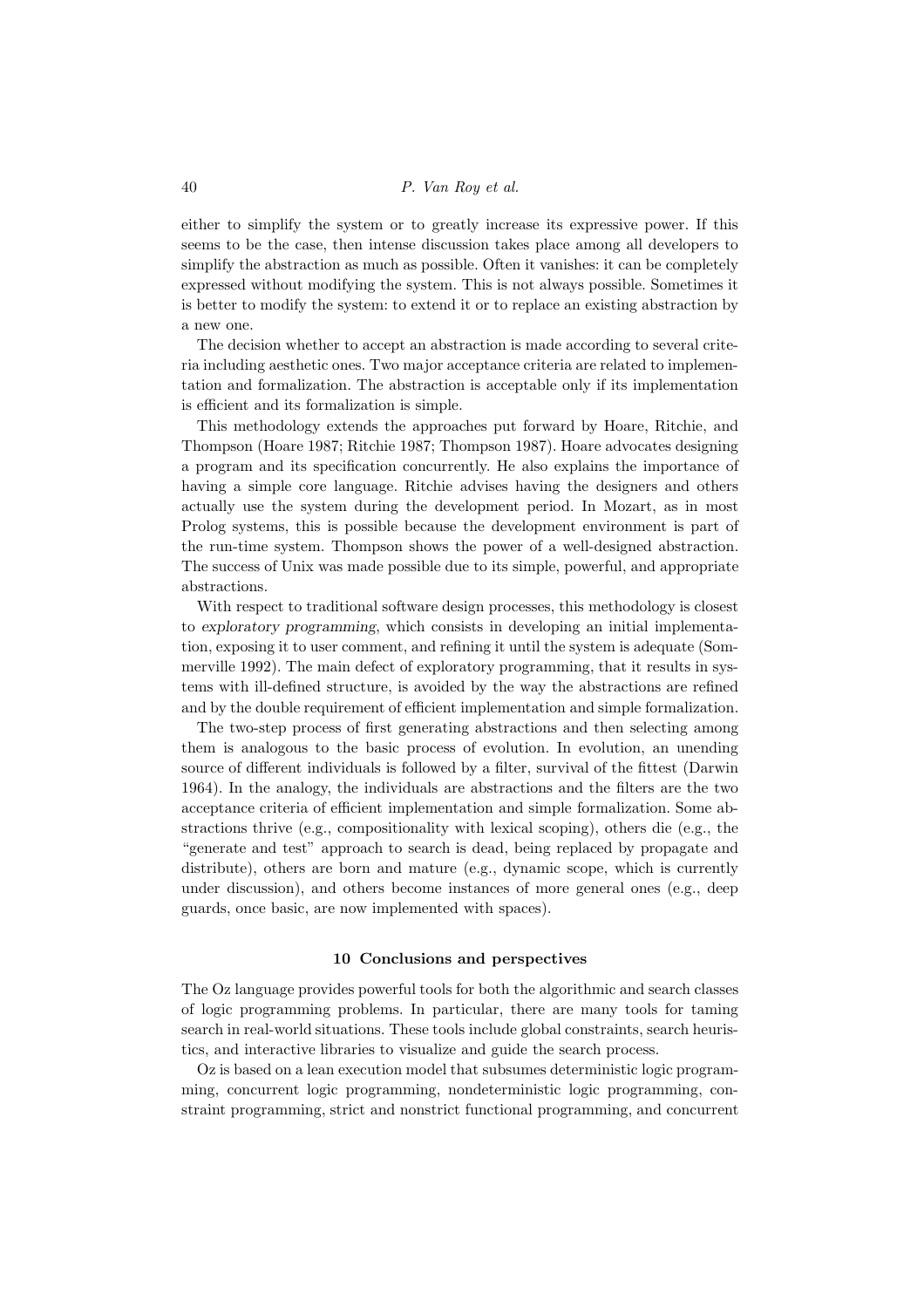object-oriented programming. Oz supports declarative concurrency, a little-known form of concurrent programming that deserves to be more widely known. Because of appropriate syntactic and implementation support, all these paradigms are easy to use. We say that Oz is multiparadigm. It is important to be multiparadigm because good program design often requires different paradigms to be used for different parts of a program. To a competent Oz programmer, the conventional boundaries between paradigms are artificial and irrelevant.

The Mozart system implements Oz and is in continuing development by the Mozart Consortium (Mozart Consortium 2000). Research and development started in 1991. The current release has a full-featured development environment and is being used for serious application development. This article covers most of the basic language primitives of Oz. We only briefly discussed the object system, the module system (i.e., functors), and constraint programming, because of space limitations. In addition to ongoing research in constraint programming, we are doing research in distribution, fault tolerance, security, transactions, persistence, programming environments, software component architectures, tools for collaborative applications, and graphic user interfaces. Another important topic, as yet unexplored, is the design of a mixed type system that combines the advantages of static and dynamic typing. The work on distribution and related areas started in 1995 (Smolka et al. 1995). Most of these areas are traditionally given short shrift by the logic and functional programming communities, yet they merit special attention due to their importance for real-world applications.

#### Acknowledgements

This article is based on the work of many people over many years. We thank all the contributors and developers of the Mozart system. Many of the opinions expressed are shared by other members of the Mozart Consortium. We thank Danny De Schreye for suggesting the ICLP99 tutorial on which this article is based. We thank Krzysztof Apt, Manuel Hermenegildo, Kazunori Ueda, and others for their questions and comments at the ICLP99 tutorial where the original talk was given. We thank the anonymous referees for their comments that helped us much improve the presentation. Finally, we give a special thanks to Juris Reinfelds. This research was partly financed by the Walloon Region of Belgium in the PIRATES project.

#### References

- Abelson, H., Sussman, G. J., and Sussman, J. 1996. Structure and Interpretation of Computer Programs, Second Edition. The MIT Press, Cambridge, Mass.
- AÏT-KACI, H., DUMANT, B., MEYER, R., PODELSKI, A., AND VAN Roy, P. 1994. The Wild LIFE handbook. Available at http://www.info.ucl.ac.be/people/PVR/handbook.ps.
- AÏT-KACI, H. AND LINCOLN, P. 1988. LIFE: A natural language for natural language. MCC Technical Report ACA-ST-074-88, MCC, ACA Program. Feb.
- AÏT-KACI, H. AND NASR, R. 1989. Integrating logic and functional programming. Journal of Lisp and Symbolic Computation 2, 51–89.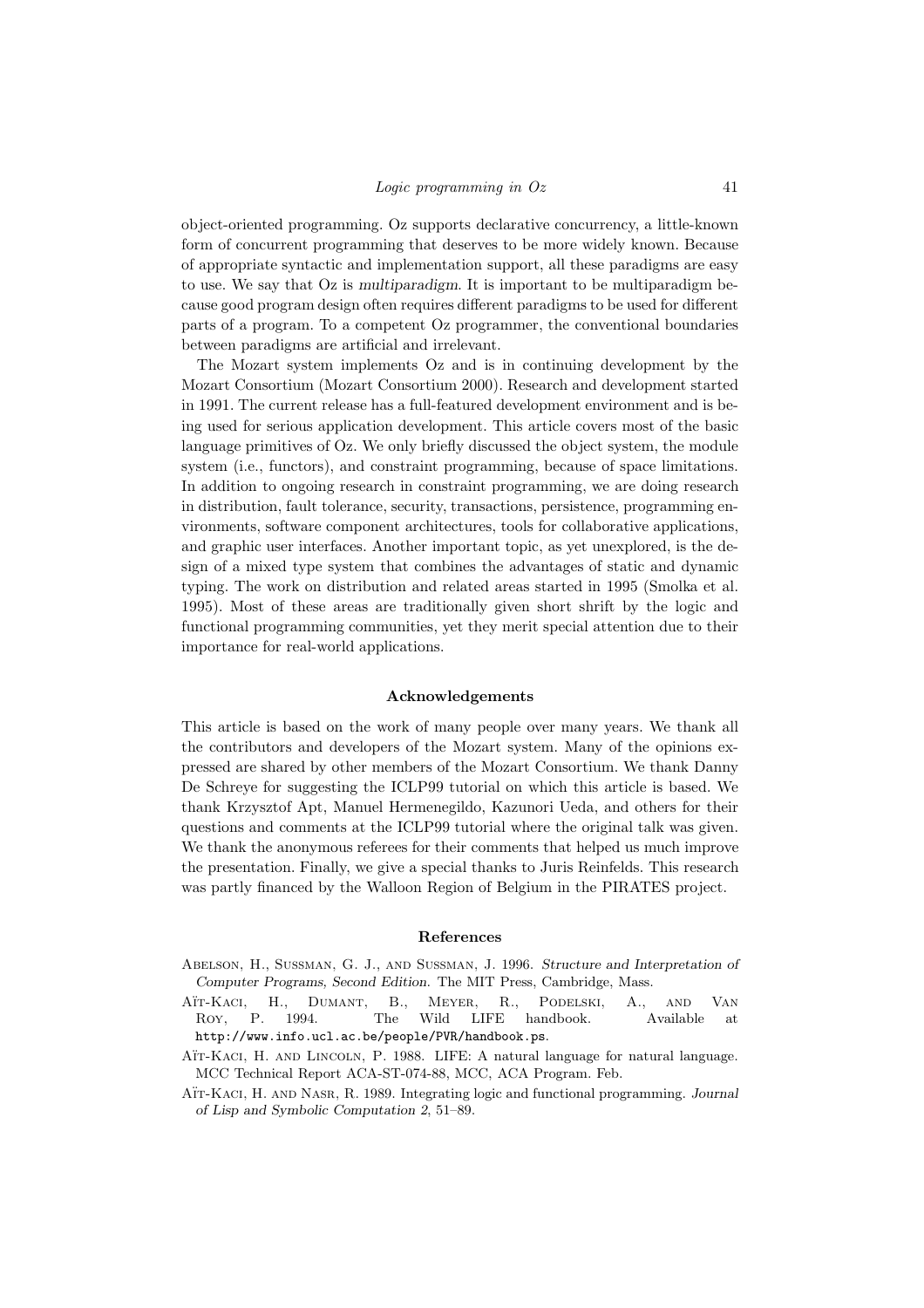- AÏT-KACI, H. AND PODELSKI, A. 1993. Towards a meaning of LIFE. J. Log. Prog. 16, 3-4 (July-August), 195–234.
- ARMSTRONG, J., WILLIAMS, M., WIKSTRÖM, C., AND VIRDING, R. 1996. Concurrent Programming in Erlang. Prentice-Hall, Englewood Cliffs, N.J.
- Arnold, K. and Gosling, J. 1998. The Java Programming Language, Second Edition. Addison Wesley.
- Ashenhurst, R. L. and Graham, S., Eds. 1987. ACM Turing Award Lectures: The First Twenty Years. ACM Press.
- Bal, H. E., Steiner, J. G., and Tanenbaum, A. S. 1989. Programming languages for distributed computing systems. ACM Comput. Surv. 21, 3 (Sept.), 261–322.
- Baumgartner, G., Jansche, M., and Peisert, C. D. 2001. Support for functional programming in Brew. In Workshop on Multiparadigm Programming with Object-Oriented Languages (MPOOL), European Conference on Object-Oriented Programming (ECOOP). NIC, vol. 7. John von Neumann Institute for Computing, 111–125.
- BUDD, T. A. 1995. Multiparadigm Programming in Leda. Addison-Wesley.
- Carlsson et al, M. 1999. SICStus Prolog 3.8.1. Available at http://www.sics.se.
- Carriero, N. and Gelernter, D. 1989. Linda in context. Commun. ACM 32, 4, 444–458.
- Carriero, N. and Gelernter, D. 1992. Coordination languages and their significance. Commun. ACM 35, 2 (Feb.), 96–107.
- CARTWRIGHT, R. AND FAGAN, M. 1991. Soft typing. In Proceedings of the ACM SIG-PLAN '91 Conference on Programming Language Design and Implementation (PLDI). Toronto, Ontario, 278–292.
- Caseau, Y., Josset, F.-X., and Laburthe, F. 1999. CLAIRE: Combining sets, search and rules to better express algorithms. In Proceedings of the 1999 International Conference on Logic Programming (ICLP 99). The MIT Press, Las Cruces, NM, USA, 245–259.
- Caseau, Y., Laburthe, F., and Silverstein, G. 1999. A meta-heuristic factory for vehicle routing problems. In Proceedings of the Fifth International Conference on Principles and Practice of Constraint Programming (CP '99), J. Jaffar, Ed. Alexandria, VA, USA, 144–158.
- CHAILLOUX, E., MANOURY, P., AND PAGANO, B. 2000. Développement d'applications avec Objective Caml. O'Reilly, Paris, France. In French.
- CHAKRAVARTY, M., GUO, Y., AND KÖHLER, M. 1995. Goffin: Higher-order functions meet concurrent constraints. In First International Workshop on Concurrent Constraint Programming. Venice, Italy.
- Chen, W., Kifer, M., and Warren, D. S. 1993. HiLog: A foundation for higher-order logic programming. J. Log. Prog. 15, 3 (Feb.), 187–230.
- Clark, K. L. 1987. PARLOG: the language and its applications. In Proceedings of the Conference on Parallel Architectures and Languages Europe (PARLE). Volume II: Parallel Languages, A. J. N. J. W. de Bakker and P. C. Treleaven, Eds. Lecture Notes in Computer Science, vol. 259. Springer Verlag, Eindhoven, The Netherlands, 30–53.
- Clark, K. L. and McCabe, F. 1979. The control facilities of IC-Prolog. In Expert Systems in the Micro-Electronic Age, D. Michie, Ed. Edinburgh University Press, Edinburgh, Scotland, 122–149.
- Clark, K. L., McCabe, F. G., and Gregory, S. 1982. IC-PROLOG language features. In Logic Programming, K. L. Clark and S.-Å. Tärnlund, Eds. Academic Press, London, 253–266.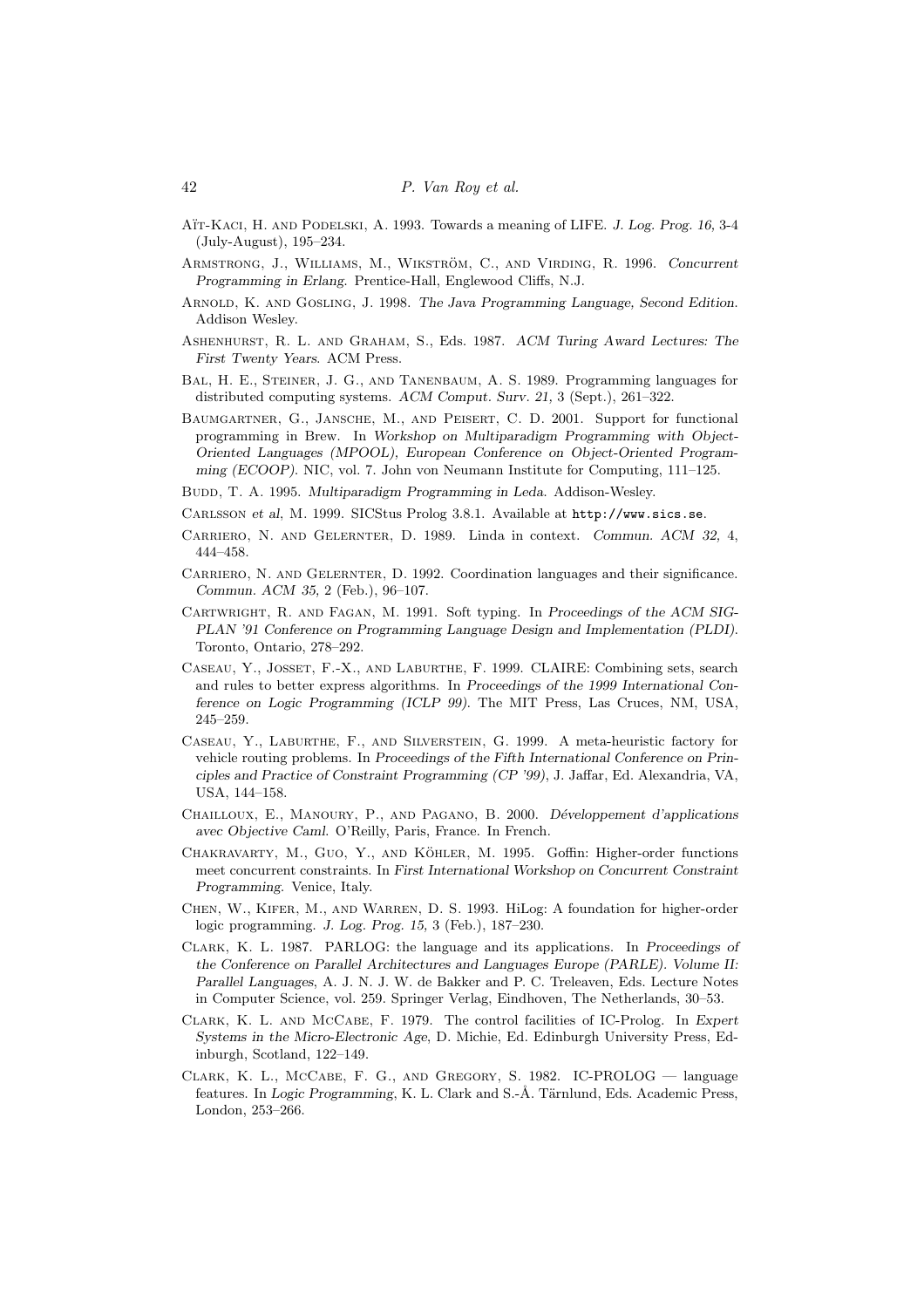- CLARK, K. L. AND TÄRNLUND, S.-A. 1977. A first order theory of data and programs. In Proceedings of the IFIP Congress. North-Holland, Toronto, Canada, 939–944.
- CLINGER, W. AND REES, J. 1991. The revised<sup>4</sup> report on the algorithmic language Scheme. LISP Pointers IV, 3 (July-September), 1–55.
- Colmerauer, A. 1982. PROLOG II reference manual and theoretical model. Tech. rep., Universit´e Aix-Marseille II, Groupe d'Intelligence Artificielle. Oct.
- Cousineau, G. and Mauny, M. 1998. The Functional Approach to Programming. Cambridge University Press.
- DARWIN, C. 1964. On the Origin of Species by means of Natural Selection, or the Preservation of Favoured Races in the Struggle for Life. Harvard University Press (originally John Murray, London, 1859).
- Davison, A. 1993. A survey of logic programming-based object oriented languages. In Research Directions in Concurrent Object-Oriented Programming. The MIT Press.
- Duchier, D. 1999. Axiomatizing dependency parsing using set constraints. In Sixth Meeting on Mathematics of Language (MOL6). Orlando, Florida.
- Duchier, D., Gardent, C., and Niehren, J. 1999. Concurrent constraint programming in Oz for natural language processing. Lecture notes, http://www.ps.uni-sb.de/Papers/abstracts/oznlp.html.
- DUCHIER, D., KORNSTAEDT, L., MÜLLER, T., SCHULTE, C., AND VAN ROY, P. 1999. System modules. Tech. rep., Mozart Consortium. Jan. Available at http://www.mozart-oz.org.
- Duchier, D., Kornstaedt, L., Schulte, C., and Smolka, G. 1998. A Higher-order Module Discipline with Separate Compilation, Dynamic Linking, and Pickling. Tech. rep., Programming Systems Lab, DFKI and Universität des Saarlandes. DRAFT.
- Foster, I. 1993. Strand and PCN: Two generations of compositional programming languages. Tech. Rep. Preprint MCS-P354-0293, Argonne National Laboratories.
- Fujise, T., Chikayama, T., Rokusawa, K., and Nakase, A. 1994. KLIC: A portable implementation of KL1. In Fifth Generation Computing Systems (FGCS '94). 66–79.
- Gabbay, D. M., Hogger, C. J., and Robinson, J. A., Eds. 1995. Handbook of Logic in Artificial Intelligence and Logic Programming. Vol. 5. Oxford University Press.
- Garey, M. R. and Johnson, D. S. 1979. Computers and Intractibility. W.H. Freeman and Co.
- GOLDBERG, A. AND ROBSON, D. 1983. Smalltalk-80: The language and its implementation. Addison-Wesley.
- Halstead, R. H. 1985. MultiLisp: A language for concurrent symbolic computation. ACM Trans. Program. Lang. Syst. 7, 4 (Oct.), 501–538.
- Hanus, M. 1994. The integration of functions into logic programming: From theory to practice. J. Log. Prog. 19/20, 583–628.
- Hanus, M. 1997. A unified computation model for functional and logic programming. In Proceedings of the 24th ACM SIGPLAN-SIGACT Symposium on Principles of Programming Languages (POPL 97). Paris, France, 80–93.
- HARIDI, S. AND BRAND, P. 1988. Andorra Prolog an integration of Prolog and committed-choice languages. In Proceedings of the International Conference on Fifth Generation Computer Systems (FGCS), I. of New Generation Computer Technology (ICOT), Ed. Vol. 2. Ohmsha Ltd. and Springer Verlag, Tokyo, Japan, 745–754.
- Haridi, S. and Janson, S. 1990. Kernel Andorra Prolog and its computation model. In Proceedings of the 7th International Conference on Logic Programming (ICLP 90). The MIT Press, Jerusalem, Israel, 31–48.
- Haridi, S., Van Roy, P., Brand, P., Mehl, M., Scheidhauer, R., and Smolka, G.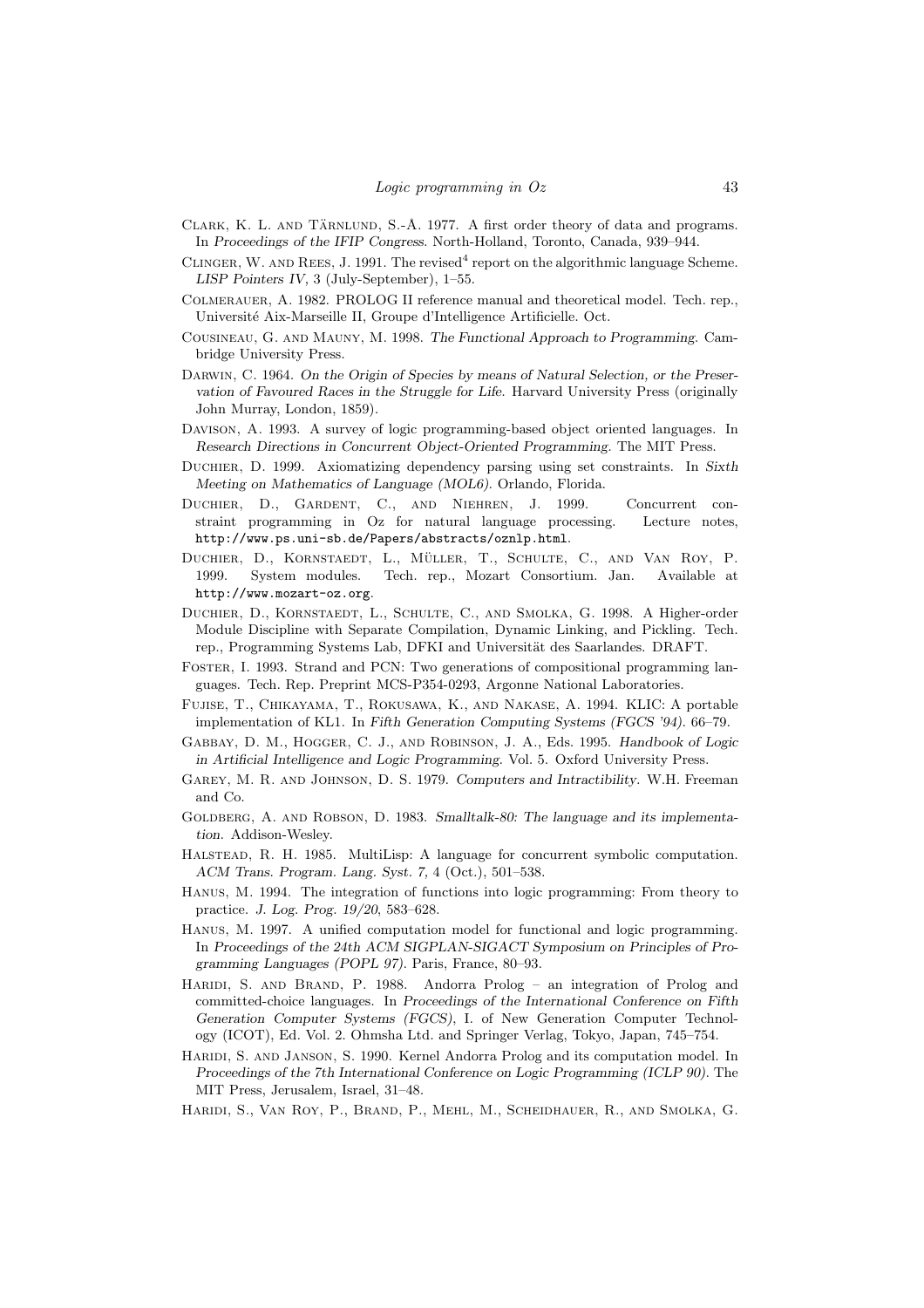1999. Efficient logic variables for distributed computing. ACM Trans. Program. Lang. Syst. 21, 3 (May), 569–626.

- Haridi, S., Van Roy, P., Brand, P., and Schulte, C. 1998. Programming languages for distributed applications. New Generation Computing 16, 3 (May), 223–261.
- Harper, R., MacQueen, D., and Milner, R. 1986. Standard ML. Tech. Rep. ECS-LFCS-86-2, University of Edinburgh, Dept. of Computer Science.
- Henz, M. 1997a. Objects for Concurrent Constraint Programming. The Kluwer International Series in Engineering and Computer Science, vol. 426. Kluwer Academic Publishers, Boston.
- HENZ, M. 1997b. Objects in Oz. Ph.D. thesis, Universität des Saarlandes, Fachbereich Informatik, Saarbrücken, Germany.
- HENZ, M., MÜLLER, T., AND NG, K. B. 1999. Figaro: Yet another constraint programming library. In Workshop on Parallelism and Implementation Technology for Constraint Logic Programming, International Conference on Logic Programming (ICLP 99). Las Cruces, NM, USA.
- Hoare, C. A. R. 1987. The emperor's old clothes. See Ashenhurst and Graham (1987). 1980 Turing Award Lecture.
- Holmer, B. K., Sano, B., Carlton, M., Roy, P. V., and Despain, A. M. 1996. Design and analysis of hardware for high performance Prolog. J. Log. Prog. 29, 107–139.
- Hudak, P., Peyton Jones, S. L., Wadler, P., Boutel, B., Fairnbairn, J., Fasel, J. H., GUZMÁN, M. M., HAMMOND, K., HUGHES, J., JOHNSSON, T., KIEBURTZ, R. B., Nikhil, R. S., Partain, W., and Peterson, J. 1992. Report on the programming language Haskell, a non-strict purely functional language. ACM SIGPLAN Notices 27, 5, R1–R164.
- Hughes, J. 1989. Why functional programming matters. The Computer Journal 32, 2, 98–107.
- Institute for New Generation Computer Technology, Ed. 1992. Fifth Generation Computer Systems 1992. Vol. 1,2. Ohmsha Ltd. and IOS Press. ISBN 4-274-07724-1.
- Janson, S. 1994. AKL–a multiparadigm programming language. Ph.D. thesis, Uppsala University and SICS.
- JANSON, S. AND HARIDI, S. 1991. Programming paradigms of the Andorra Kernel Language. In Logic Programming, Proceedings of the 1991 International Symposium (ISLP). The MIT Press, San Diego, CA, USA, 167–183.
- JANSON, S., MONTELIUS, J., AND HARIDI, S. 1993. Ports for objects in concurrent logic programs. In Research Directions in Concurrent Object-Oriented Programming. The MIT Press.
- KÅGEDAL, A., VAN ROY, P., AND DUMANT, B. 1997. Logical State Threads 0.1. SICStus Prolog package available at http://www.info.ucl.ac.be/people/PVR/implementation.html.
- Koller, A. and Niehren, J. 2000. Constraint programming in computational linguistics. In Proceedings of the Eighth CSLI Workshop on Logic Language and Computation, D. Barker-Plummer, D. Beaver, J. van Benthem, and P. S. di Luzio, Eds. CSLI Press.
- Laburthe, F. and Caseau, Y. 1998. SALSA: A language for search algorithms. In Proceedings of the Fourth International Conference on Principles and Practice of Constraint Programming (CP '98), M. Maher and J.-F. Puget, Eds. Lecture Notes in Computer Science, vol. 1520. Springer Verlag, Pisa, Italy, 310–324.
- LAUER, H. C. AND NEEDHAM, R. M. 1978. On the duality of operating system structures. In Second International Symposium on Operating Systems, IRIA. Reprinted in Operating Systems Review, 13(2), April 1979, pp. 3–19.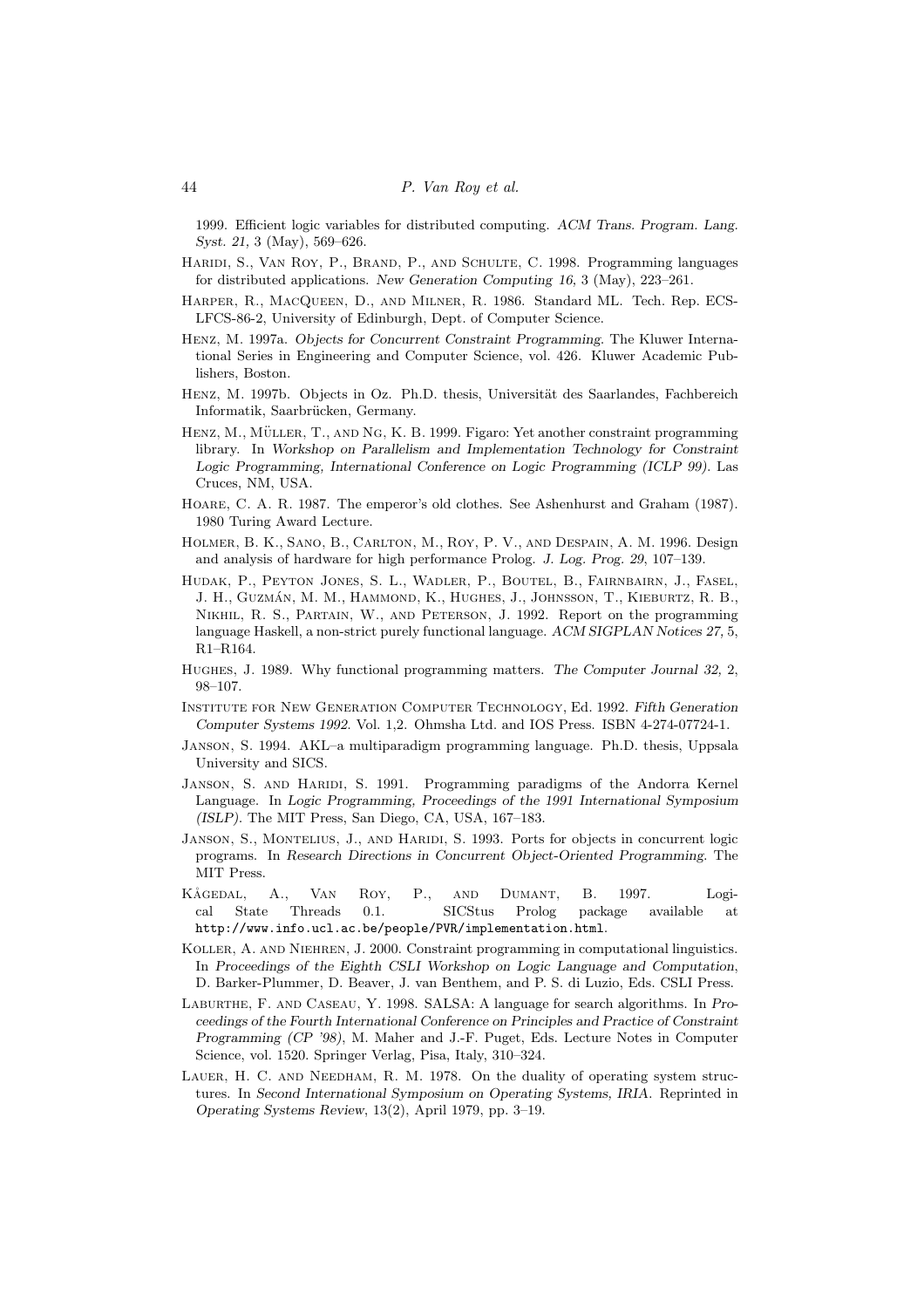Lea, D. 2000. Concurrent Programming in Java, Second Edition. Addison-Wesley.

- Maher, M. 1987. Logic semantics for a class of committed-choice programs. In Proceedings of the Fourth International Conference on Logic Programming (ICLP 87). The MIT Press, Melbourne, Australia, 858–876.
- MAIER, D. AND WARREN, D. S. 1988. Computing with logic: Logic Programming with Prolog. Addison-Wesley.
- MARRIOTT, K. AND STUCKEY, P. J. 1999. Programming with Constraints: An Introduction. The MIT Press.
- MARTIN MÜLLER, TOBIAS MÜLLER, AND VAN ROY, P. 1995. Multiparadigm programming in Oz. In Workshop on the Future of Logic Programming, International Logic Programming Symposium (ILPS 95), D. Smith, O. Ridoux, and P. Van Roy, Eds.
- McNamara, B. and Smaragdakis, Y. 2000. Functional programming in C++. In Proceedings of the Fifth ACM SIGPLAN International Conference on Functional Programming (ICFP '00). Montreal, Canada, 118–129.
- MEHL, M. 1999. Doctoral dissertation. Ph.D. thesis, Universität des Saarlandes, Im Stadtwald, 66041 Saarbrücken, Germany.
- MEHL, M., MÜLLER, T., SCHULTE, C., AND SCHEIDHAUER, R. 2000. Interfacing to C and C++. Tech. rep., Mozart Consortium. Jan. Available at http://www.mozart-oz.org.
- Mehl, M., Scheidhauer, R., and Schulte, C. 1995. An abstract machine for Oz. In Programming Languages, Implementations, Logics and Programs, Seventh International Symposium, PLILP'95, M. Hermenegildo and S. D. Swierstra, Eds. Lecture Notes in Computer Science, vol. 982. Springer Verlag, Utrecht, The Netherlands, 151–168.
- Mehl, M., Schulte, C., and Smolka, G. 1998. Futures and by-need synchronization for Oz. Draft, Programming Systems Lab, Universität des Saarlandes. May.
- MILNER, R., TOFTE, M., AND HARPER, R. 1990. Definition of Standard ML. The MIT Press, Cambridge, MA, USA.
- Moss, C. 1994. Prolog++: The Power of Object-Oriented and Logic Programming. Addison-Wesley.
- Mozart Consortium. 2000. The Mozart programming system (Oz 3), version 1.1.0. Available at http://www.mozart-oz.org.
- MÜLLER, T. 1999. Problem solving with finite set constraints in Oz. A tutorial. Tech. rep., Mozart Consortium. Jan. Available at http://www.mozart-oz.org.
- MÜLLER, T. 2000. The Mozart constraint extensions tutorial. Tech. rep., Mozart Consortium. Jan. Available at http://www.mozart-oz.org.
- Nadathur, G. and Miller, D. 1995. Higher-order logic programming, Chapter 8. Volume 5 of Gabbay et al. Gabbay et al. (1995).
- Nikhil, R. S. 1994a. ID language reference manual version 90.1. Tech. Rep. Memo 284-2, MIT, Computation Structures Group. July.
- NIKHIL, R. S. 1994b. An overview of the parallel language  $Id a$  foundation for pH, a parallel dialect of Haskell. Tech. rep., Digital Equipment Corporation, Cambridge Research Laboratory.
- Nikhil, R. S. and Arvind. 2001. Implicit Parallel Programming in pH. Morgan Kaufmann.
- Odersky, M. and Wadler, P. 1997. Pizza into Java: translating theory into practice. In Proceedings of the 24th ACM SIGPLAN-SIGACT Symposium on Principles of Programming Languages (POPL 97). Paris, France, 146–159.
- PEYTON JONES, S. L. AND WADLER, P. 1993. Imperative functional programming. In Proceedings of the 20th ACM SIGPLAN-SIGACT Symposium on Principles of Programming Languages (POPL). 71–84.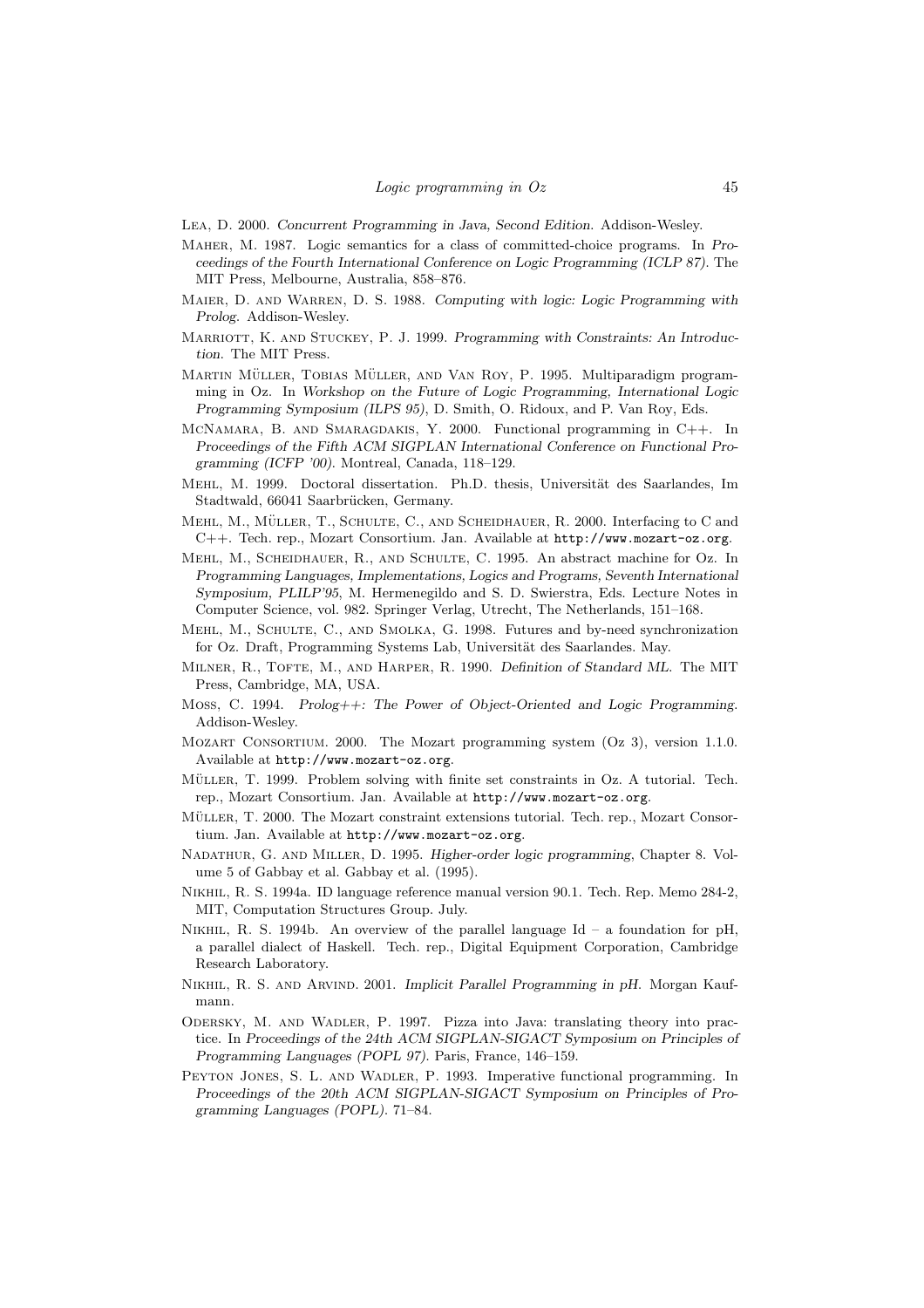- RÉMY, D. AND VOUILLON, J. 1998. Objective ML: An effective object-oriented extension to ML. Theory and Practive of Object Systems 4, 1, 27–50.
- Ritchie, D. M. 1987. Reflections on software research. See Ashenhurst and Graham (1987). 1983 Turing Award Lecture.
- Robinson, J. A. 1965. A machine-oriented logic based on the resolution principle. J. ACM 12, 23–41.
- Santos Costa, V., Warren, D. H. D., and Yang, R. 1991. Andorra-I: A parallel Prolog system that transparently exploits both And- and Or-parallelism. In Proceedings of the 3rd ACM SIGPLAN Symposium on Principles and Practice of Parallel Programming (PPoPP). Williamsburg, VA, USA, 83–93.
- Saraswat, V. and Rinard, M. 1990. Concurrent constraint programming. In Proceedings of the 17th ACM Symposium on Principles of Programming Languages (POPL 90). San Francisco, CA, USA, 232–245.
- Saraswat, V. A. 1993. Concurrent Constraint Programming. The MIT Press.
- SCHEIDHAUER, R. 1998. Doctoral dissertation. Ph.D. thesis, Universität des Saarlandes, Im Stadtwald, 66041 Saarbrücken, Germany. In German.
- SCHLICHTING, R. D. AND THOMAS, V. T. 1991. A multi-paradigm programming language for constructing fault-tolerant, distributed systems. Tech. Rep. TR 91-24, University of Arizona, Department of Computer Science. Oct.
- SCHULTE, C. 1997a. Oz Explorer: A visual constraint programming tool. In Proceedings of the Fourteenth International Conference on Logic Programming (ICLP 97), L. Naish, Ed. The MIT Press, Leuven, Belgium, 286–300.
- SCHULTE, C. 1997b. Programming constraint inference engines. In Proceedings of the 3rd International Conference on Principles and Practice of Constraint Programming, G. Smolka, Ed. Lecture Notes in Computer Science, vol. 1330. Springer Verlag, Schloß Hagenberg, Austria, 519–533.
- SCHULTE, C. 1999a. Comparing trailing and copying for constraint programming. In Proceedings of the 1999 International Conference on Logic Programming (ICLP 99), D. De Schreye, Ed. The MIT Press, Las Cruces, NM, USA, 275–289.
- Schulte, C. 1999b. Oz Explorer–Visual constraint programming support. Tech. rep., Mozart Consortium. Jan. Available at http://www.mozart-oz.org.
- Schulte, C. 2000a. Parallel search made simple. In Proceedings of TRICS: Techniques foR Implementing Constraint programming Systems, a post-conference workshop of CP 2000, N. Beldiceanu, W. Harvey, M. Henz, F. Laburthe, E. Monfroy, T. Müller, L. Perron, and C. Schulte, Eds. Number TRA9/00. 55 Science Drive 2, Singapore 117599, 41–57.
- SCHULTE, C. 2000b. Doctoral dissertation. Ph.D. thesis, Universität des Saarlandes, Fachbereich Informatik, Saarbrücken, Germany.
- Schulte, C. 2000c. Programming deep concurrent constraint combinators. In Practical Aspects of Declarative Languages, Second International Workshop, PADL 2000, E. Pontelli and V. S. Costa, Eds. Lecture Notes in Computer Science, vol. 1753. Springer Verlag, Boston, MA, USA, 215–229.
- Schulte, C. 2002. Programming Constraint Services. Lecture Notes in Artificial Intelligence, vol. 2302. Springer Verlag, Berlin, Germany.
- Schulte, C. and Smolka, G. 1994. Encapsulated search in higher-order concurrent constraint programming. In Logic Programming: Proceedings of the 1994 International Symposium, M. Bruynooghe, Ed. The MIT Press, Ithaca, NY, USA, 505–520.
- Schulte, C. and Smolka, G. 1999. Finite domain constraint programming in Oz. A tutorial. Tech. rep., Mozart Consortium. Jan. Available at http://www.mozart-oz.org.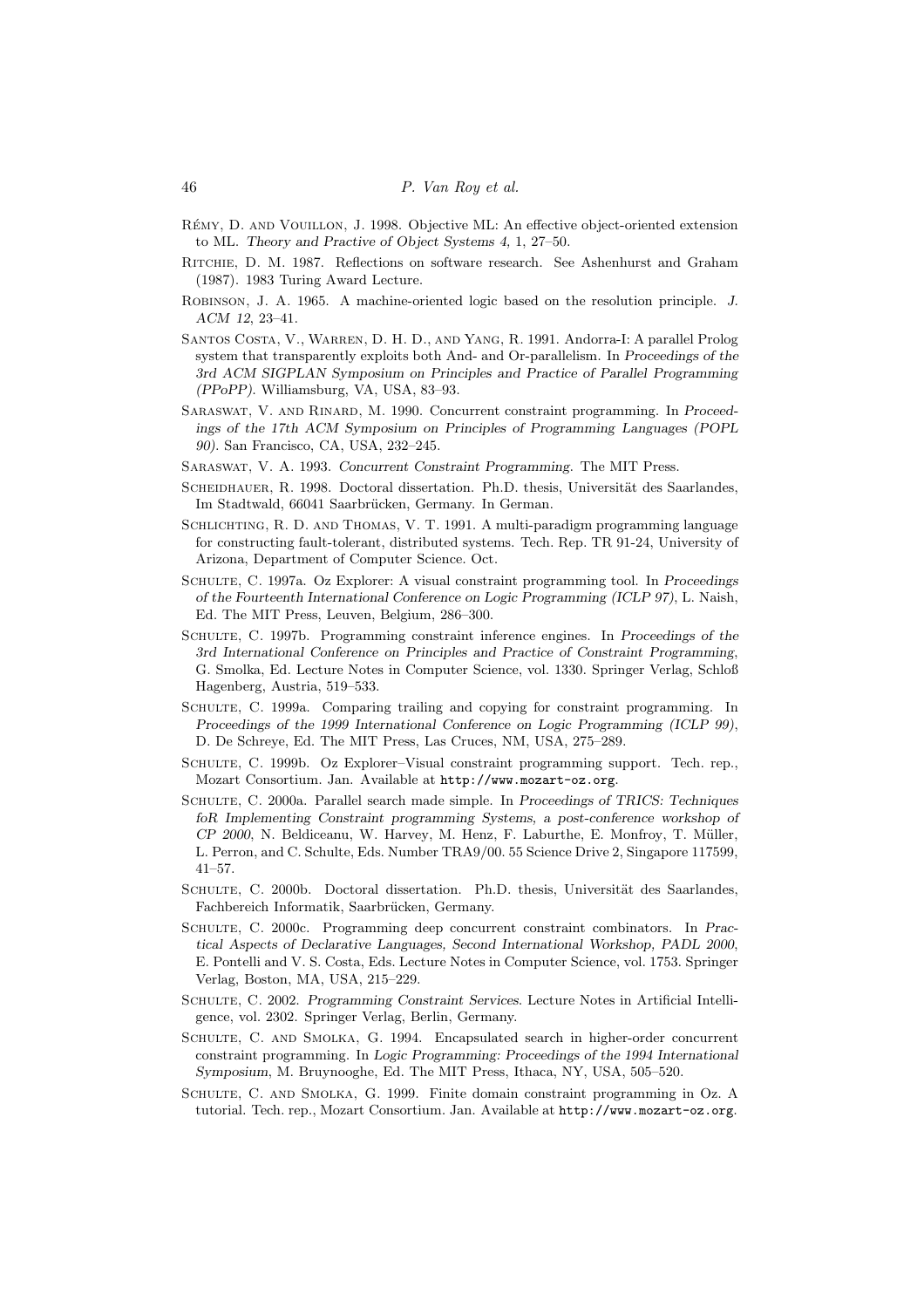- SCHULTE, C., SMOLKA, G., AND WÜRTZ, J. 1994. Encapsulated search and constraint programming in Oz. In Second Workshop on Principles and Practice of Constraint Programming, A. H. Borning, Ed. Lecture Notes in Computer Science, vol. 874. Springer Verlag, Orcas Island, WA, USA, 134–150.
- SHAPIRO, E. 1983. A subset of Concurrent Prolog and its interpreter. Tech. Rep. TR-003, Institute for New Generation Computer Technology (ICOT), Cambridge, Mass. Jan.
- Shapiro, E., Ed. 1987. Concurrent Prolog: Collected Papers. Vol. 1-2. The MIT Press, Cambridge, Mass.
- Shapiro, E. 1989. The family of concurrent logic programming languages. ACM Comput. Surv. 21, 3 (Sept.), 413–510.
- Smolka, G. 1995a. The definition of Kernel Oz. In Constraints: Basics and Trends. Lecture Notes in Computer Science, vol. 910. Springer Verlag, 251–292.
- Smolka, G. 1995b. The Oz programming model. In Computer Science Today. Lecture Notes in Computer Science, vol. 1000. Springer Verlag, 324–343.
- Smolka, G. 1996. Problem solving with constraints and programming. ACM Computing Surveys 28, 4es (Dec.). Electronic Section.
- Smolka, G., Schulte, C., and Van Roy, P. 1995. PERDIO—Persistent and distributed programming in Oz. BMBF project proposal. Available at http://www.ps.uni-sb.de.
- Smolka, G. and Treinen, R. 1994. Records for logic programming. J. Log. Prog. 18, 3 (Apr.), 229–258.
- SOMMERVILLE, I. 1992. Software Engineering. Addison-Wesley.
- STEELE, JR., G. L. 1984. Common LISP: The Language. Digital Press.
- Sterling, L. and Shapiro, E. 1986. The Art of Prolog–Advanced Programming Techniques. Series in Logic Programming. The MIT Press.
- Thompson, K. 1987. Reflections on trusting trust. See Ashenhurst and Graham (1987). 1983 Turing Award Lecture.
- Thompson, S. 1999. Haskell: The Craft of Functional Programming, Second Edition. Addison-Wesley.
- Tick, E. 1995. The deevolution of concurrent logic programming. J. Log. Prog. 23, 2 (May), 89–123.
- UEDA, K. 1985. Guarded Horn Clauses. In Logic Programming '85, Proceedings of the 4th Conference, E. Wada, Ed. Lecture Notes in Computer Science, vol. 221. Springer Verlag, Tokyo, Japan, 168–179.
- Van Hentenryck, P. 1999. The OPL Programming Language. The MIT Press. Software available from ILOG France.
- Van Roy, P. 1989a. A useful extension to Prolog's Definite Clause Grammar notation. ACM SIGPLAN Notices 24, 11 (November), 132–134.
- Van Roy, P. 1989b. VLSI-BAM Diagnostic Generator. Prolog program to generate assembly language diagnostics, Aquarius Project, UC Berkeley, Alvin Despain.
- Van Roy, P. 1999a. Logic programming in Oz with Mozart. In Proceedings of the 1999 International Conference on Logic Programming (ICLP 99), D. De Schreye, Ed. The MIT Press, Las Cruces, NM, USA, 38–51. Mild version.
- Van Roy, P. 1999b. On the separation of concerns in distributed programming: Application to distribution structure and fault tolerance in Mozart. In International Workshop on Parallel and Distributed Computing for Symbolic and Irregular Applications (PDSIA 99). Tohoku University, Sendai, Japan.
- Van Roy, P. and Despain, A. 1992. High-performance logic programming with the Aquarius Prolog compiler. IEEE Computer, 54–68.

VAN ROY, P. AND HARIDI, S. 2002. Concepts, Techniques, and Mod-